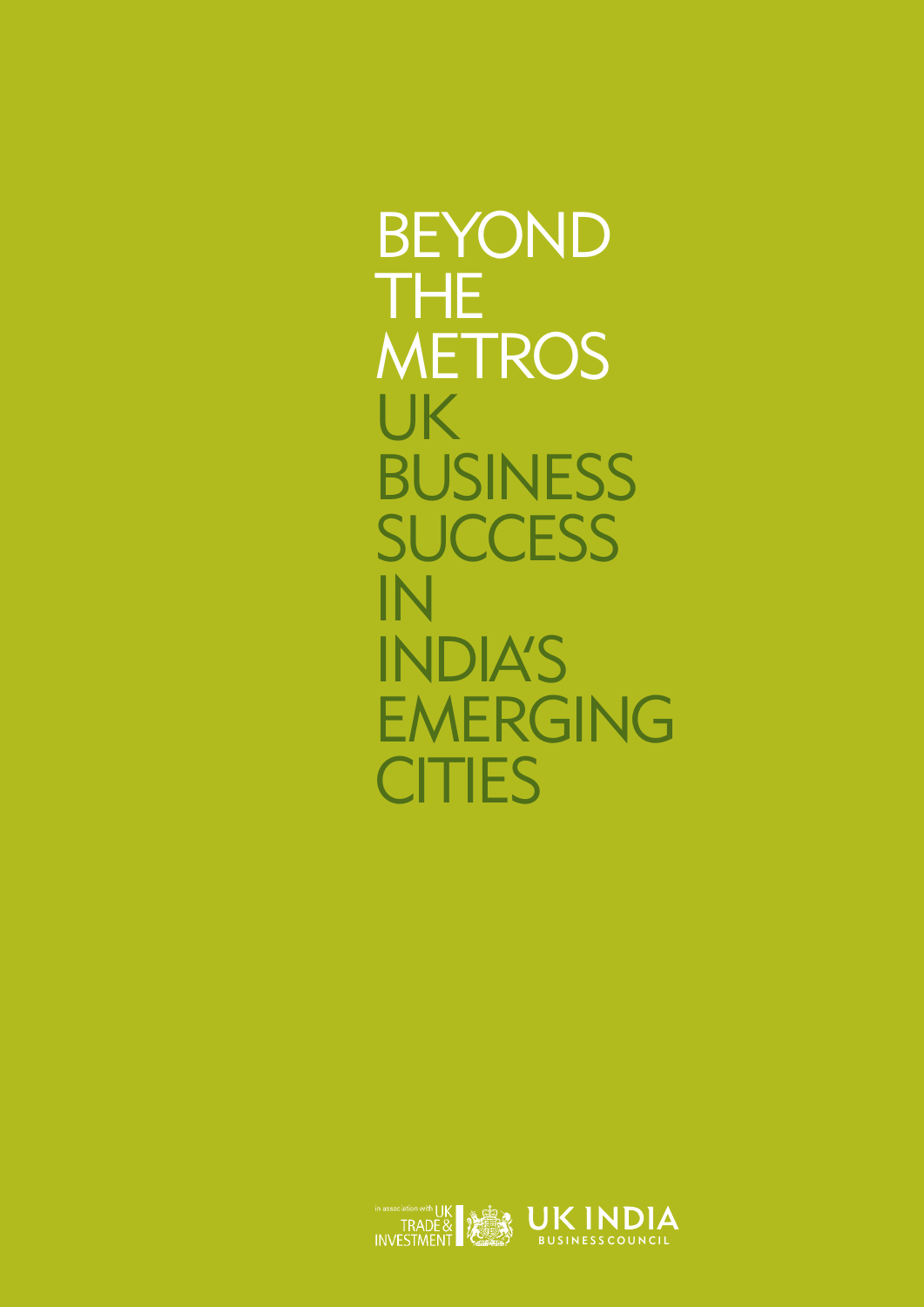| ULIFTUN PAUNAGING GROUP LID                                       | 10 |
|-------------------------------------------------------------------|----|
| <b>AHMEDABAD GUJARAT</b>                                          |    |
| <b>EDEXCEL INTERNATIONAL</b><br><b>NOIDA UTTAR PRADESH</b>        | 16 |
|                                                                   |    |
| <b>CDE ASIA</b>                                                   | 21 |
| <b>KOLKATA WEST BENGAL</b>                                        |    |
| <b>INTERACTIVE IDEAS</b>                                          | 26 |
| <b>BHUBANESWAR ORISSA</b>                                         |    |
|                                                                   |    |
| DELCAM SOFTWARE INDIA<br><b>PUNE MAHARASHTRA</b>                  | 30 |
|                                                                   |    |
| <b>QUICKSTART GLOBAL</b>                                          | 35 |
| <b>VADODARA GUJARAT</b>                                           |    |
| <b>GET THROUGH GUIDES</b>                                         | 39 |
| <b>PUNE</b> MAHARASHTRA                                           |    |
| <b>RENOLD INDIA</b>                                               |    |
| <b>COIMBATORE TAMIL NADU</b>                                      | 44 |
|                                                                   |    |
| <b>TITAN HMG PAINTS INDIA LTD</b><br><b>COIMBATORE TAMIL NADU</b> | 49 |
|                                                                   |    |
| ACIS - A COMPANY OF ALLIANZ                                       | 53 |
| <b>TRIVANDRUM KERALA</b>                                          |    |
| SCOTLANDS COLLEGES INTERNATIONAL (SCI)                            |    |
| <b>NAGPUR MAHARASHTRA</b>                                         | 58 |

CLIFTON PACKAGING GROUP LTD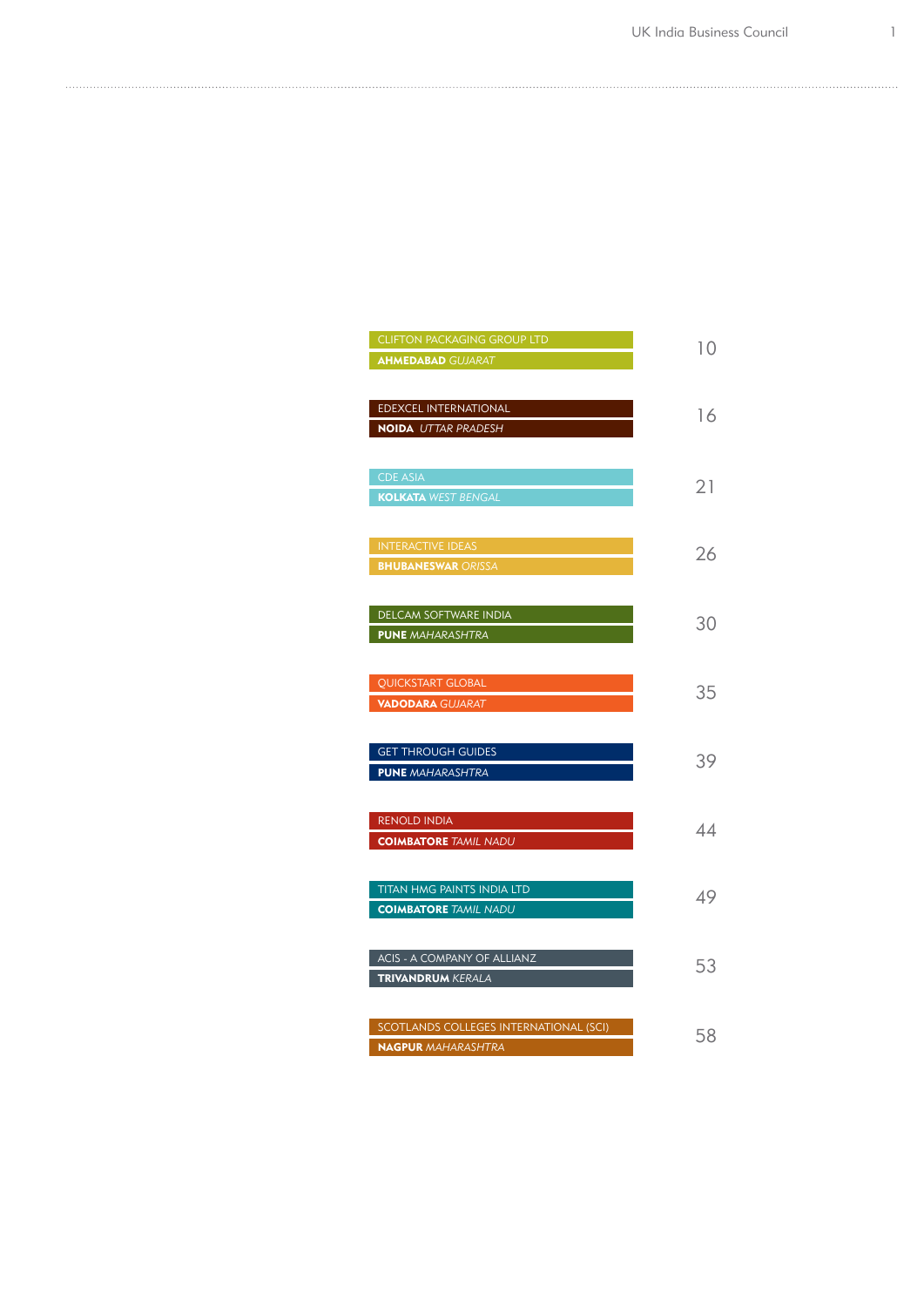#### Richard Heald

Chief Executive, UKIBC

## I. Foreword

Businesses new to India may feel inclined to starting their India venture in tried-and-tested destinations like Mumbai, New Delhi, Chennai or Bangalore. They are well known and well connected. However, while they offer more mature and well-networked markets, they too can pose challenges of their own, such as a highly competitive and a more costly environment.

India's less-known or "emerging" cities offer huge business potential, which makes them ideal destinations for UK entrepreneurs and investors. They also offer, on the whole, higher growth rates, as they come from behind the major metros to gain a share of the wealth created by India's rapid growth. This report aims to inform UK plc of the advantages and disadvantages of doing businesses in India's emerging cities, and explore the reasons why these markets deserve special attention.

Today, more than 340 million people live in India's urban cities, and a report by McKinsey Global Institute estimates that India will have more than 68 Indian cities with a population of over 1 million by 2030. This demonstrates emerging cities' vast market potential: some of these cities will indeed be larger than some small countries in terms of population and output.

It is noteworthy that the Indian government itself expects the next round of economic growth to be driven by emerging cities; they are making strides in industrial diversification and infrastructure development. Cities like Coimbatore or Vadodara, for example, are quickly rising to the opportunity. Taking action on emerging cities today will no doubt prove advantageous in the long term.

Beyond the Metros gathers the views of businesses operating in emerging cities in order to assist the market entry or expansion strategies of other UK businesses interested in India. The report identifies the main challenges that affect businesses in emerging cities and provides top tips on how to overcome them. Findings are presented in two parts: first, the results of a survey conducted among our members and partners to identify UK activity in India; and second, a series of case studies of UK businesses' success in emerging cities across regions and sectors.

The UK India Business Council (UKIBC) wishes to help UK plc succeed in India and raise awareness of the opportunities in emerging cities and their advantages, such as rapid growth, untapped potential and low costs. We work closely with UK Trade and Investment (UKTI), the UK government's trade and investment arm, which helps UK-based companies succeed in international markets. There are good links between UKIBC's line of work on emerging cities and UKTI's outreach programme of visiting key Indian emerging cities to scan opportunities, build contacts and develop relationships. Further resources and additional material can be found on our website at www.ukibc.com and at the website of UK Trade and Investment www.ukti.gov.uk.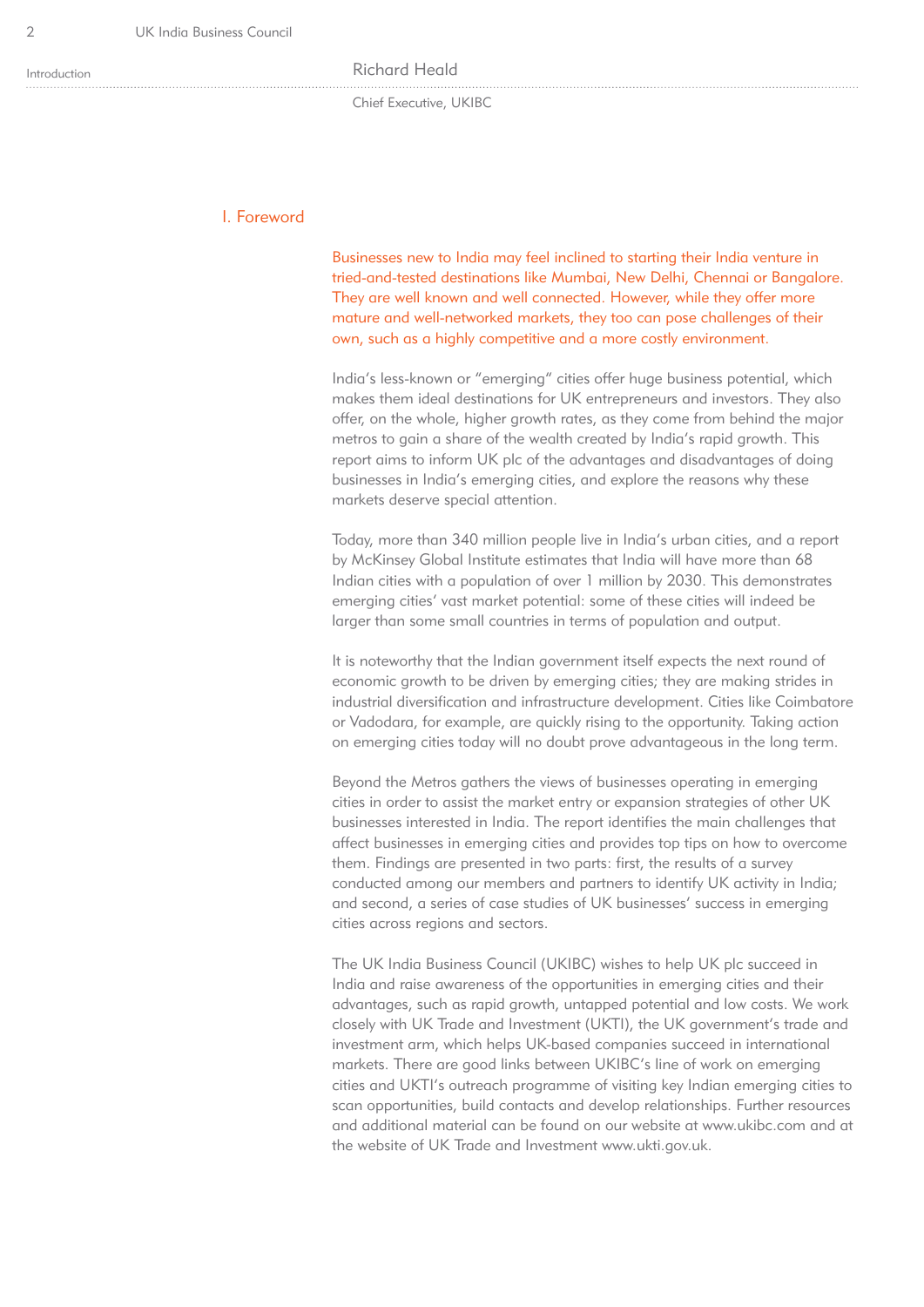UKIBC is extremely grateful to the businesses that kindly contributed their time and expertise to making this report possible. We hope that you will find this document interesting and useful, and that you will feel encouraged to pioneer 'beyond the metros'.

#### II. Beyond The Metros: Survey

In the summer of 2010, UKIBC surveyed a pool of 40 companies from within our network consisting of UKIBC members and partner organisations. The aim was to develop a clearer idea of the activity of UK companies in India's emerging cities. Almost all the companies that responded to our survey were interested in finding out more about how the UK India Business Council and UK Trade and Investment (UKTI) were able to help them to explore potential business opportunities in India. The survey drew respondents from the consumer products, construction, creative and media, education and training, energy, financial services, food and drink, ICT, leisure and tourism and life sciences sectors.

#### Survey Findings

Of those respondents already operating in India, 37.5% were doing business solely in India's metros (New Delhi, Mumbai, Bangalore, Hyderabad, Chennai and Kolkata). Around 12.5% did business solely in an emerging city, and 34.4% had operations in both emerging cities and metros.

#### Figure 1: UK plc survey respondents, on their business footprint in India

| 1. Metro cities only               | 37.50% |
|------------------------------------|--------|
| 2. Both metros and emerging cities | 34.40% |
| 3. Emerging cities only            | 12.50% |
| 4. Does not operate in India       | 15.60% |

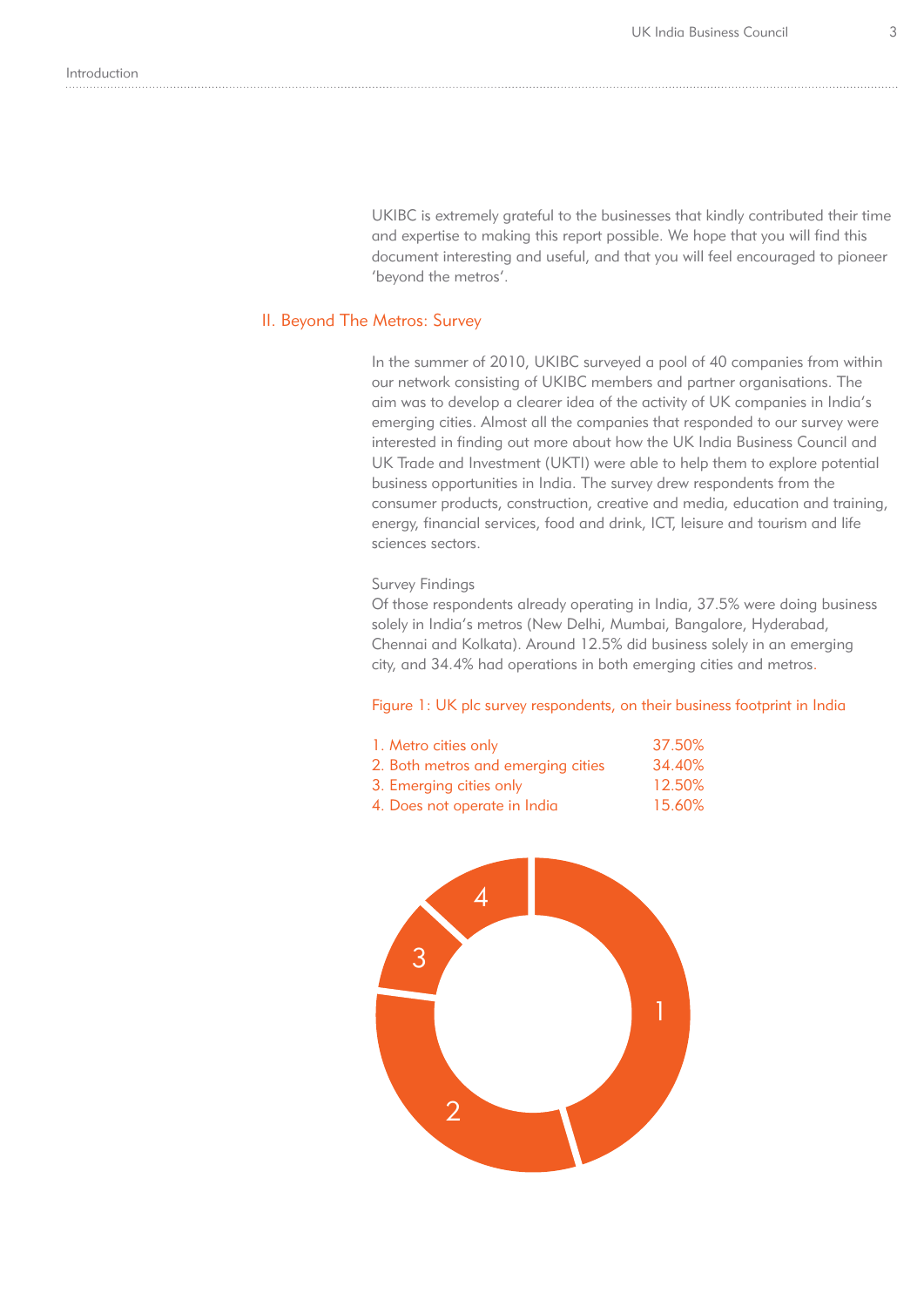#### II. Beyond The Metros: Survey

Potential opportunities were far and away the most important factor that led companies to India's emerging cities. Other reasons cited by respondents were the lower costs associated with doing business, infrastructure, availability of skilled staff and the presence of a known or preferred business partner.





The most popular forms of business in India's emerging cities were direct exports, consultancy assignments and joint venture arrangements. Three quarters of respondents undertook thorough research before venturing beyond the metros. Emerging cities compared unfavourably to metros in terms of infrastructure and the availability of certain skills. However, there was more than adequate recompense by way of lower operating costs and the potential of untapped opportunities.

Emerging cities where businesses operate in, or that they considered as potential destinations included most notably: Pune, Ahmadabad, Chandigarh, Jaipur, Kochi, Coimbatore, Nagpur, Vadodara, Indore, Bhubaneswar and Goa.

The following challenges were cited by those doing business in the emerging cities (in descending order with the most challenging first):

- Legal or taxation issues
- Corruption
- Difficulty finding a suitable partner
- Tailoring your product to the market/product pricing
- Regulatory impediments
- Local competition
- Finding suitable staff
- Limited resources (management, inancial) at the UK end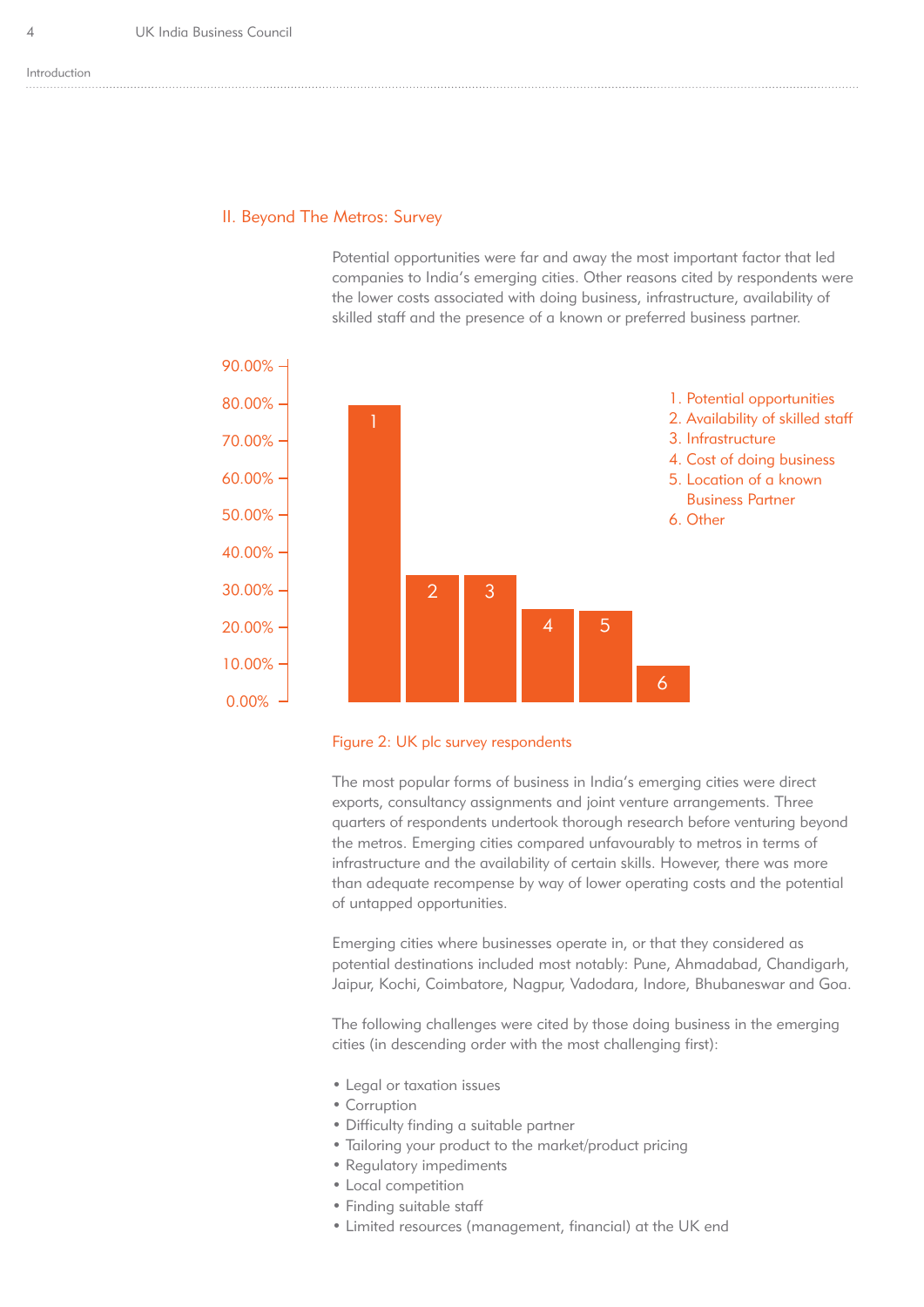Respondents did not consider India an easy market to enter, though those that had entered felt that day-to-day business was relatively easy. Given that over half of our respondents with operations in India are present in emerging cities, it is clear that UK plc is already waking up to the vast untapped potential of these areas. The case studies that follow both mirror and elaborate on the survey data.

#### III. UK Business' Success In Emerging Cities Of India: Case Studies

Eleven UK companies successfully doing business in emerging cities were selected to feature as case studies in this report. The selection process, conducted in close collaboration with UK Trade and Investment (UKTI), involved businesses operating beyond the Indian metros of New Delhi, Mumbai, Bangalore, Hyderabad and Chennai. This helped us build on the survey data to understand how challenges and success factors affected individual companies.

The companies operate in various sectors and in different Indian regions. Sectors included: engineering, IT/ITeS, skills and education, digital innovation, mining, food and beverages, and manufacturing. Moreover, they operate in diverse business models such as subsidiaries, joint ventures, liaison/branch offices or captive facilities. This provided a diverse and complete sample of businesses. The following sections explore findings in greater detail, followed by the case studies.

#### IV. Doing Business In Emerging Cities

The chart below summarises various business considerations in both emerging and metro cities of India. It broadly reflects the views of the interviewed UK businesses operating in these locations and demonstrates that both types of cities can pose their own challenges and advantages. Businesses considering the Indian market should weigh up these issues when evaluating a new location.

## Chart: Business Considerations In Emerging Cities Vs. Metros

|                         | <b>Emerging Cities</b>                                                                                                                                                                                                                                                                                                                                                                                               | <b>Metro Cities</b>                                                                                                                                                                                                     |
|-------------------------|----------------------------------------------------------------------------------------------------------------------------------------------------------------------------------------------------------------------------------------------------------------------------------------------------------------------------------------------------------------------------------------------------------------------|-------------------------------------------------------------------------------------------------------------------------------------------------------------------------------------------------------------------------|
| <b>Cost Of Business</b> | • Low cost of labour<br>• Overall lower operational costs<br>· Sustainable cost advantage                                                                                                                                                                                                                                                                                                                            | · High cost of labour<br>• High operational costs<br>• High cost of land                                                                                                                                                |
| <b>Human Resources</b>  | • Easier to differentiate your business<br>and attract the local talent pool<br>• Availability of local talent and skills<br>• People have a very positive attitude<br>• Easier to retain staff compared to metros<br>• Lower staff turnover results in more<br>stability for your business<br>• Difficulty recruiting senior, managerial<br>or highly specialised staff<br>• Smaller talent pool compared to metros | • Large talent pool<br>• Availability of highly specialised labour<br>• High competition to attract talent<br>• Talent pool more ambitious and<br>money-driven<br>• High staff turnover - difficulty<br>retaining staff |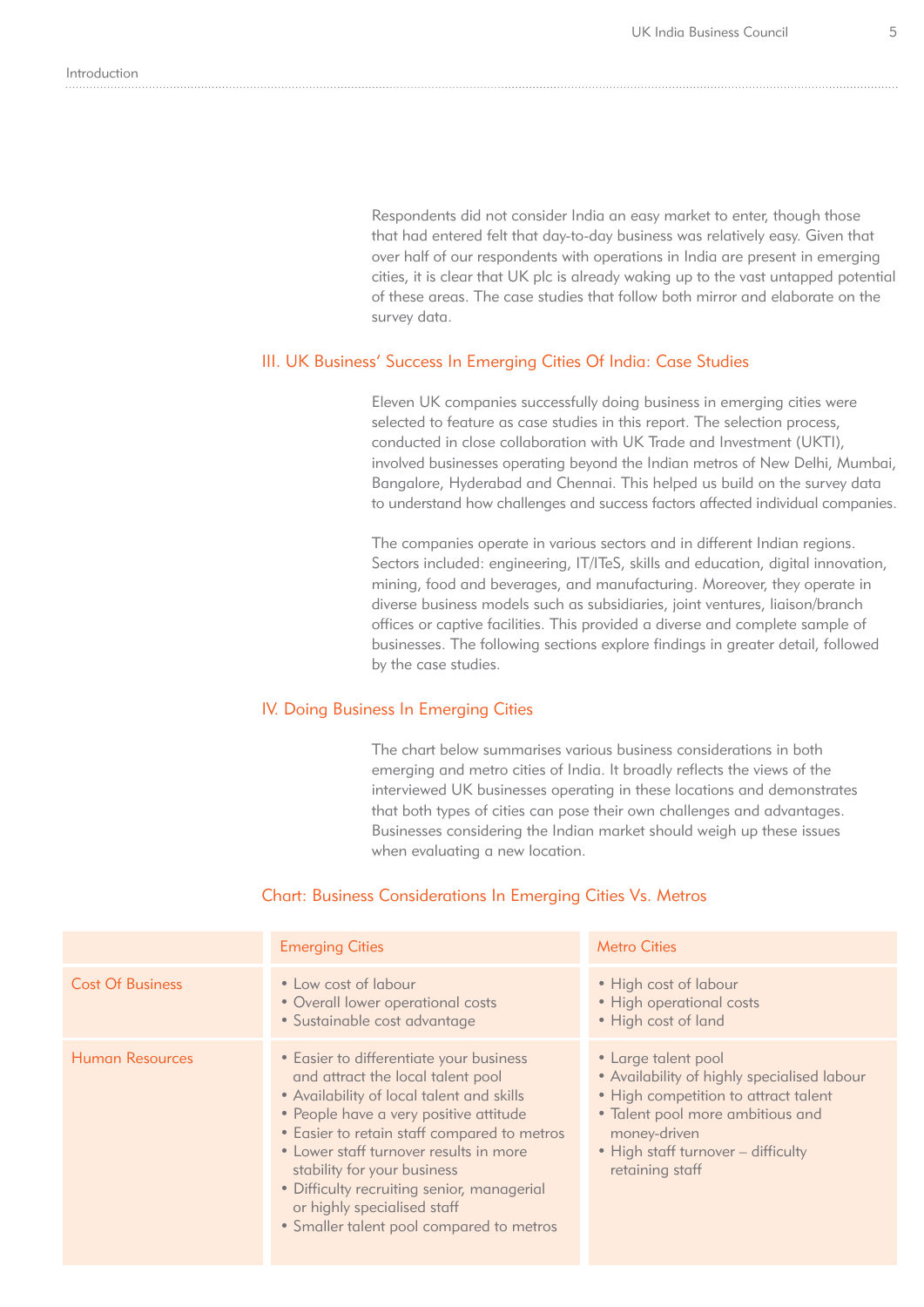. . . . . . . . .

# Chart: Business Considerations In Emerging Cities Vs. Metros

| <b>Services</b>             | • Frequent power cuts<br>. No or little choice of international schools                                                                                                                                                                                                                                                                                                        | • Good standard of services<br>• Wide range of suppliers                                                                                                                                                                                                                                                                                 |
|-----------------------------|--------------------------------------------------------------------------------------------------------------------------------------------------------------------------------------------------------------------------------------------------------------------------------------------------------------------------------------------------------------------------------|------------------------------------------------------------------------------------------------------------------------------------------------------------------------------------------------------------------------------------------------------------------------------------------------------------------------------------------|
| <b>Living Standards</b>     | • Good standard of living<br>• Relaxed environment<br>• Less pollution<br>• Low cost of living<br>• Less crowded                                                                                                                                                                                                                                                               | • Considerable levels of pollution                                                                                                                                                                                                                                                                                                       |
| Infrastructure              | • Infrastructure not as developed<br>but sufficient<br>• New investments in infrastructure result<br>in more modern facilities and roads<br>• Little choice of hotels<br>• Roads often in poor condition                                                                                                                                                                       | • Good infrastructure but roads<br>are saturated                                                                                                                                                                                                                                                                                         |
| <b>Travel</b>               | • Easy to reach depending on the city<br>• Ease of travel within city - very little traffic<br>• Limited flight connections<br>• Added time of travel from international<br>locations - remote cities may involve<br>an overnight in New Delhi, Mumbai<br>or nearby hub                                                                                                        | • Huge size of the cities - long distances<br>• Heavy traffic<br>• International airports offer many<br>flight connections                                                                                                                                                                                                               |
| <b>Generating Business</b>  | • Untapped potential and growing<br>opportunities<br>• Few competitors<br>• Expanding industries<br>• Small size of cities is good for networking<br>• Cities are large enough for business<br>• People and businesses are<br>very welcoming<br>• Easier to differentiate your business<br>· Business networks not very developed<br>• Markets not as mature as in Indian hubs | • Mature markets<br>• Springboard effect to other cities<br>· Business and relations are more<br>impersonal<br>• Strong competition<br>• You are not new - your business is one<br>of a multitude<br>• Difficult to differentiate your business,<br>which requires more energy and<br>resources into branding<br>• Markets are saturated |
| <b>Servicing Clients</b>    | • Proximity to clients<br>• Easier to provide post-sale service                                                                                                                                                                                                                                                                                                                | • Most clients have offices in metros<br>• Greater concentration of clients<br>• Support cycle can take longer due to<br>travel and traffic conditions $-$ it is<br>time-consuming to visit clients frequently                                                                                                                           |
| Partners                    | • You can have more influence with<br>a smaller partner in a smaller city<br>• Partners may have limited previous<br>international experience                                                                                                                                                                                                                                  | · Businesses are more aware and<br>experienced on international partnerships                                                                                                                                                                                                                                                             |
| <b>Regulatory Framework</b> | · Standardised pan-India<br>· Government decision makers<br>are more accessible                                                                                                                                                                                                                                                                                                | · Standardised pan-India<br>· Government decision makers more<br>difficult to reach due to market saturation<br>- but they have more experience with<br>foreign investors                                                                                                                                                                |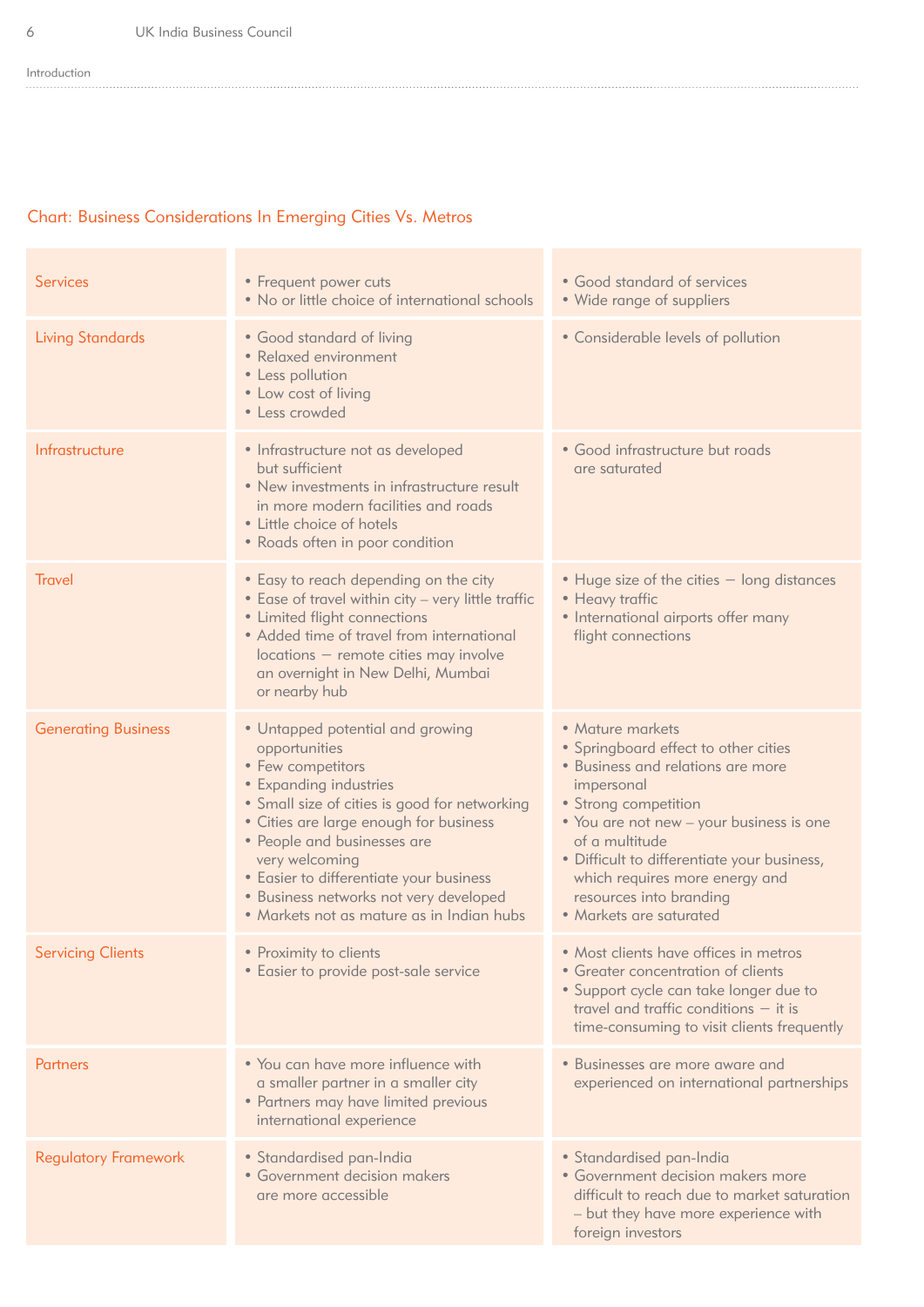#### Advantages Of Doing Business In Emerging Cities

As demonstrated by the findings of this report, the most notable advantages of doing business in an emerging city are the low operational costs and potential opportunities.

Cost of land, labour and living are all considered to be lower in emerging cities than in metros where land is highly priced and the talent pool demands higher salaries.

Emerging cities present many untapped opportunities. As metro cities saturate quickly, businesses are looking to expand to lesser-known destinations that are still large markets in their own right. Depending on the type of business, from manufacturers to business service providers, each location can provide different advantages such as a high concentration of colleges (engineering colleges in Nagpur); state incentives for export manufacturing; access to certain infrastructure such as ports or highways; proximity to a large hub (e.g. Pune to Mumbai); or a large concentration of industry players and suppliers (for instance manufacturing in Coimbatore or automobile manufacturers in Aurangabad). Emerging cities are high-growth markets, with some cities forecast to double their retail space over the next few years As these centres develop and incomes rise, the demand for goods and services will continue to grow. Furthermore, as Indian businesses in emerging cities look to expand in India and overseas, they have a newfound appetite for foreign partnerships in order to acquire capital and know-how and to grow. Exploring new and untapped markets provides businesses with the opportunity to benefit from first-player advantage and low competition.

In terms of Human Resources, businesses acknowledged that talent and skills are available in emerging cities, albeit not as abundantly as in metros. While there can be issues with retention, mainly owing to staff migration to larger cities in search of opportunities, it is far easier to retain employees in an emerging city compared to a metro. Talent in metro cities is known to be highly ambitious and money-driven because of the pressures and costs of living in a big city. This results in a high rate of labour attrition and higher costs for the company. Moreover, even when the right talent is recruited in a metro, the candidate may live up to 3 hours away from the company, given the sheer size of the city, which further complicates the recruitment process.

Traffic was found to be a notable difficulty of operating in metro cities. It could take between 2 and 3 hours to reach a destination in cities such as Mumbai or Chennai due to traffic congestion. By contrast, in emerging cities little traffic allows for more frequent visits to clients and an overall higher quality of life. Less pollution and welcoming attitudes further improve the perceived standard of living.

Some businesses based their operations in an emerging city because it was the location of a preferred partner, while others conducted a careful evaluation of various potential locations. Emerging cities served as business incubators to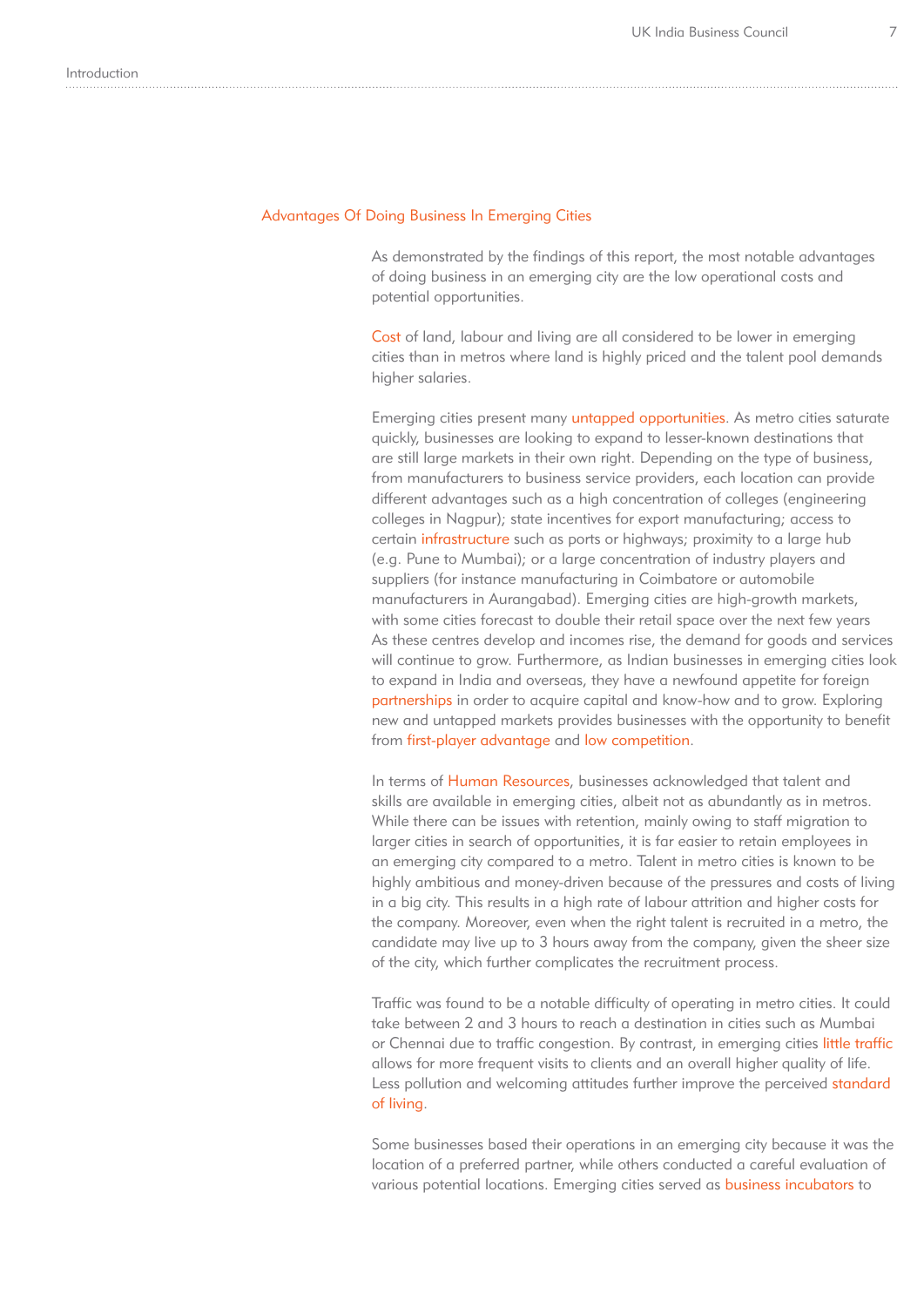8

some of these companies, by allowing them to set up in a smaller location with fewer competitors. With a better control of costs and getting to know the local market on a smaller scale, some businesses then grew from emerging on to metro cities.

#### **Challenges**

While both the survey and case study findings mention similar challenges such as regulatory impediments or difficulty finding a suitable partner, these could take place in metros as well as in emerging cities. The legal system in India is largely based on English law, hence it provides a largely standardised legal system across states. Interestingly, while the challenges are predominantly pan-India, the benefits associated with emerging cities are outstanding.

As mentioned earlier, legal or taxation issues can pose problems for businesses. Again, this challenge is not limited to emerging cities and can be attributed to the complex and often changing regulations in the country. Businesses often tackle these challenges by employing local legal and accounting advisors.

The two most notable challenges of emerging cities are those related to staffing (specific skills) and infrastructure. Other challenges mentioned include the cities' yet immature business networks and long travel times.

Staffing can be challenging, especially when it comes to finding appropriate sales, senior and managerial staff, or other highly specialised skills. However the talent is there, with more and more professionals choosing to stay in their cities and villages instead of moving to large hubs where competition and cost of living are higher; even more so if they have the prospects of a good employer.

Infrastructure remains an issue in emerging cities. However, many agree that the new investments in infrastructure result in more modern roads and buildings comparable to or even surpassing those of metro cities. Although power cuts are frequent, state governments are taking bold steps towards developing power plants destined exclusively for the growing demands of emerging centres (e.g. Maharashtra's investment on a power plant for Pune). Also, some states provide incentives to investment, which may include guarantees of uninterrupted power supply in industrial enclaves. While infrastructure is improving, businesses in remote rural areas still face issues with roads in poor condition. Transporting goods by road can take 10-12 days from the southern cities to northern hubs like New Delhi or Kolkata. Limited flight connections and less choice of hotels are also listed among the infrastructure-related challenges of emerging cities.

Business networks are less developed in emerging cities. Business groups or associations, and experience of dealing with foreign investors exist at the very early stages. This, however, is not necessarily a deterrent to business as it allows first-players to have greater influence and visibility. Investors are advised to take part in events and business delegations, which can help develop relationships early on. UKTI organises outreach visits to key emerging cities, welcoming participation of UK businesses with interest in the respective destinations. Most emerging cities discussed in this report are easy to reach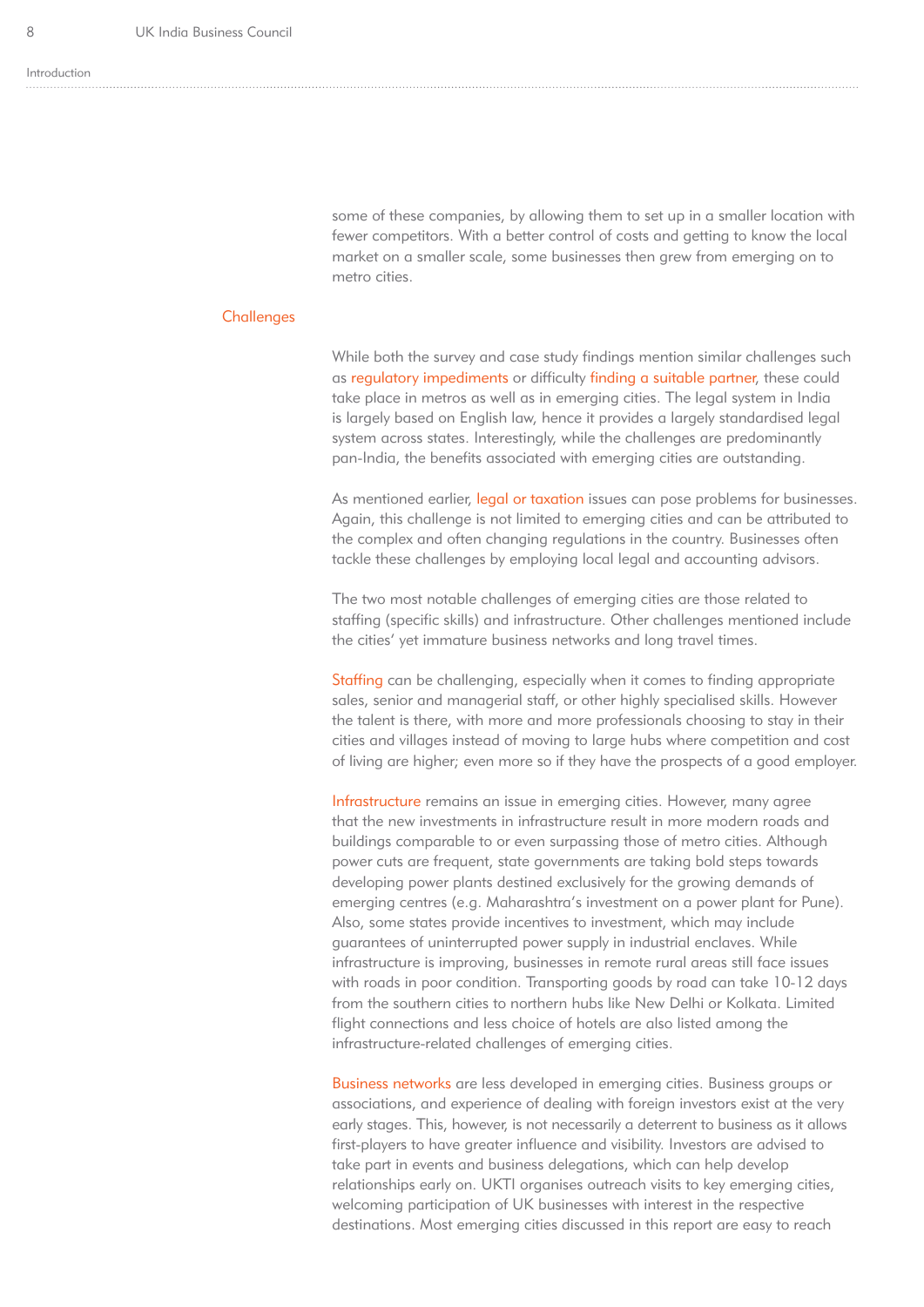from overseas destinations. Locations like Trivandrum, for example, have more direct connections to countries in the Middle East than to Indian hubs; while Pune is only 3 hours away from Mumbai by road. By contrast, rural areas or more remote cities like Bhubaneswar still require long travel times, sometimes involving an overnight in each direction. Factories in remote locations may have staff who live in nearby guesthouses during working days and return to their home cities for the weekend.

#### Top Tips: Achieving Success Beyond The Metros

The following suggestions are valuable to businesses in emerging cities but they can be applied to India as a whole:

- Make the most of India's growing potential: India presents many opportunities and they are worth taking prompt action on. Pay special attention to emerging cities, as they offer growing and attractive markets with few competitors.
- A good working environment is beneficial: Shape your company culture and create a good working environment. This will greatly reduce attrition and provide stability to your business.
- Adopt a long-term view: Be patient achieving results in India can take longer than in the UK. Demonstrate commitment to the market and be prepared to travel there frequently. Establish a close working relationship between your headquarters and offshore activities.
- Networking: a good network is of utmost importance in India. Connect with chambers of commerce and sector-specific networks. Approach sources of help like UKTI and UKIBC and attend networking events and delegations. The small size of emerging cities is good for networking. UKTI's Overseas Market Introduction Service (OMIS) is a chargeable service that can assist you by undertaking tailored research to find suitable business contacts (agents, distributors, suppliers or potential partners) in metros as well as in emerging cities of India.

Visit: www.ukti.gov.uk/export/accessinginternationalmarkets/overseasmarketintroductionservice.html

- Focus your market: India is such a large market that you can easily lose sight of what you want to do. Do not overextend yourself, especially if your business is an SME. Focus your business and define your goals. Favour an emerging city, as it will allow you to control your costs and have more visibility.
- People on the ground: Doing business remotely with India can pose many challenges, and growing your business can become nearly impossible. It is important to hire locally or have people on the ground.
- Think local: Adapt to local sensitivities and demonstrate cultural awareness, particularly in emerging cities and rural areas. Take the time to research the local culture and adapt your product or service accordingly. Culture can vary greatly from region to region.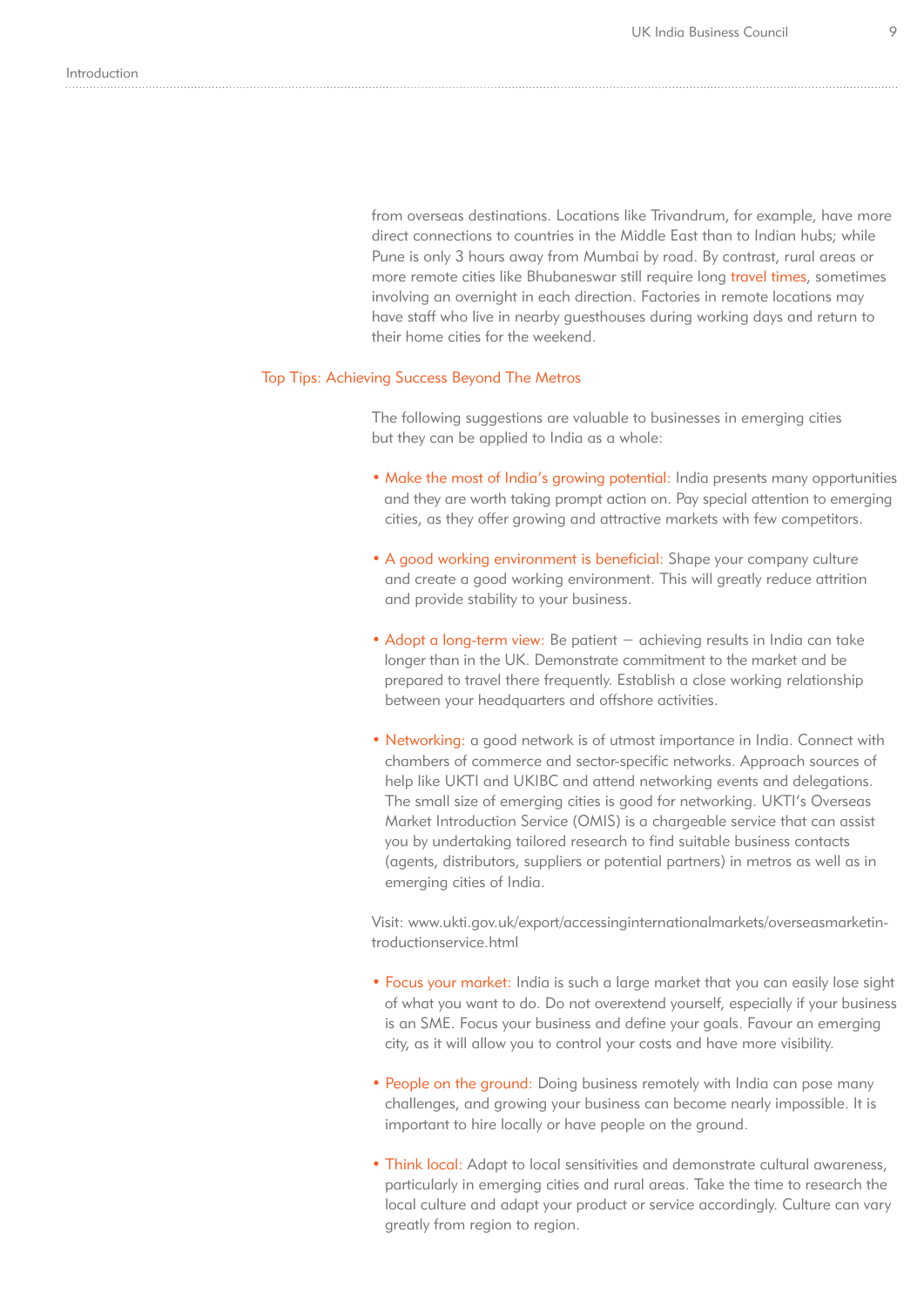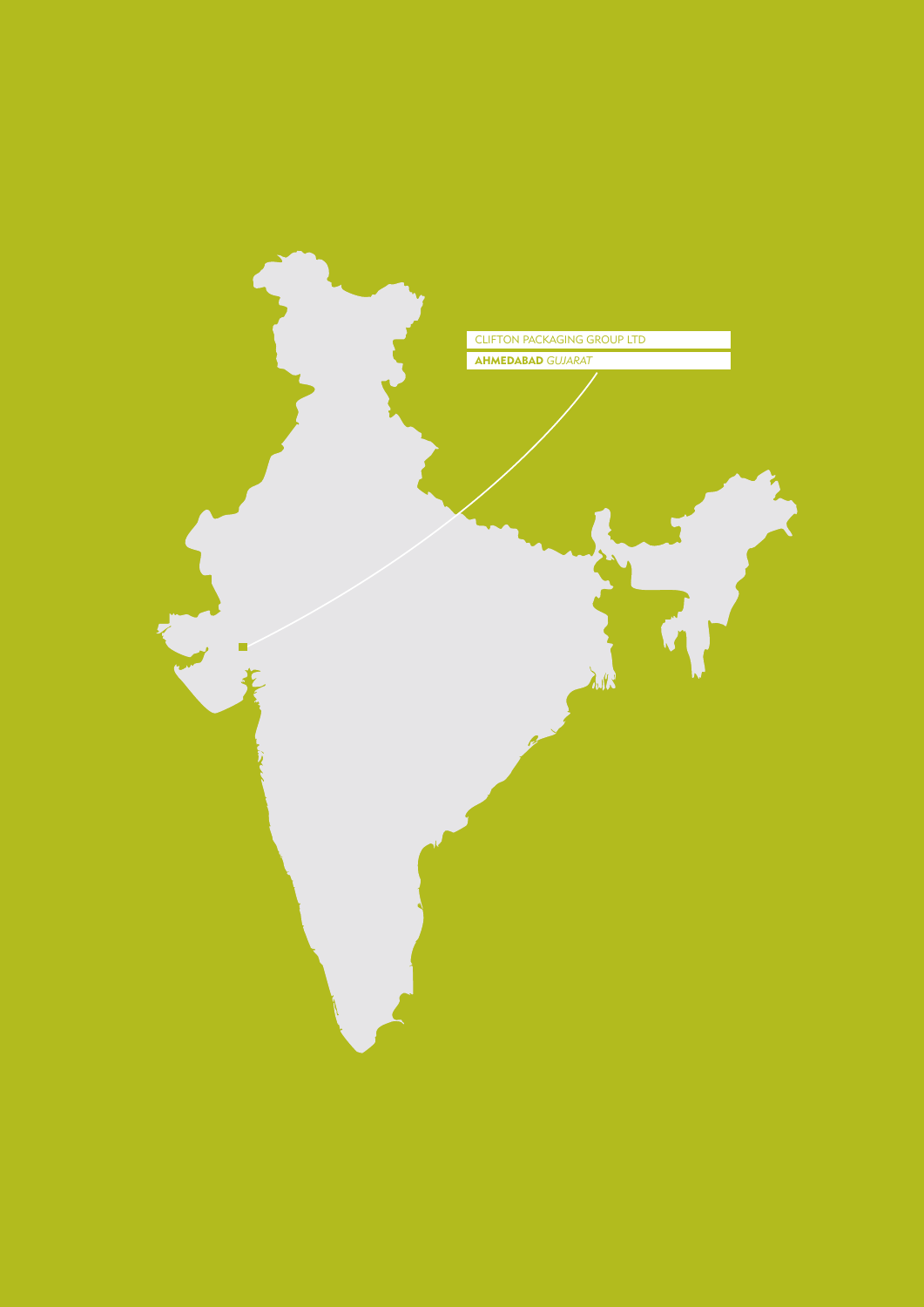1

Khalid Sheikh

Chairman



#### 1. Tell us about your business - its origin, offering and coverage.

Clifton Packaging Group Ltd started in 1981 as wholesalers of carrier bags and paper bags, supplying to retail shops in the London area. The company is a privately owned family business. Over the years we expanded our activities and became involved in manufacturing of printed packaging films and bags, especially for the rapidly growing food industry. Today we supply world-class printed packaging to many blue chip companies all over the UK and abroad, and are proud to be ranked amongst some of the most innovative packaging companies.

# 2. When and where did you make the first investment in India? In which cities do you currently have business relationships and/or business activity in India?

The ever-increasing costs of production in the UK and increasing competition led us to start a challenging journey to establish strategic long-term partnerships with successful companies in emerging countries. We started our search in China and India in 2002 and soon realised that India was a better option with huge potential but that it required a lot of groundwork.

'OUR CASE WAS NOT ONE OF LEARNING ABOUT THE INDIA OPPORTUNITY, BUT MORE ABOUT CREATING AN OPPORTUNITY FOR CLIFTON FROM THE GROUND' We started off by trying to duplicate our UK manufacturing facility in India, but we soon realised that Indian entrepreneurs were investing and excelling rapidly, both in India and in global markets. We then decided to search for partnerships with Indian companies utilising world-class technologies that were keen to partner with well-established companies from the West.

After many years of trials and errors, we finally entered into joint investment and partnership agreements with selected companies, mainly in Ahmadabad, Mumbai and Delhi. Today we enjoy the very substantial rewards of all the years of hard work in India: our supply lines from India are very stable and secure and they meet the high quality standards required in Western Europe. Investing, expanding and exploring new markets are part of an ongoing process of evolution between Clifton and our Indian partners.

3. What were the main drivers of your decision to do business in an emerging city and how did you learn of this opportunity?

> At Clifton we are well recognised for always being at the forefront of packaging innovation and keeping absolutely up to date on global developments in the packaging industry. Our case was not one of learning about the India opportunity, but more about creating an opportunity for Clifton from the ground. We started working on the Indian equation well ahead of our competitors. Having done in-depth risk analysis, we were convinced well ahead of others that the benefits of entering India far outweighed the obstacles.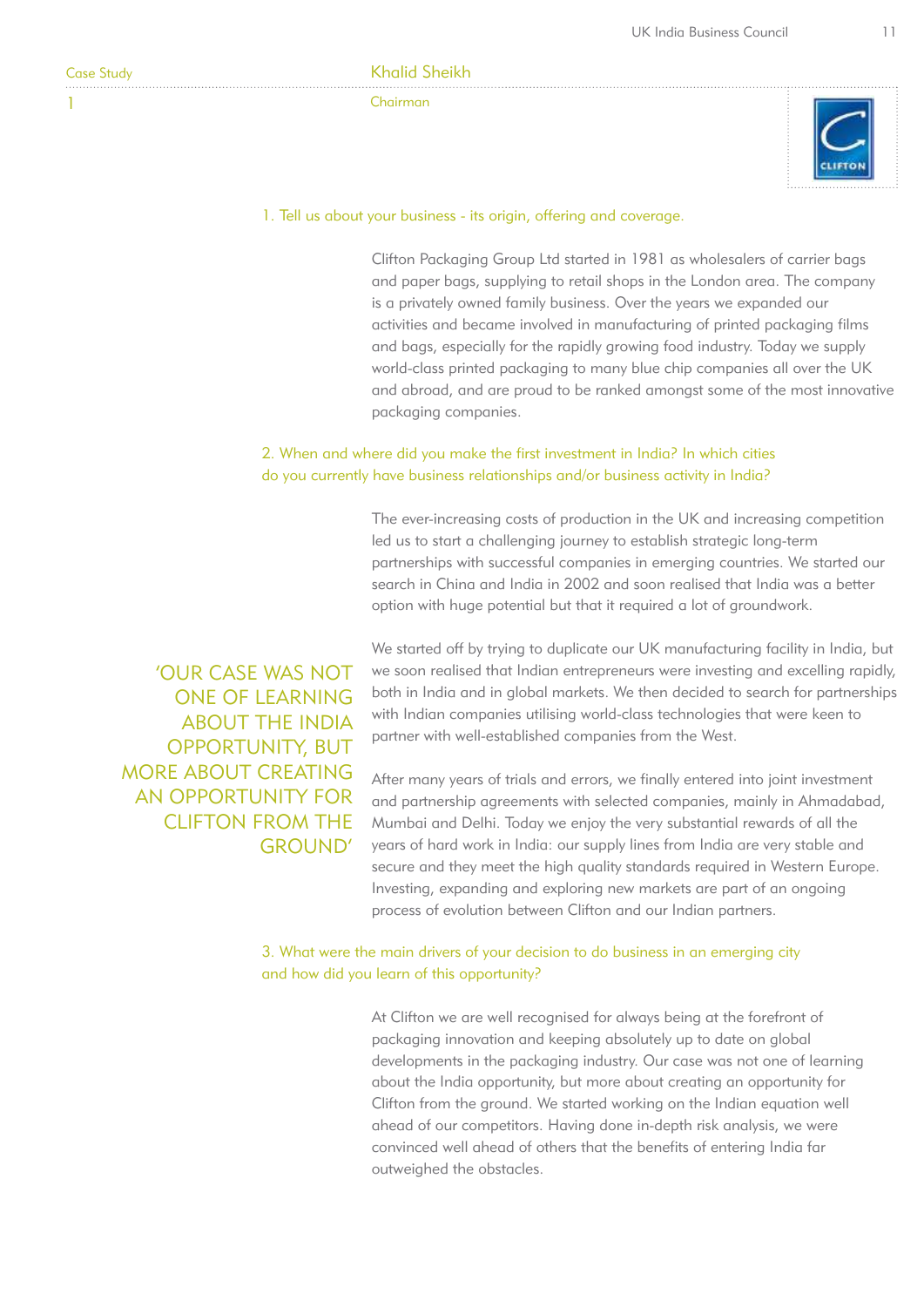#### 4. What was your business strategy for entering the Indian emerging city?

We never had a preference for any particular city in India. It was clearly a case of establishing links and partnerships wherever we found the most suitable state-of-the-art infrastructure. The strategy was to search, locate and establish firm, long-term partnerships with existing packaging set-ups rather than starting on our own, as we would have encountered many daunting challenges.

## 5. What business model did you leverage for market entry into the emerging city? (Local partnerships, outsourcing, direct exports, local manufacturing, etc.)

When we set out plans to take our business to India, we made a short exploratory trip, during which we received a great response from Indian companies keen to work with us. We rushed into a joint venture (JV) agreement with a company that had a similar structure to Clifton in the UK, but the relationship was not suitable for us in the long term, because of differences in our operational and management procedures. We then revisited our strategy and adopted different commercial relationships.

Outsourcing proved to be the best option but in order to be successful it required a lot of financial and human resource input in the start-up stages. Our clients are very demanding in terms of quality and production management standards, so in order to meet these requirements we worked very closely with our Indian partners to implement the necessary systems. This allowed both parties the opportunity to operate and manage our business independently, which proved to be a very successful formula. Today, I can confidently say that working with our Indian partners is as smooth and efficient as working with local companies.



Establishing local partnerships has been the hallmark of our success in India. India has been instrumental in our UK and global growth. Ever since we started dealing with India, we have enjoyed sustained growth year in, year out. India has given Clifton a formidable edge in the world of packaging and helped us to substantially expand our product portfolio.

It is important to mention that we did not need to downsize our UK manufacturing in order to achieve our objectives in India. Our partnership with India in fact allowed us to further expand our manufacturing base in the UK and make us stronger, rather than having to reduce our workforce.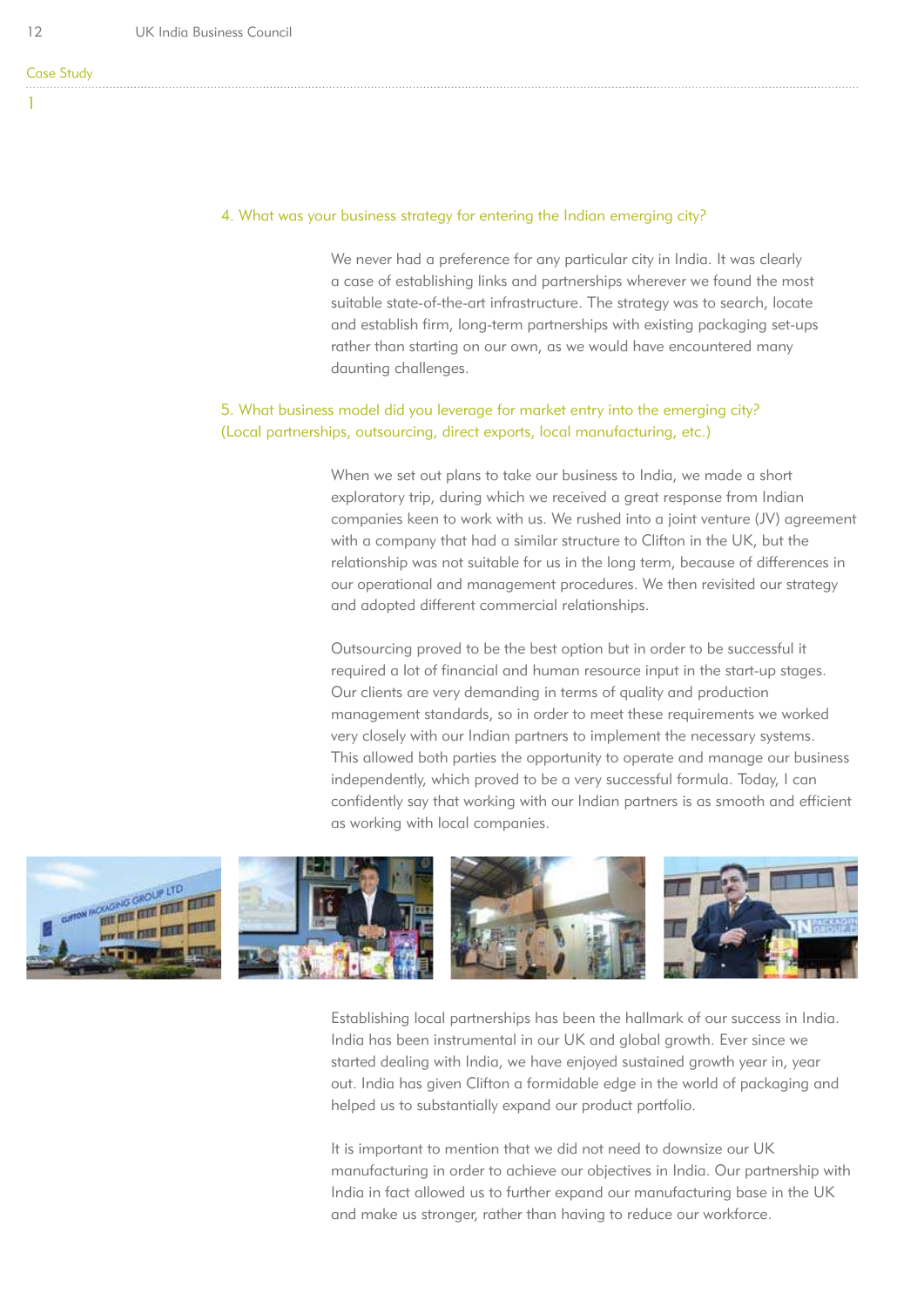## 6. In your experience, what have been the biggest practical challenges of entering and operating in emerging cities in India? (Infrastructure, identifying suitable partners, hiring suitable staff, etc.)

Establishing our business in India has been one of the most demanding projects undertaken by Clifton. We faced numerous obstacles in India but we were totally convinced that the country was our future security.

'INDIA HAS BEEN INSTRUMENTAL IN OUR UK AND GLOBAL GROWTH. EVER SINCE WE STARTED DEALING WITH INDIA, WE HAVE ENJOYED SUSTAINED GROWTH YEAR IN, YEAR OUT'

One of the most important things needed to succeed in India is the ability to understand the business culture, which is vastly different from what we are used to in the West. Having grown up in a very cosmopolitan environment in East Africa and the ability to speak Indian languages fluently gave us a good understanding of Indian culture, which made things much easier for us.

In the early years our biggest challenge was finding the right partner, and the logistics of moving goods and travelling to different cities proved extremely demanding.

All our Indian partners are very well established and have put highly efficient systems in place. Today, Clifton is proudly working in India. Establishing mutual trust is the single most important secret of success in India.

#### 7. Has the market in emerging cities met with your expectations?

We have a very clear and well established relationship with our partners in India. We have for a number of years engaged in highly skilled technical and knowledge transfer programmes, which have proved to be of great value to us. For Clifton, India has been and still is a great success story, way beyond our expectations. We achieved more than we expected because we entered India well prepared and we had the resilience to see us through the difficult times.

#### 8. What key factors would you attribute your success in the emerging city to?

Understanding the local culture is the key to success in these markets; cultures vary tremendously as you travel to different parts of the country. Furthermore, success will only come your way if you firmly believe and are fully committed to making thing things work in your favour. An ability to approach matters with an enterprising open mind and to think outside the box proved to be most helpful.

Foreign companies working without local partners have to face many daunting challenges. We were very fortunate to locate high-quality skilled people through our partners in India and this was instrumental in accelerating our progress overall, with the result that they are not just ideal but perfect partners now.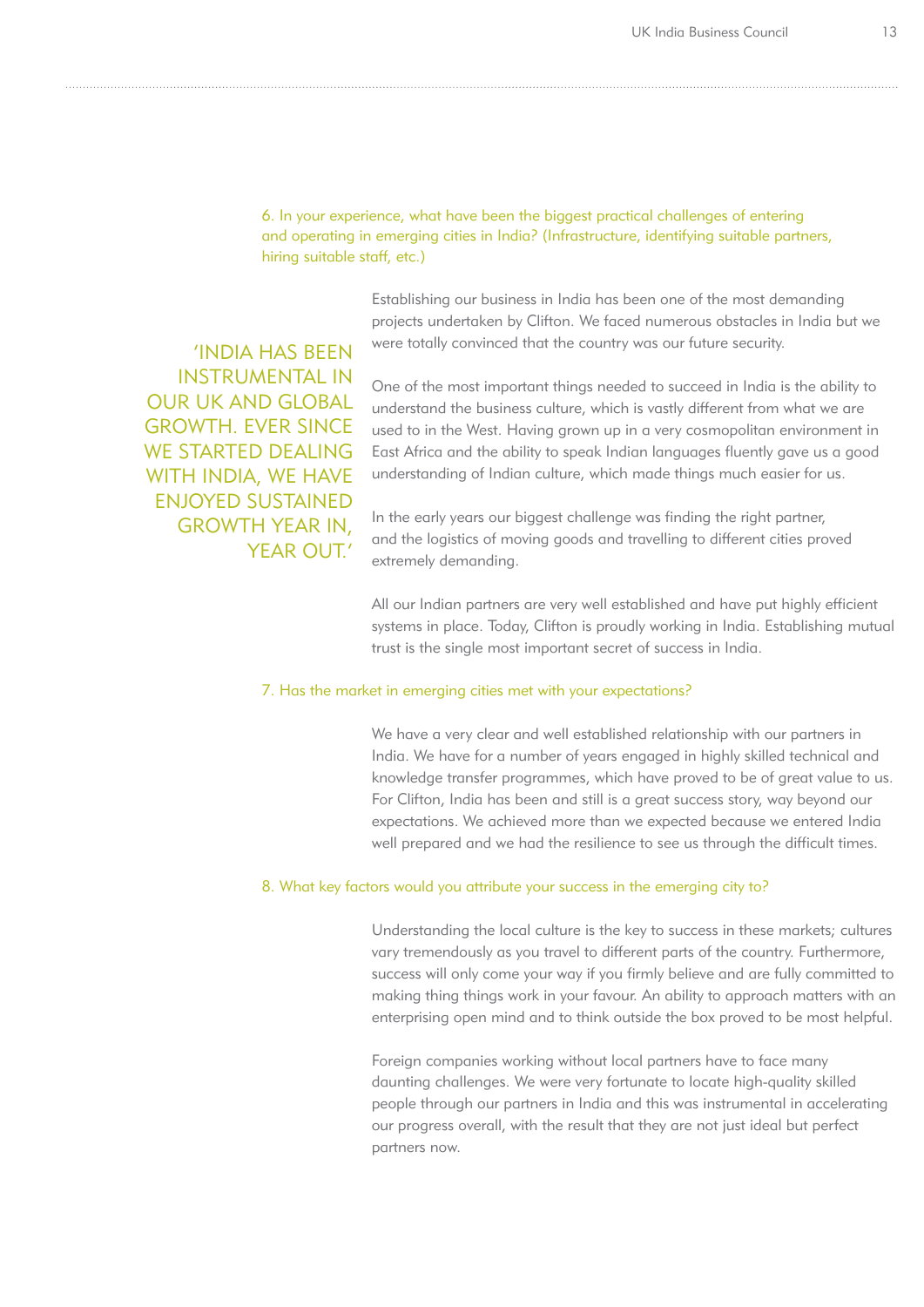Clifton personnel travel to India on a regular basis but our biggest secret of success was to bring over selected personnel from our Indian partners and provide them intensive training on all the quality systems, production procedures and management structures of our UK manufacturing. Armed with all this disciplined training, they all returned to India and applied their experience. Clifton has regular staff exchange visits with our partners in India to keep fully abreast of procedures and developments at both ends.

9. Does your business operate in metro cities in India? In what ways is it different from doing business in emerging cities? (Better/poorer infrastructure, better/poorer skills availability, ease/dificulty in local travel, low/high operational cost, untapped opportunities, easy/dificult business culture)

> India is Clifton's most important secondary production base and the main hub for sourcing key raw materials for our UK manufacturing site. We do not sell anything on to the local markets in India.

'THERE IS A HUGE ABUNDANCE OF HIGHLY SKILLED WORKERS AND MASSIVE UNTAPPED POTENTIAL. WE HAVE GAINED SUSTAINED BENEFITS AND HOPE FOR MANY MORE IN THE FUTURE.'

There is a huge abundance of highly skilled workers and massive untapped potential. We have gained sustained benefits and hope for many more in the future.

The majority of our travels in India are by air, due to time constraints, and fortunately the internal flights are very regular and on time.

India has come a very long way in the last 15 years. Today, the State of Gujarat can proudly claim to be among the greatest global success stories in terms of infrastructure development. A classic example is Ahmadabad, which now has a world-class airport, the road networks are excellent and the industrial development is awe-inspiring. The city is one of the best places to do business in India, compared to many metros, where rush-hour traffic is 24 hrs per day, wasting a lot of valuable working time. People in the emerging cities of India are enterprising and exceptionally proactive on all fronts in the commercial arena.

10. From a regulatory perspective, what have been the main barriers to doing business in India's emerging cities? (Bureaucratic impediments, legal or taxation issues, corruption)

> Indian entrepreneurs have consistently proved to have a remarkable resilience and ability to navigate India's regulatory environment. They are able to overcome bureaucratic impediments, corruption, bribery and many other obstacles. Clifton would not have been able to deal with any of these on its own.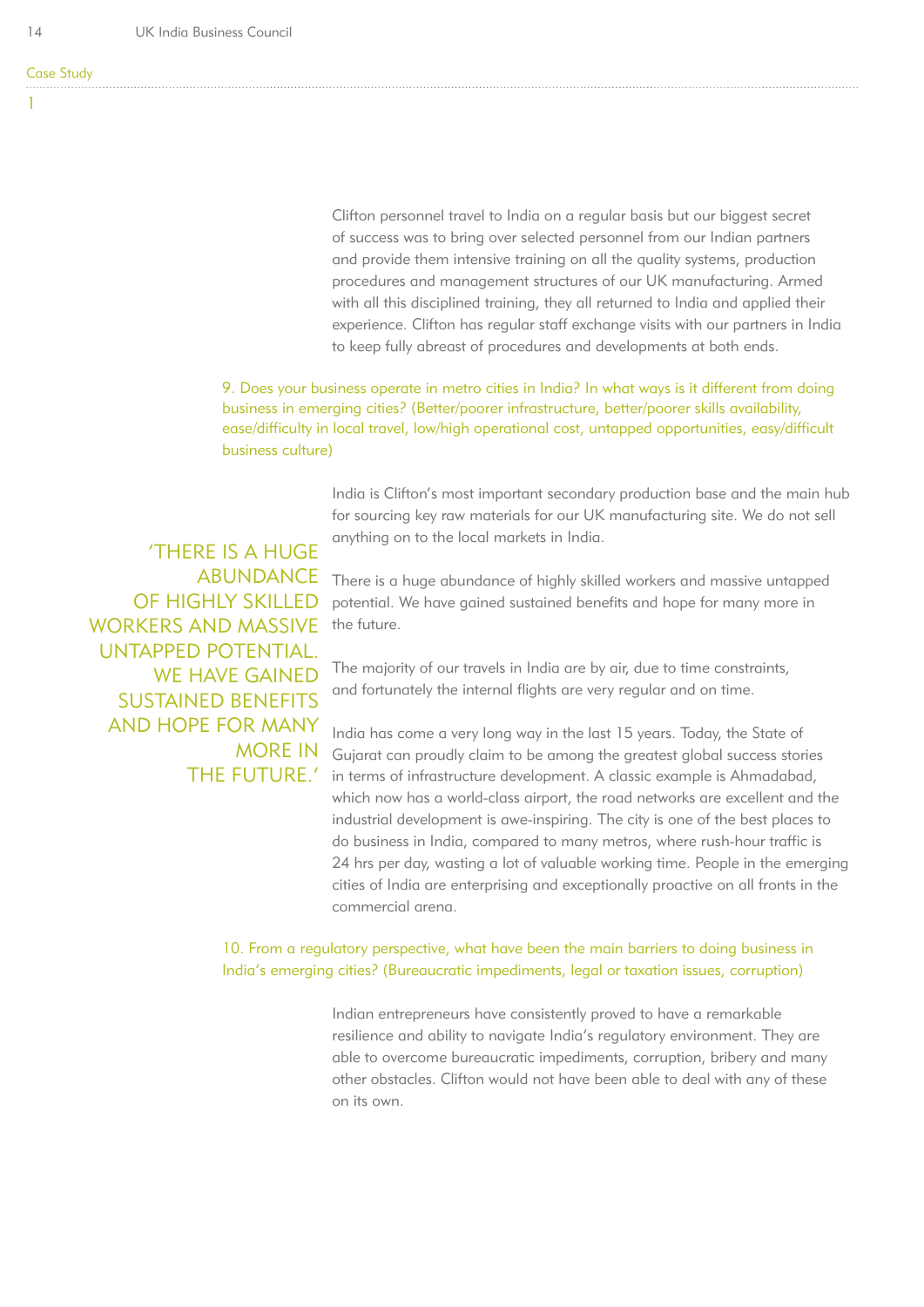## 11. What is your candid view on future opportunities for your business in other Indian emerging cities?

India plays a very important part in Clifton's future strategy and development plans. The country is growing rapidly and at Clifton we are proud to be part of this change. We are constantly monitoring and adjusting our plans to ensure that we do not overlook any opportunity. Large industrial parks supported by the government are emerging throughout India. We are in regular dialogue with our Indian partners to see how best to further our business.

#### 12. Given your experience in India's emerging cities, what advice would you offer other companies seeking to enter this market?

The global financial equation is changing rapidly and today India and China cannot be ignored. The secret of success in India is to adapt, improvise and get to fully understand the culture of doing business in the Indian commercial arena, which is vastly different from that of the Western world. Before entering India to explore opportunities, it is vitally important to pre-plan, to establish a focused strategy and to establish firm links with Indian partners who have proven track records. Do not underestimate the vastly improved state-of-the-art technologies that Indian companies are using to compete worldwide.

My simple advice is "don't try to run before you can walk". In India things happen in a very different way and it is important to understand their methods of doing business. Establish solid personal relationships based on trust and total commitment with local partners and you will surely progress rapidly in realising your long-term objectives.

Emerging markets are resilient and committed. Embrace them and win the race, or ignore them at your own peril.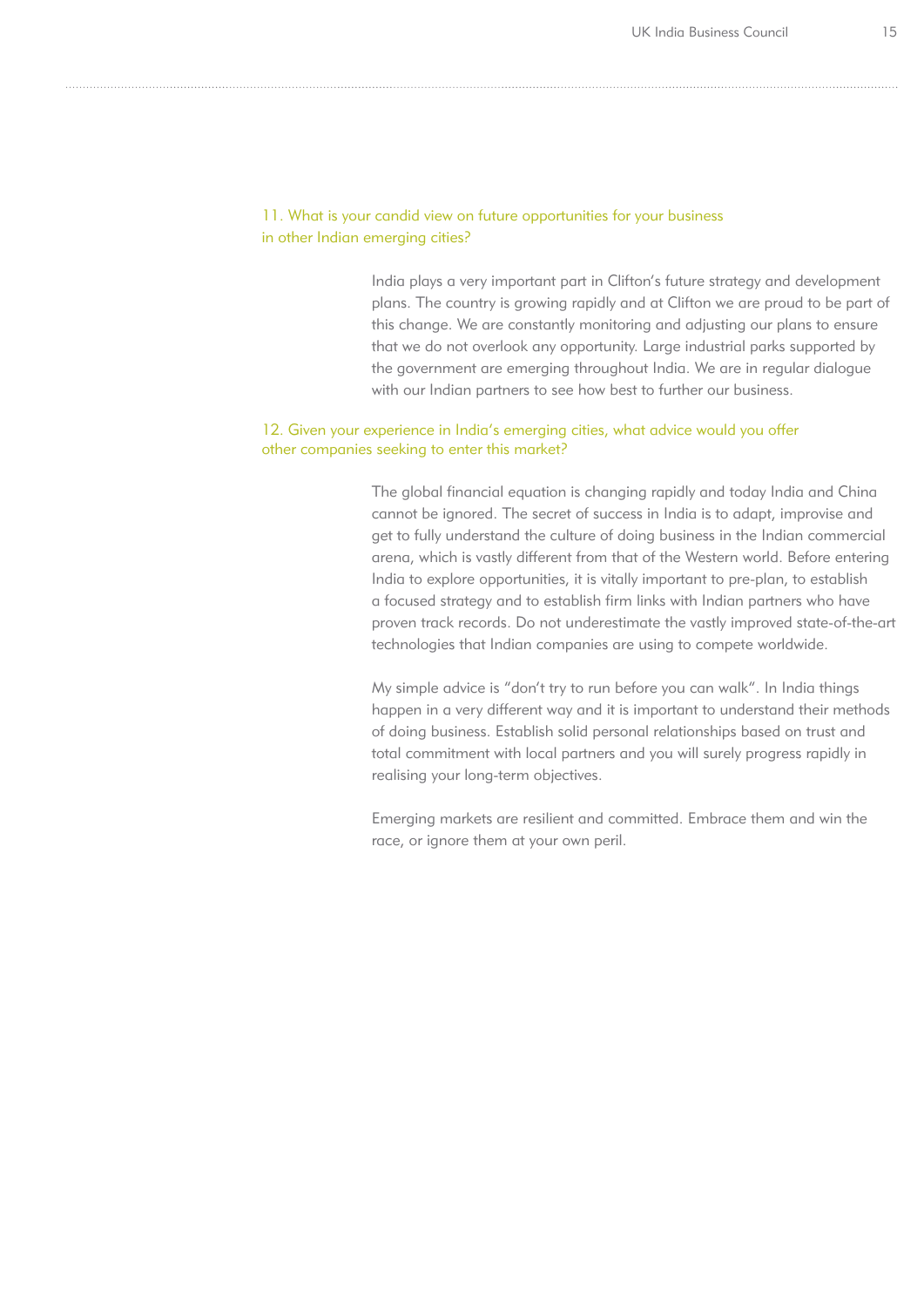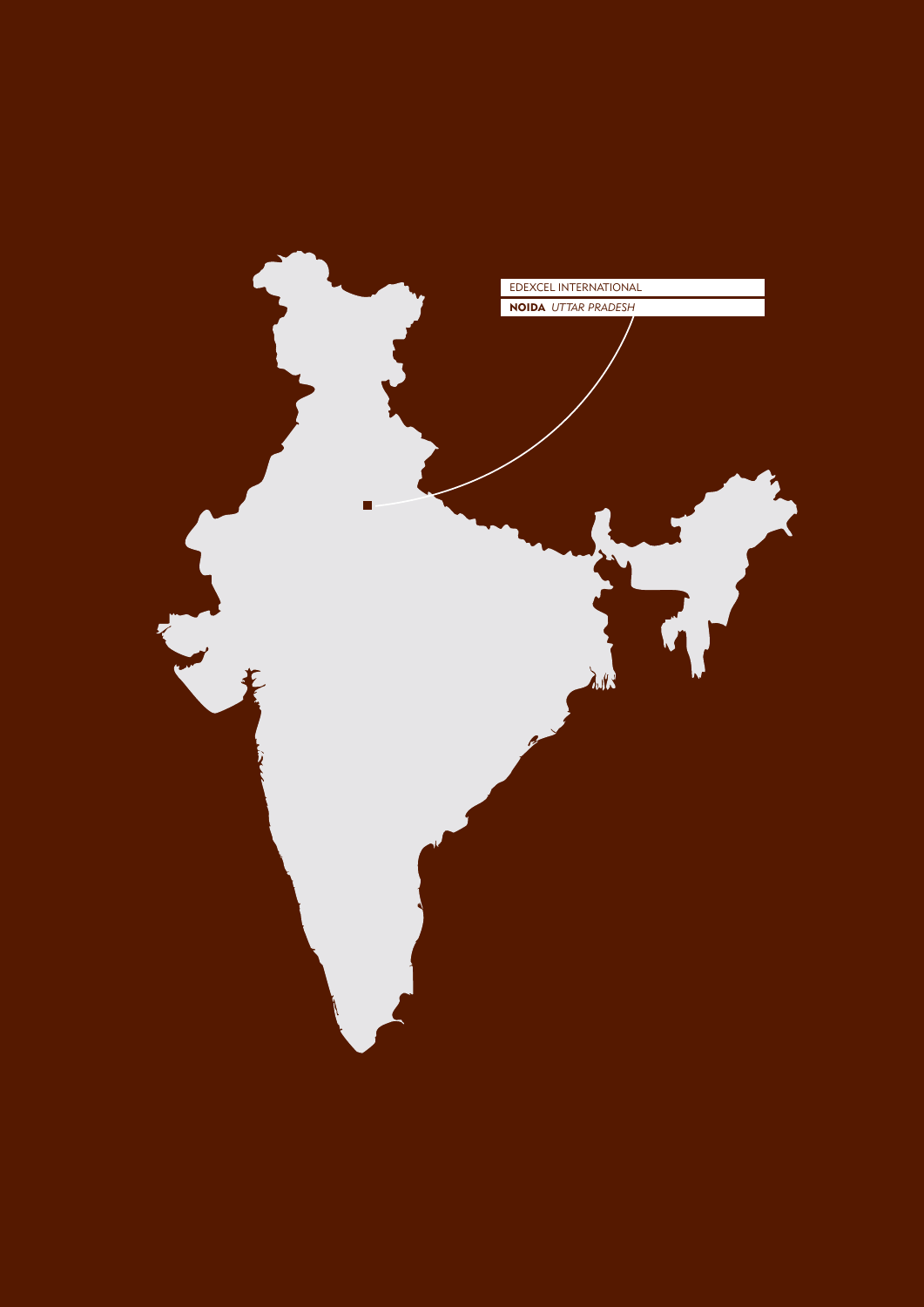2

### Vikas Mirmira

Regional Marketing Manager





#### 1. Tell us about your business - its origin, offering and coverage.

'LARGE CITIES DO HAVE A LARGER POOL OF CANDIDATES AND COLLEGES DELIVERING QUALIFICATIONS BUT THIS ALSO MEANS THAT THERE ARE A LOT MORE PLAYERS IN LARGE CITIES. AN ADDED ADVANTAGE OF EMERGING CITIES IS THAT THERE ARE VIRTUALLY NO COMPETITORS.'

Edexcel is the UK's largest awarding body, providing academic and vocational qualifications and testing to more than 25,000 places of learning, including schools, colleges, employers and other places in the UK and in over 100 countries worldwide. Edexcel prepares courses, assesses, examines, quality controls and certifies achievement. Our offered qualifications include A-levels, GCSEs, Key and Basic Skills, and the vocational BTEC suite that provides progression to National Diplomas and tailor-made qualifications for employers. The company employs around 1,000 permanent staff and another 1,000 temporary staff in peak periods, together with 16,000 examiners and moderators. The head office is in London, with regional offices in the UK and four offices overseas.

We are recognised by regulatory bodies in the UK including the Office of the Qualifications and Examinations Regulator (Ofqual) and the Joint Council for Qualifications (JCQ).

Edexcel International in India works within the offices of Pearson Education located in Noida, in Uttar Pradesh. Edexcel is a part of Pearson, a world leader in education publishing, media and related services. With support from the UK ofice – all academic content is developed in the UK – Edexcel's regional Indian office is dedicated to the delivery of qualifications and acts as liaison to local business. In India, we are recognised by the Indian Ministry of Human Resource Development, which regulates foreign international organisations delivering academic qualifications.

## 2. When and where did you make the first investment in India? In which cities do you currently have business relationships and/or business activity in India?

Edexcel began operations in India in 2002, initially managing the business from the UK and delivering examinations in India through our partnership with the British Council. It was not until 2008 that Edexcel hired local representatives.

Currently there are over 30 approved accreditation centres for academic or vocational qualifications throughout India, many of which are located in emerging cities such as Chandigarh, Gurgaon, Vadodara, Dehradun, Mysore, Pune, Surat and Trivandrum.

# 3. What were the main drivers of your decision to do business in an emerging city and how did you learn of this opportunity?

Economic and industrial development in India has brought an increased demand for formal training. The increased awareness among colleges to provide world-class accreditations is a very good incentive for our business expansion in India.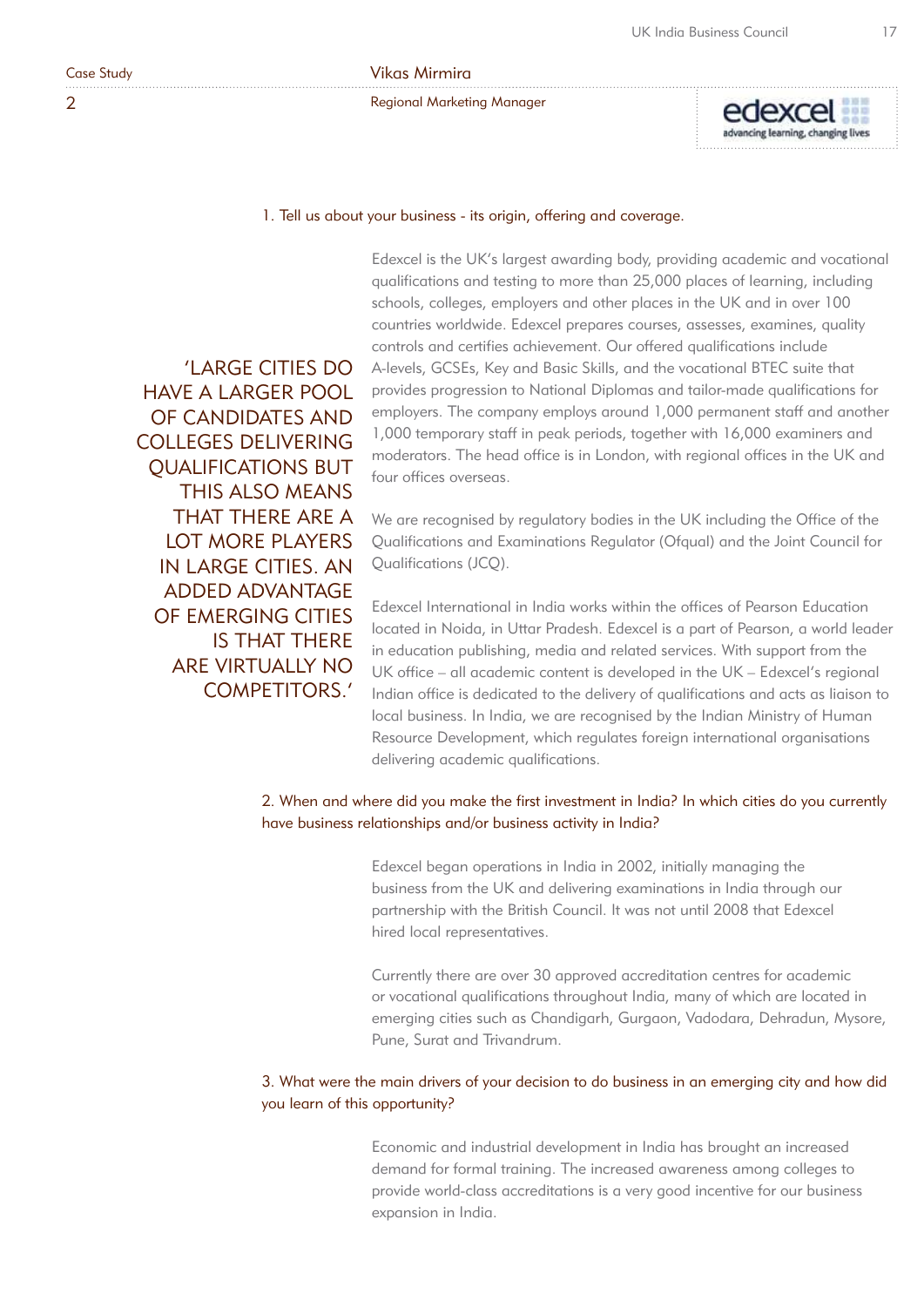#### 4. What was your business strategy for entering the Indian emerging city?



Edexcel began operations in India in 2002, managing the business remotely from the UK office. Having no full-time representatives in the country posed a few challenges in overseeing the day-to-day operations and it became very difficult for the business to grow.

Between 2005 and 2008, with the help of consulting firms, the company made significant progress in the Indian market. By 2008 we had full-time representatives based in Pearson's offices in Noida and we now count 9 staff including one person in Chennai.

The strategy and challenges vary from region to region, for instance colleges in large metropolitan cities are traditionally more aware of international qualifications, whereas colleges in south India have only recently become interested and proactive in seeking such qualifications.

# 5. What business model did you leverage for market entry into the emerging city? (Local partnerships, outsourcing, direct exports, local manufacturing, etc.)

Edexcel operates across the globe, but the company cannot deliver examinations on its own. We must rely on our partners. Qualifications can be delivered through a wide array of partners, such as governments, professional bodies, companies, training providers, colleges and schools.

# 6. In your experience, what have been the biggest practical challenges of entering and operating in emerging cities in India? (Infrastructure, identifying suitable partners, hiring suitable staff, etc.)

When an institution enquires about qualifications or to become an accreditation centre, the prospective partner must go through a strict process to satisfy quality measures before Edexcel can approve them to deliver qualifications, as is required by regulatory bodies. The process considers an institution's systems and processes; the credentials of teaching staff; facilities and premises; and the level of quality and support they provide to their students. Bringing institutions up to standard can be slightly trickier in smaller cities because of their limited previous experience with foreign providers. Nonetheless, coaching and training are a regular component of the accreditation process, which Edexcel is happy to deliver.

The biggest challenge in emerging cities for us has been to change perception of the need to adopt international qualifications. We have had to adapt to local sensitivities. When conducting audits, there is an added cost and time to visit remote areas but it has in no way limited our development. Infrastructure and transport have not been a problem for us.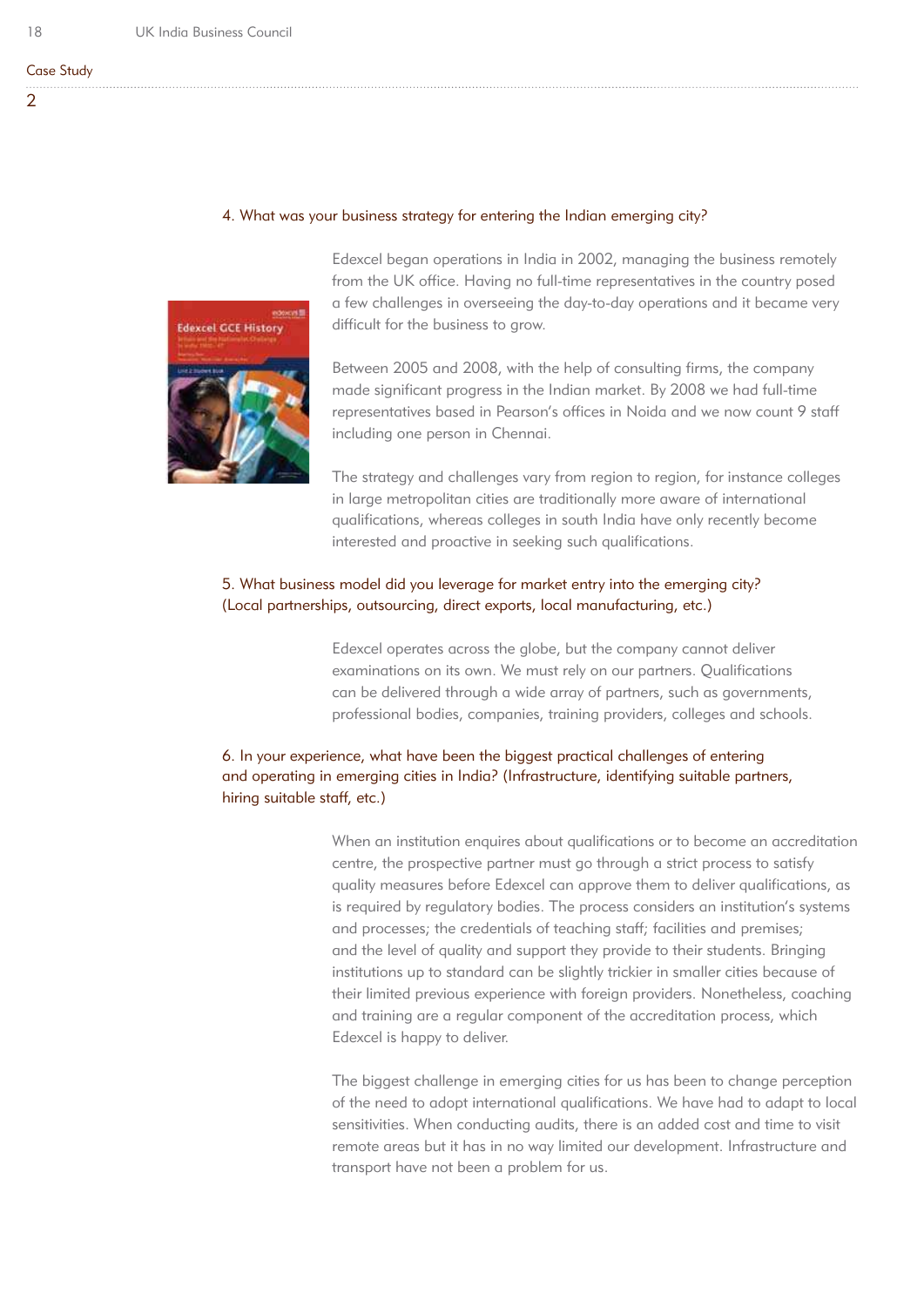#### 7. Has the market in emerging cities met with your expectations?

Yes, India as a whole is increasingly more aware of the need for internationally recognised education.

One of the advantages of working with large partners in metro cities is the springboard effect it has into other cities. For instance, a college in New Delhi providing Edexcel's qualifications will likely extend their offer when expanding into smaller towns and opening new campuses. This represents more business for us.

#### 8. What key factors would you attribute your success in the emerging city to?

'INVESTORS CANNOT ENTER THE INDIAN MARKET THINKING "I WANT TO MAKE X AMOUNT OF BRITISH POUNDS BY X DATE". YOU MUST THINK IN RUPFFS -THINK LOCAL.'

Operating under the umbrella of Pearson Education was very helpful in setting up our office in India, mostly because of the company's longstanding presence in the country and the advantages of brand recognition.

India's increased demand for skilled labour has definitely played a role in our business growth. Education is now more than ever linked to employment: employers are consumers of talent and India's industrial development means more of these employers require their workforce to be trained and globally competitive. Edexcel's qualifications help standardise these skills, and the quality of our product has been a key factor in our success.

Moreover, our business partners across India have in great measure enabled Edexcel to thrive in the country.

9. Does your business operate in metro cities in India? In what ways is it different from doing business in emerging cities? (Better/poorer infrastructure, better/poorer skills availability, ease/dificulty in local travel, low/high operational cost, untapped opportunities, easy/dificult business culture)

> There is no great difference between the two, perhaps only slightly in terms of awareness and costs.

All Edexcel centres, regardless of their classification, abide by the "instructions for conducting examinations" as determined by regulatory bodies. This enables us to control and monitor quality levels.

Large cities do have a larger pool of candidates and colleges delivering qualifications but this also means that there are a lot more players in large cities. An added advantage of emerging cities is that there are virtually no competitors.

From a regulatory perspective, relations with government are quite similar in both emerging and metro cities. If there is a difference, it is once again that of awareness. Officials in large cities are more aware of our business and are therefore easier to gain access to.

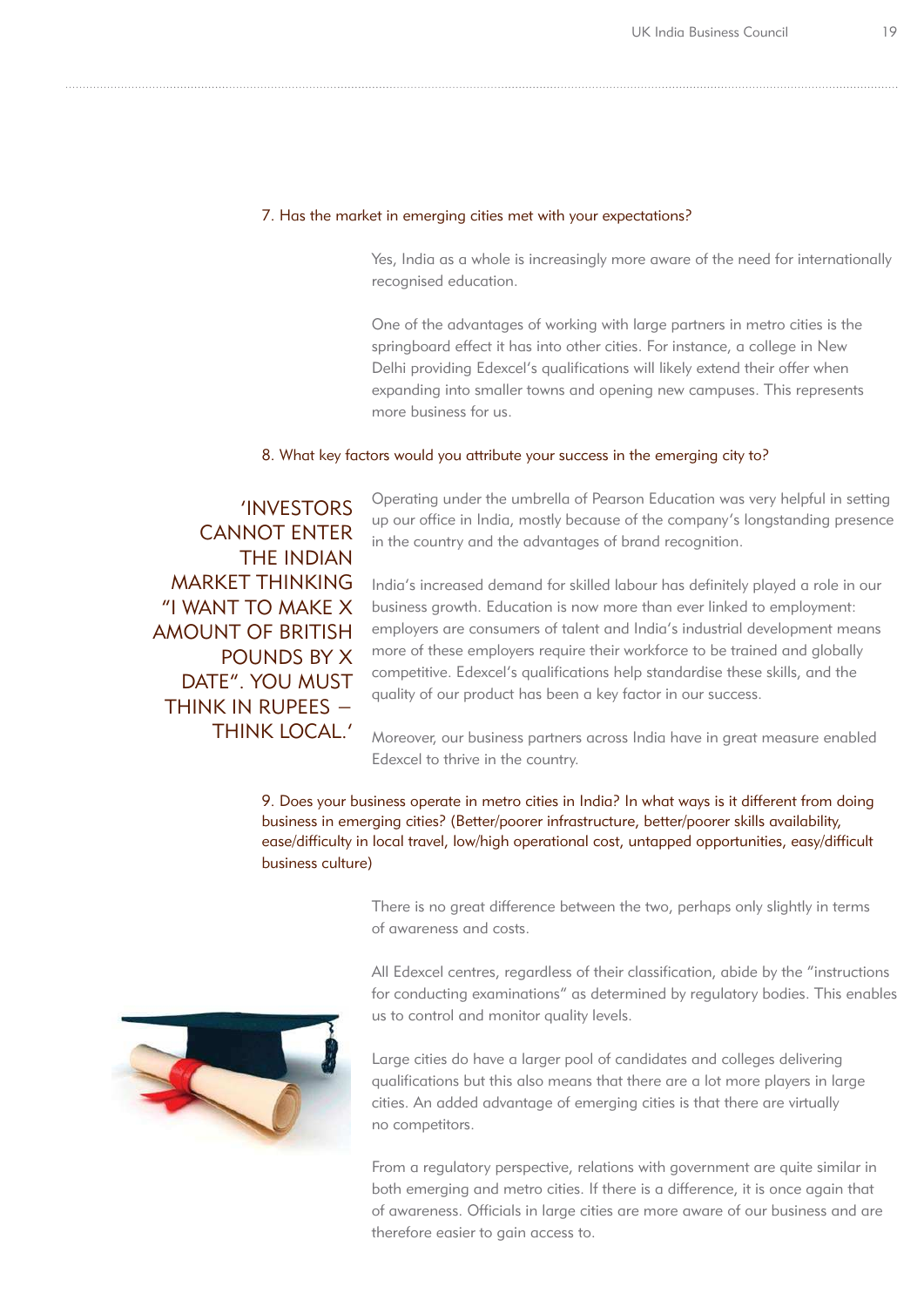### 10. From a regulatory perspective, what have been the main barriers to doing business in India's emerging cities? (Bureaucratic impediments, legal or taxation issues, corruption)

Unlike the manufacturing sector, our line of business does not often profit from government incentives. However, the Indian government is serious about education and has taken decisive action towards reform. Nowadays the government is looking outward more and hence is keen to work with foreign providers and receptive to foreign accreditation bodies.

India's Prime Minister's development initiative outlines ambitious plans to train 500 million Indians by 2022, a clear indication of the importance placed on education.

## 11. What is your candid view on future opportunities for your business in other Indian emerging cities?

We definitely see our business growing in India. Edexcel is well placed to take advantage of the business opportunities arising in India's changing demographics and the untapped potential of emerging cities.

## 12. Given your experience in India's emerging cities, what advice would you offer other companies seeking to enter this market?

- Be open to consider the potential of emerging cities: growth will be massive in the coming years.
- UK companies need to be patient and sensitive to Indian needs. Be aware of local sensitivities.
- Smaller Indian cities hold the key to growth. Large cities are saturated.
- Investors cannot enter the Indian market thinking "I want to make X amount of British pounds by X date". You must think in rupees − think local.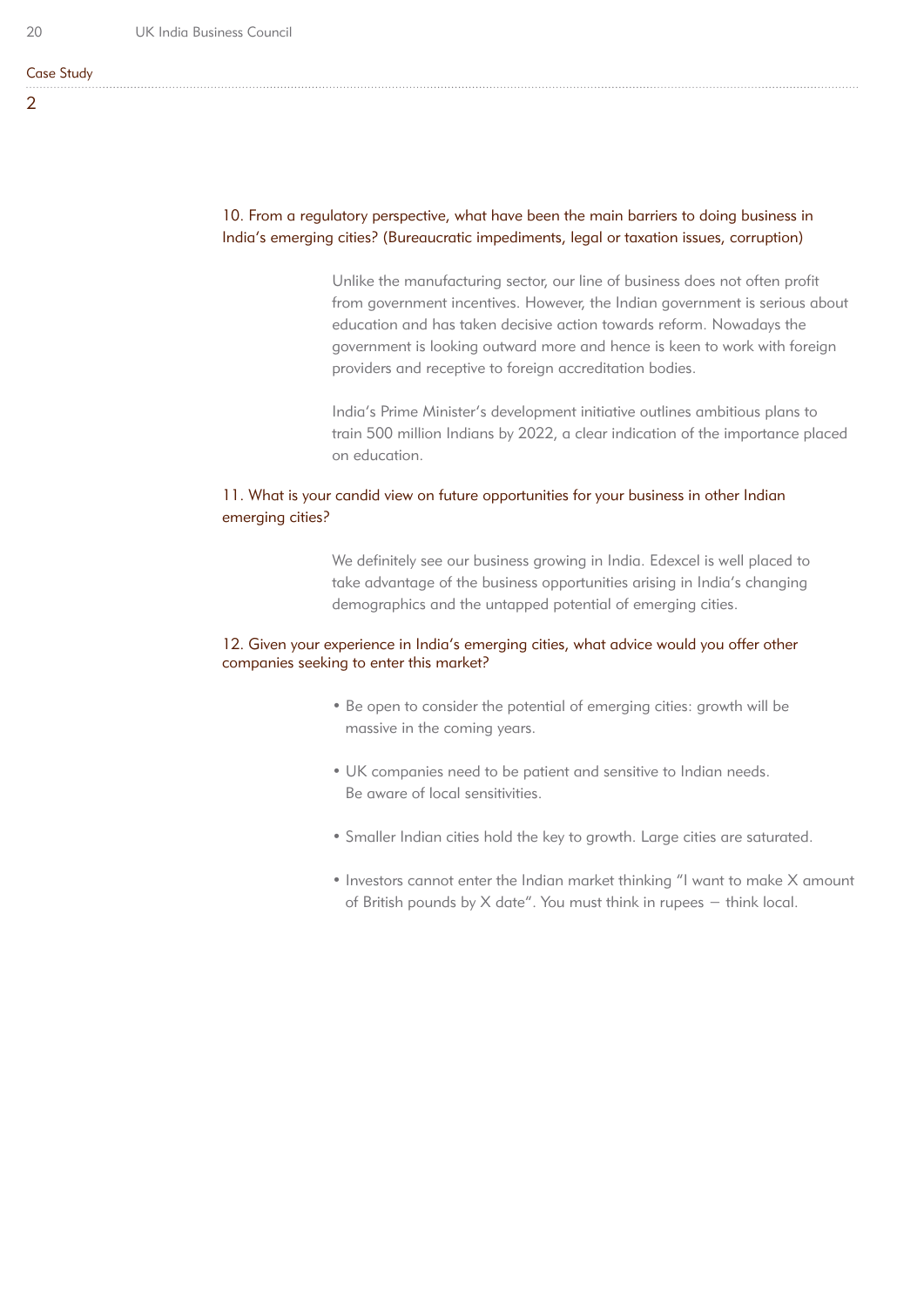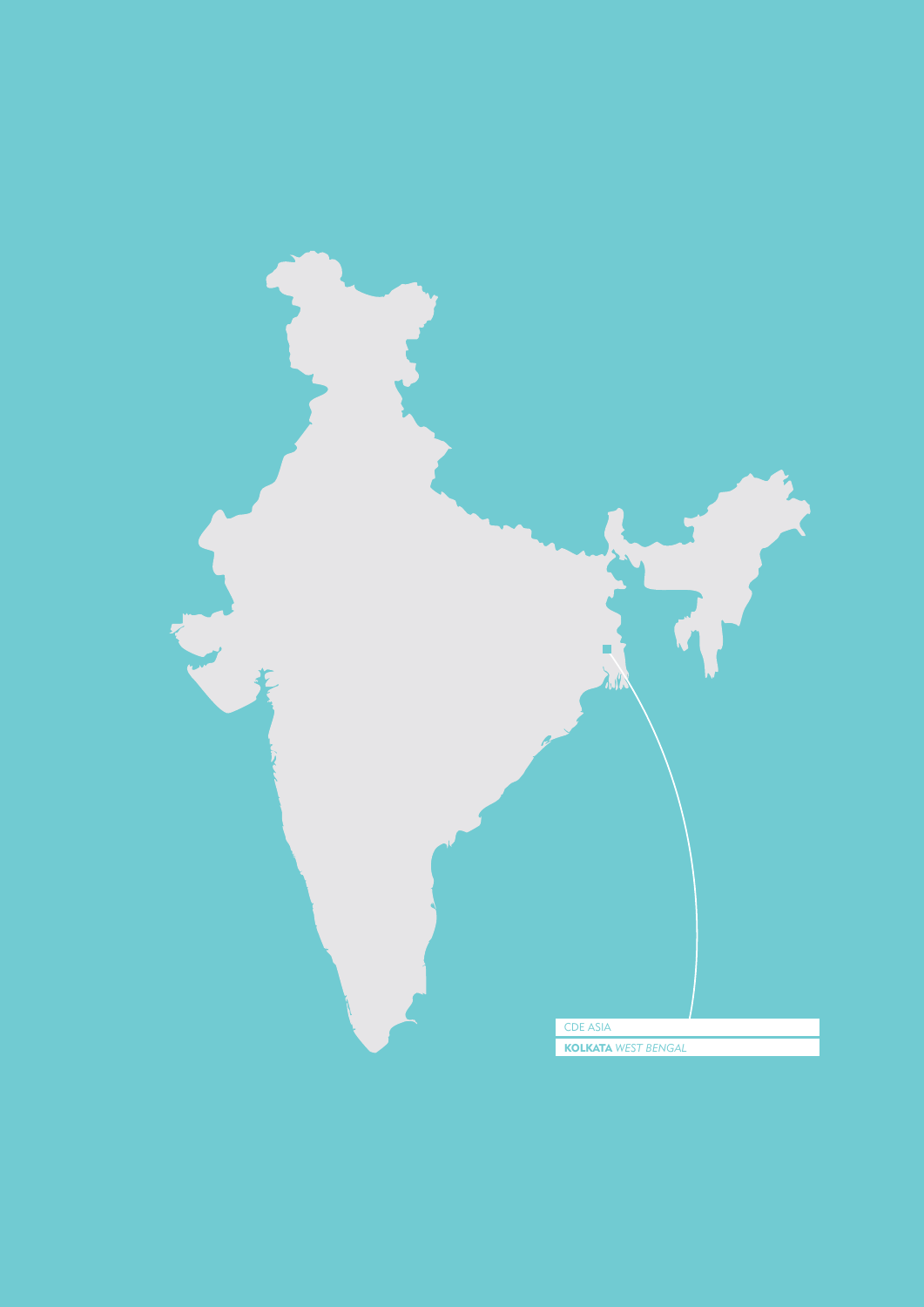| <b>Case Study</b> | Manish Bhartia           |  |
|-------------------|--------------------------|--|
|                   | <b>Managing Director</b> |  |

#### 1. Tell us about your business - its origin, offering and coverage.

CDE Global was founded by Tony Convery in the early 1990s. It originated and continues to operate from County Tyrone in Northern Ireland, UK. The company is popularly known as "the washing people", owing to our wide experience and reputation in washing different materials. Some of the traditional applications that we offer are washing sand and gravel, lignite removal, recycling construction and demolition waste, water treatment, and sludge management.

Our Indian operations also offer innovative technologies for washing and to upgrade low-grade Iron ore. Our coverage is worldwide with offices in England (Coventry), India (Kolkata and Bangalore) and the Middle East (Dubai and Doha). Further to these offices, we have a distributor network throughout Europe.

## 2. When and where did you make the first investment in India? In which cities do you currently have business relationships and/or business activity in India?

CDE sought to take part in India's growth story. The opportunity to establish our India office presented itself following successful initial sales that encouraged us to further investigate the market. Our partner, the Bhartia family, was our first exclusive distributor for the Indian market. At that time CDE supported the marketing efforts in India by sending sales experts, resulting in a very successful first year of partnership. Good sales and a successful partnership were the primary reasons for us to establish a company in India.

'INDIA IS LIKE 10 COUNTRIES PUT TOGETHER. LANGUAGE, ETIQUETTE AND BUSINESS CULTURE VARY FROM REGION TO REGION.'

In 2007 we formed CDE Asia Limited in partnership with the Bhartia family. CDE established the Indian head office and regional fabrication base in Kolkata, the natural choice as Kolkata is the mineral capital of India. Subsequently we opened sales offices in Bangalore and Hospet (Hosapete). Our markets are situated in smaller towns/districts like Durgapur, Purulia, Bankura, Rourkela, Jajpur, Keonjhar, Jamshedpur, Raipur, Hyderabad, Rudrapur, Goa, Hospet, Bellary, Kanya Kumari and Biratnagar and Kathmandu in Nepal. We have installed projects in all these locations. CDE Asia serves customers throughout Asia.

3. What were the main drivers of your decision to do business in an emerging city and how did you learn of this opportunity?

> Companies engaged in steel production, mining or construction use our products, and such companies have to operate from remote locations owing to availability of resources like land, raw material and manpower. We understood early on that our projects cannot operate in large cities but rather in less-developed areas where resources are available.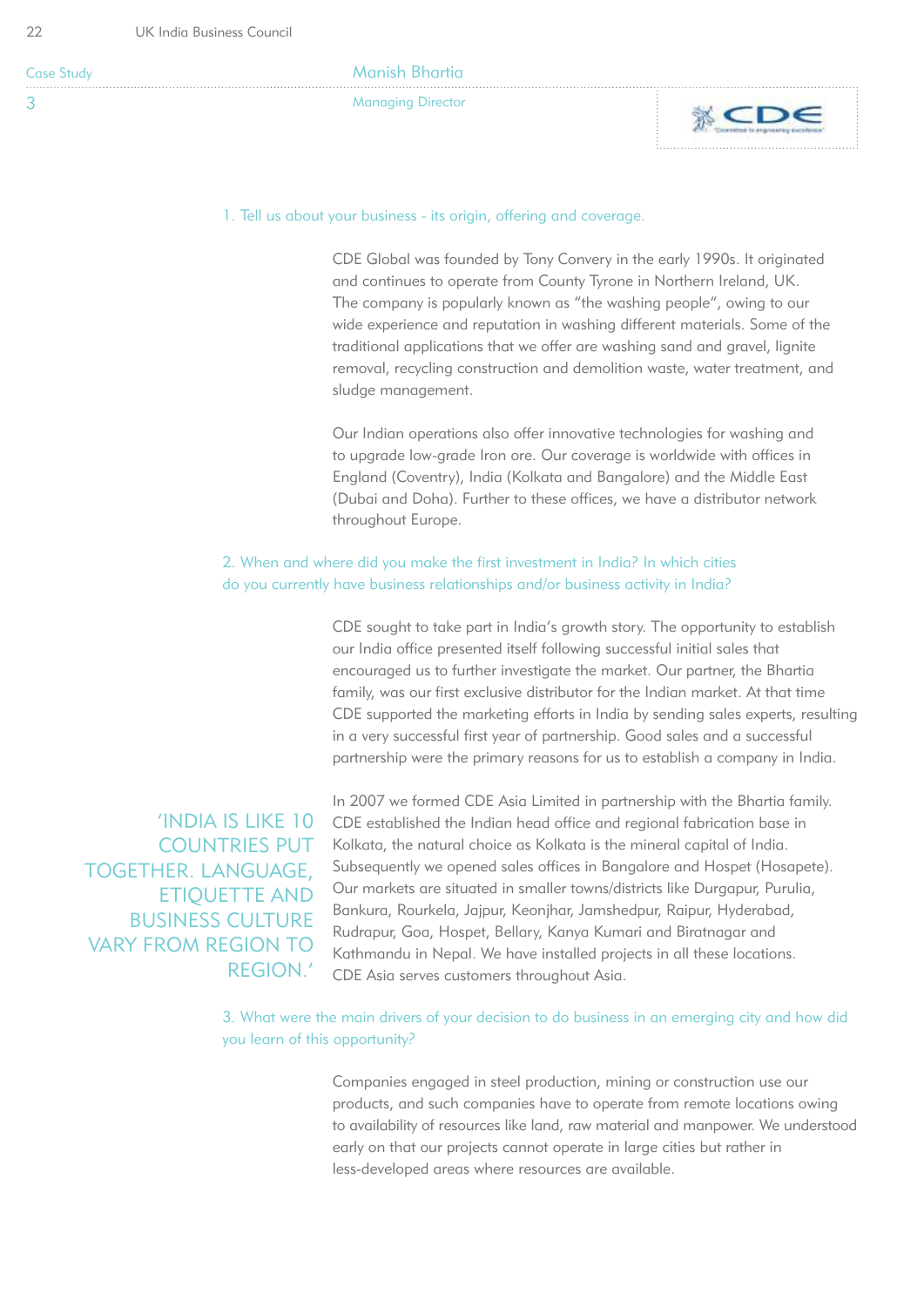#### 4. What was your business strategy for entering the Indian emerging city?

India is like 10 countries put together. Language, etiquette and business culture vary from region to region. Accordingly, our business development managers speak multiple languages; they have a wide knowledge of local cultures; and they are able to travel to remote areas by train or bus. In the early stages of business development they seeped into the heart of India, recruiting local agents and consultants to understand the market and find the business opportunities.

# 5. What business model did you leverage for market entry into the emerging city? (Local partnerships, outsourcing, direct exports, local manufacturing, etc.)

Following initial sales in India through appointed distributors, CDE and the Bhartia family established a joint venture. However, the branding, systems and ethos of a subsidiary were adopted early on.

India as a whole is price sensitive. The emerging cities are no different. In order to be competitive we established an Indian manufacturing plant right from the start. We bring in critical parts from across the world but the bulk of the manufacturing happens in our Indian factory. Our projects require us to install and commission plants, with the assistance of an engineering team. Through local partnerships in emerging cities we outsource our requirement of engineers and technicians locally, making our business a lot easier.

6. In your experience, what have been the biggest practical challenges of entering and operating in emerging cities in India? (Infrastructure, identifying suitable partners, hiring suitable staff, etc.)

> In our experience, identifying the correct partner is the biggest challenge. Tier II and III cities have tremendous potential but the opportunities are difficult to find, due to lack of networking or promotion programmes by the regional governments. Local companies in emerging cities have the resources, market and hunger but lack the vision, contacts and confidence to establish global partnerships. Finding and retaining good talent in emerging cities is also a challenge, as there are considerable differences with the lifestyle attainable in big cities. Qualified staff such as engineers, MBAs and CAs make good money in modern India and they prefer the Western lifestyle of the metros.

#### 7. Has the market in emerging cities met with your expectations?

We are satisfied working in these markets. The people are very easy to deal with; they still value and honour their word. We normally get the resources that we need.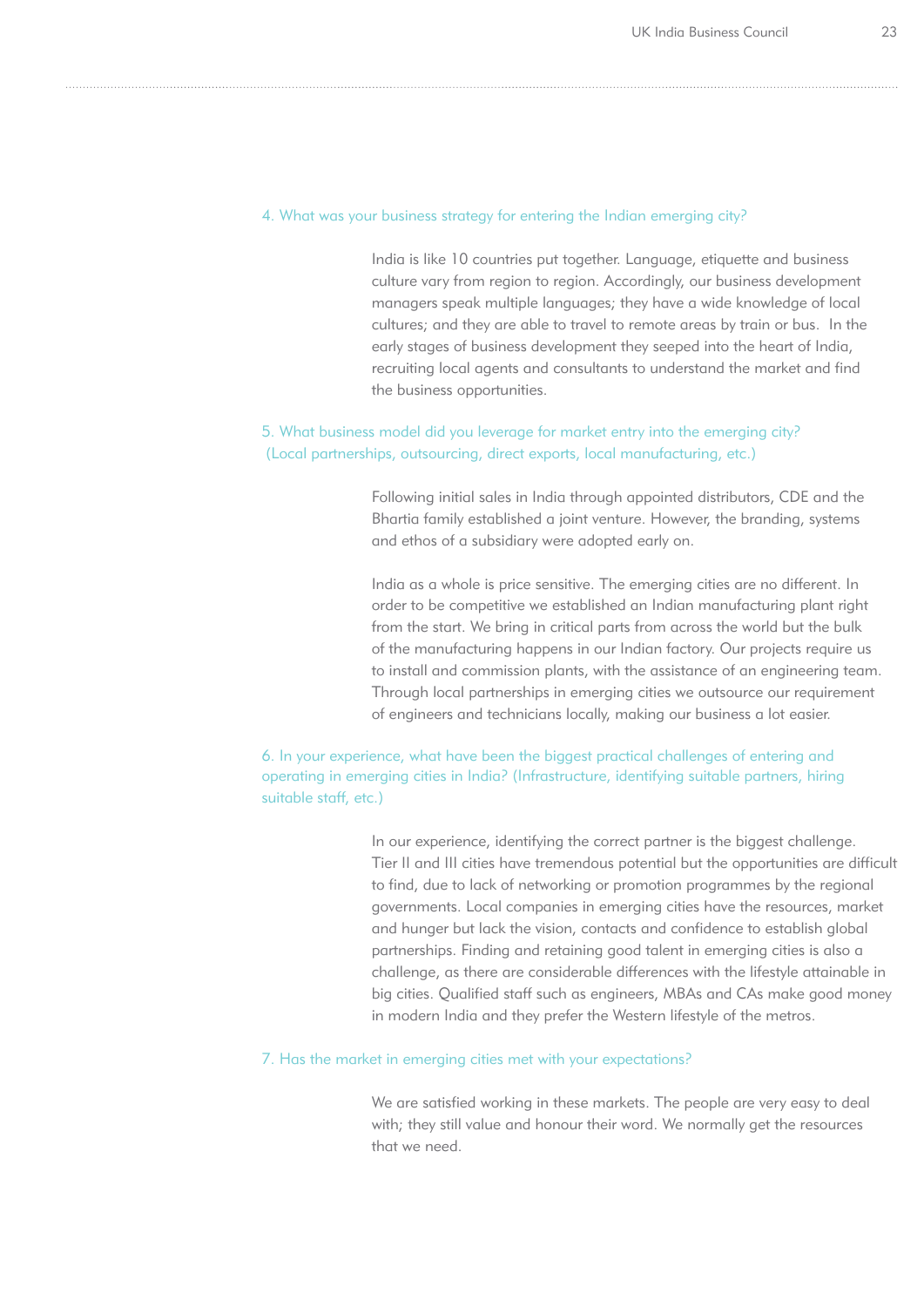#### 8. What key factors would you attribute your success in the emerging city to?

The availability of natural resources and easier access to our clients attract new investments. Our equipments are capital goods and we are witnessing a flurry of new projects coming up near emerging cities.

Our partner's experience in India played a key role in CDE's success. The Indian market is fractured and people's attitudes vary from region to region. Our partner's long experience in the local industry therefore enabled us to break through and sell new applications according to the market's needs. Allocating resources, finance and infrastructure was also made easier with local help.



Our product is unique, and as such there are limited players in our segment. This was very relevant to us.

9. Does your business operate in metro cities in India? In what ways is it different from doing business in emerging cities? (Better/poorer infrastructure, better/poorer skills availability, ease/dificulty in local travel, low/high operational cost, untapped opportunities, easy/dificult business culture)

'BEING IN A PORT CITY IS ALSO IMPORTANT FOR US, AS WE IMPORT A LOT OF CRITICAL PARTS AND MACHINES FROM OUR UK FACTORY AND FROM GLOBAL SUPPLIERS.'

We have offices in Kolkata and Bangalore. These cities have good connectivity and networking. Most of our clients have offices in large cities, so these locations give us easy access to their operations base. Being in a port city is also important for us, as we import a lot of critical parts and machines from our UK factory and from global suppliers.

From a regulatory perspective, CDE Asia did not pursue government incentives. While incentives exist in the form of tax breaks or industrial subsidies for companies operating in determined locations (Special Economic Zones or Export Parks), I would not recommend selecting your location on the basis of a subsidy alone. While the benefits may be attractive in the short term, they may not compare well to the advantages you can achieve elsewhere in a market that is better suited for your company.

10. From a regulatory perspective, what have been the main barriers to doing business in India's emerging cities? (Bureaucratic impediments, legal or taxation issues, corruption)

> Our experience so far has been very positive and we haven't had any notable barriers to doing business in India. Corruption and bureaucracy may still exist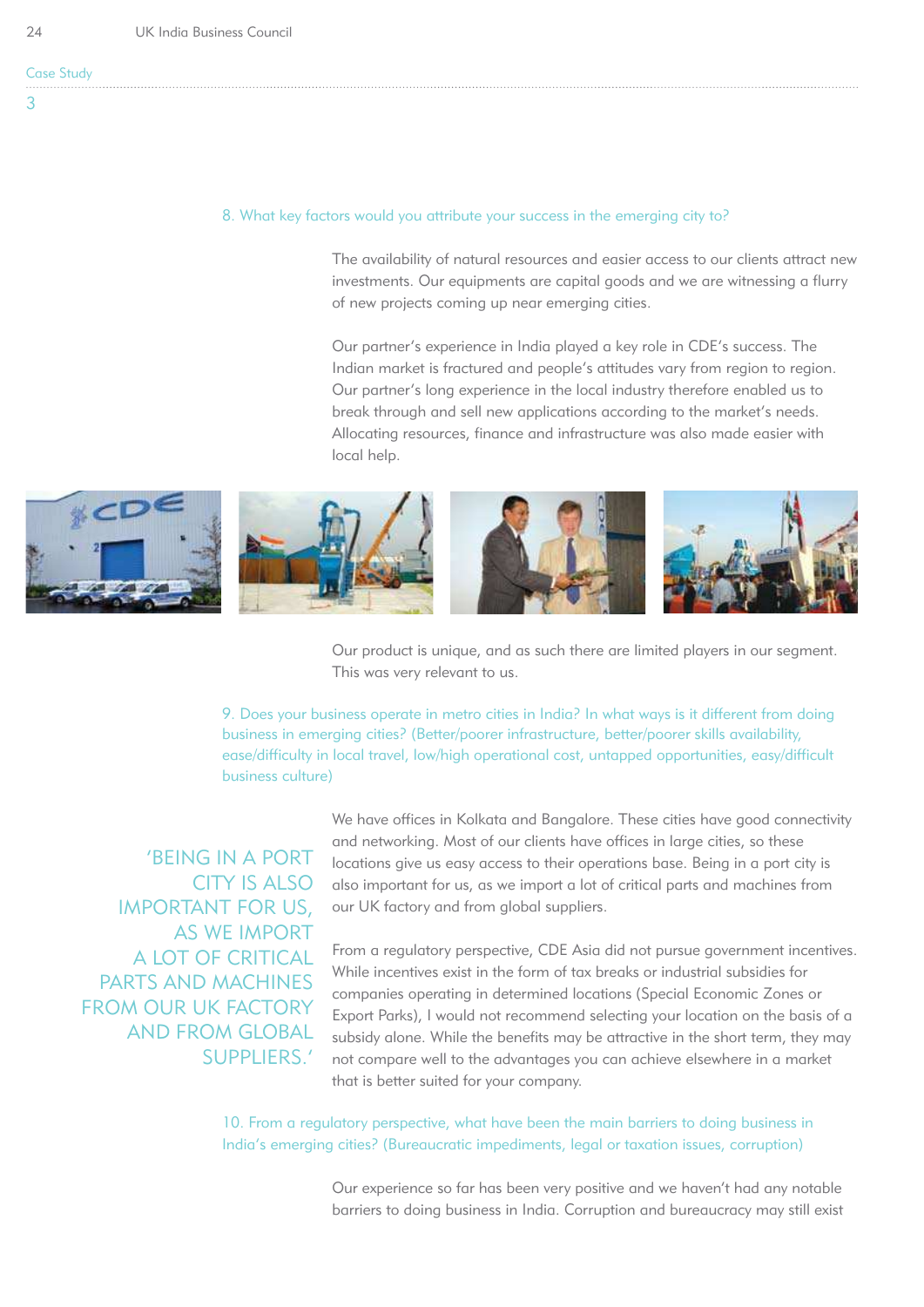but it has never stood in the way of our development. Tax structures, company laws and accounting standards are surprisingly similar to British systems.

11. What is your candid view on future opportunities for your business in other Indian emerging cities?

> We hope to open sales and service centres in smaller towns with an aim to provide better services to our customers.

> "Inclusive growth" is the mantra of new India. Emerging cities are the "connection" to take the government's business plan into rural India. I believe that the success of emerging cities is critical to sustain the high growth trajectory India is aiming for.

12. Given your experience in India's emerging cities, what advice would you offer other companies seeking to enter this market?

- Don't try to do it alone: find the right partner, with a good network of contacts rather than spotless balance sheets.
- Carry out quality control checks and reinforce what is expected.
- Manage carefully the Indian "can-do" attitude.
- Work on your India relationship: visit the country; embrace the culture; train your staff to help shape your company culture.

'EMERGING CITIES ARE THE "CONNECTION" TO TAKE THE GOVERNMENT'S BUSINESS PLAN INTO RURAL INDIA. I BELIEVE THAT THE SUCCESS OF EMERGING CITIES IS CRITICAL TO SUSTAIN THE HIGH GROWTH TRAJECTORY INDIA IS AIMING FOR.'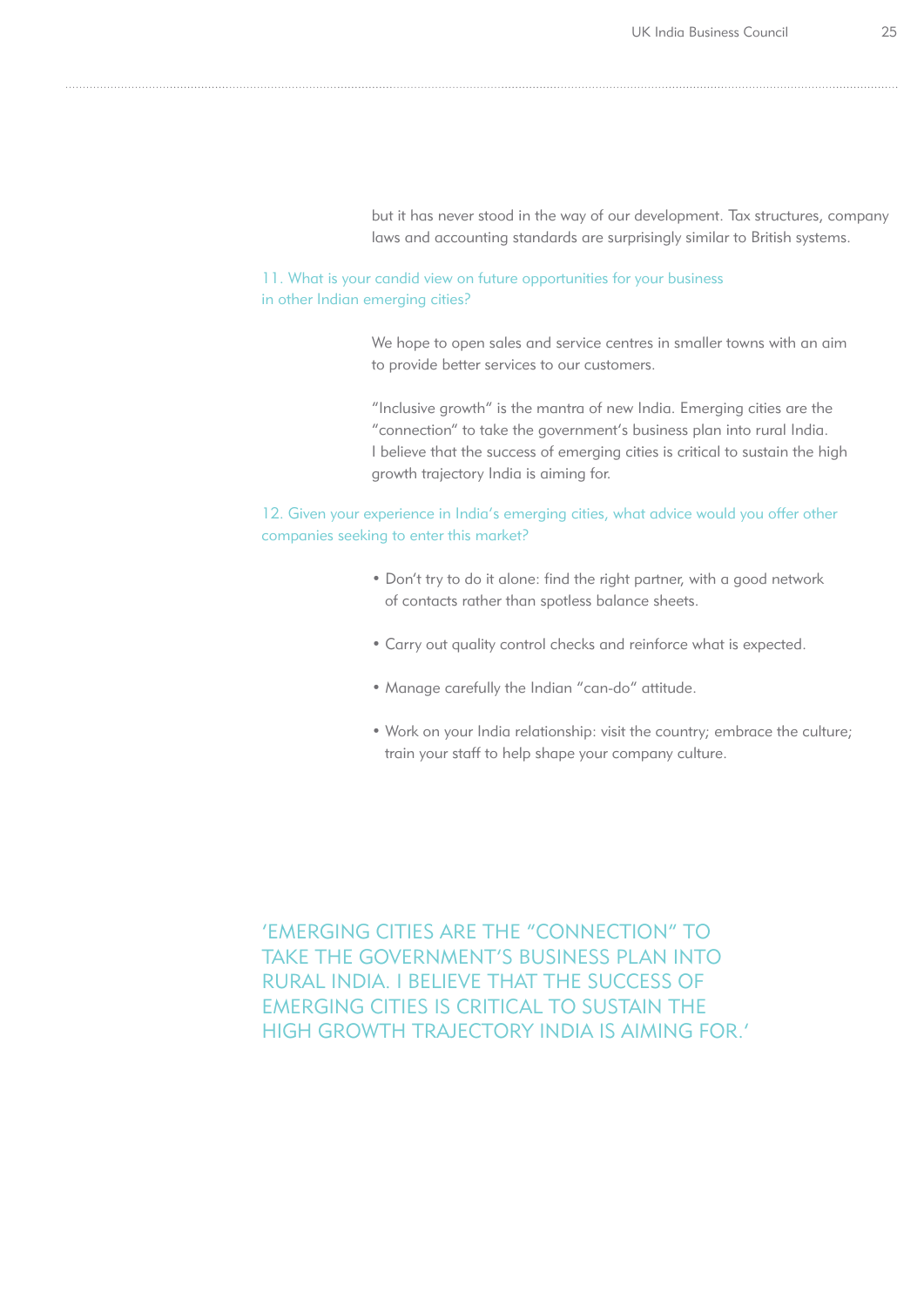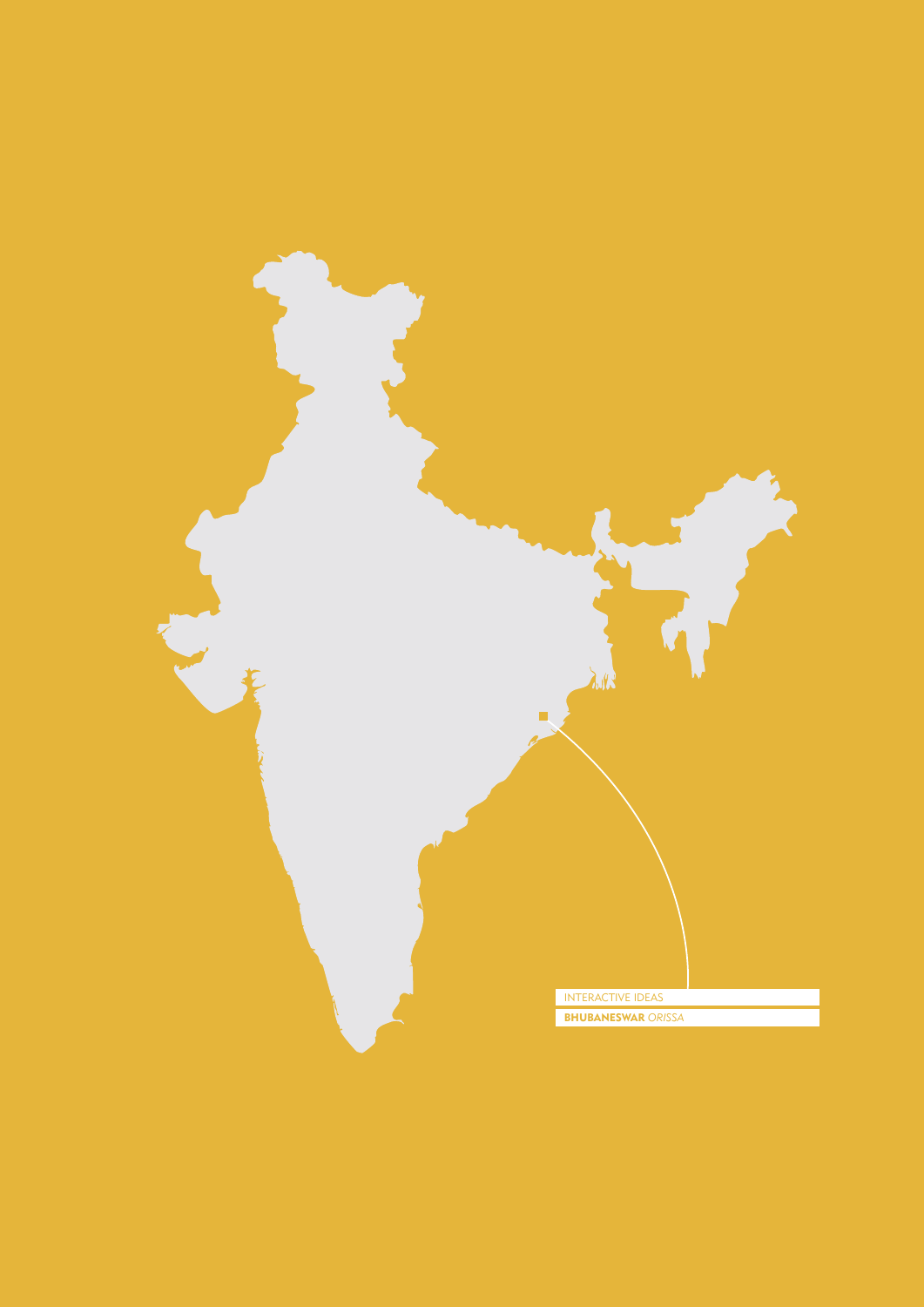

#### 1. Tell us about your business − its origin, offering and coverage.

Interactive Ideas is a value-added software distributor based in the UK with distribution activities across Europe. The company holds a leading position in the distribution of Linux and Open source software and we work with major software manufacturers such as Red Hat, SolarWinds, JBoss and Novell, among many others. Interactive Ideas helps manufacturers develop a channel of resellers and we leverage sales through the use of marketing, technical resources, accounting and credit risk into the IT channel.

Our customers include over 2,000 corporate, government and IT resellers in the UK.

## 2. When and where did you make the first investment in India? In which cities do you currently have business relationships and/or business activity in India?

We started with an outsourcing partner based in Bangalore for the development of a website. That partnership ended after one year and we now have a new partner, Interfinet, based in Bhubaneswar.

# 3. What were the main drivers of your decision to do business in an emerging city and how did you learn of this opportunity?

When looking for ways to better leverage our budget, we experimented with outsourcing projects in India and Ukraine. In India, we initially partnered with a company in Bangalore but the relationship ended after one year as we had grown fairly dissatisfied with the partner owing to a combination of technical and cultural issues.

'THE MAIN REASON TO MOVE TO BHUBANESWAR WAS OUR PARTNFR<sup>'</sup>

Our business is constantly approached by prospective partners but we found our current partner Interfinet through social and business networks.

The main reason to move to Bhubaneswar was our partner. While we had experienced some hindrances to doing business in a large city like Bangalore (mostly heavy traffic), we would not have changed locations if we had had a satisfactory business relationship there.

4. What business model did you leverage for market entry into the emerging city? (Local partnerships, outsourcing, direct exports, local manufacturing, etc.)

> We first gave our local partner a small test project; we visited them and established the relationship. They started by doing outsourcing for our own systems but little by little we gave them more mission-critical work. Knowing that they would be doing critical work, we decided we wanted to make them shareholders in order to provide us with management say and to ensure that they had financial stability. Interfinet now delivers services to our customers remotely, provides support and customisation of products and employs dedicated staff exclusively for Interactive Ideas. We have also helped them develop their business in the UK.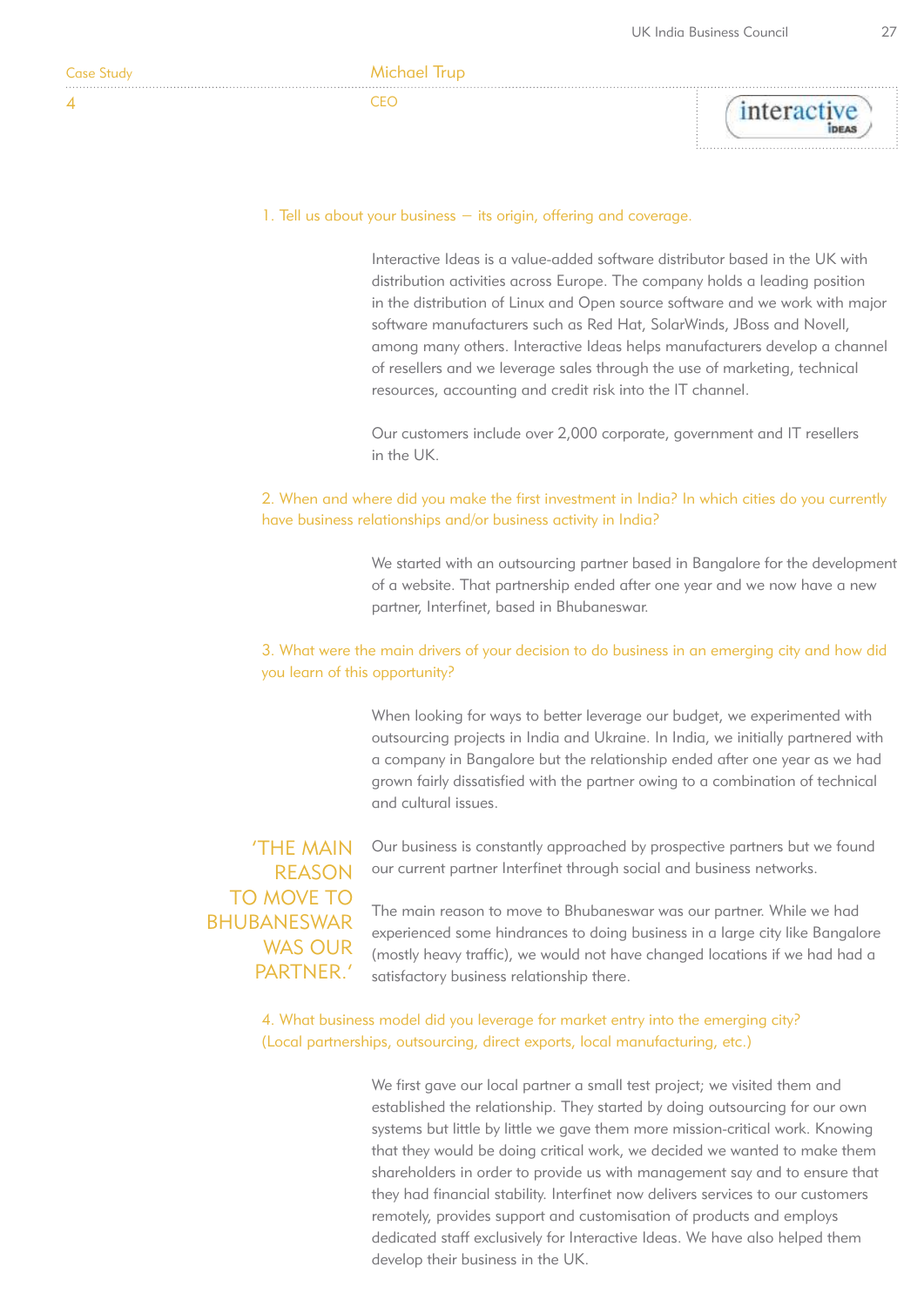Case Study

5. In your experience, what have been the biggest practical challenges of entering and operating in emerging cities in India? (Infrastructure, identifying suitable partners, hiring suitable staff, etc.)

> There are no direct flights between the UK and Bhubaneswar, so every time we go there it takes a day of travel and an overnight in Delhi in each direction.

There are problems with infrastructure when it comes to electricity supply, so we often use generators, which are inconvenient and costly. Energy supply was not an issue in Bangalore.

#### 6. Has the market in emerging cities met with your expectations?

At the moment we do not sell products in India. Our partner Interfinet does sell products but they do not distribute Interactive's software in the country. In the future we may consider distribution in India.

### 7. What key factors would you attribute your success in the emerging city to?

- A high level of trust between the partners. I have been to Bhubaneswar on holidays with my family and spent time with Interfinet's owners and senior staff. Personal relationships are very important in India.
- After our initial partnership experience in Bangalore, we deliberately chose a smaller and younger company to partner with, placing ourselves in a position to influence the business culture within the company.
- A mutual understanding of processes between the partners is very important.
- We visit our partner twice a year.

8. Does your business operate in metro cities in India? In what ways is it different from doing business in emerging cities? (Better/poorer infrastructure, better/poorer skills availability, ease/dificulty in local travel, low/high operational cost, untapped opportunities, easy/dificult business culture)



- Pool of talent is smaller in Bhubaneswar but retention of staff is better and there is more stability. Retaining staff is very difficult in big cities where people hop from job to job.
- Travel: trafic conditions in a smaller city are much better. If you get stuck in traffic in Bhubaneswar, you will be delayed about 20 minutes, whereas in Bangalore or Mumbai it could be up to 3 hours.
- Bhubaneswar is smaller, newer and a more modern city. It is more set up for cars and is a more relaxing place to go.

9. From a regulatory perspective, what have been the main barriers to doing business in India's emerging cities? (Bureaucratic impediments, legal or taxation issues, corruption)

> We did not encounter any such problems and setting up our business in India was fairly straightforward. IT, however, is quite an exceptional sector and our investment was relatively modest. We are not controller shareholders.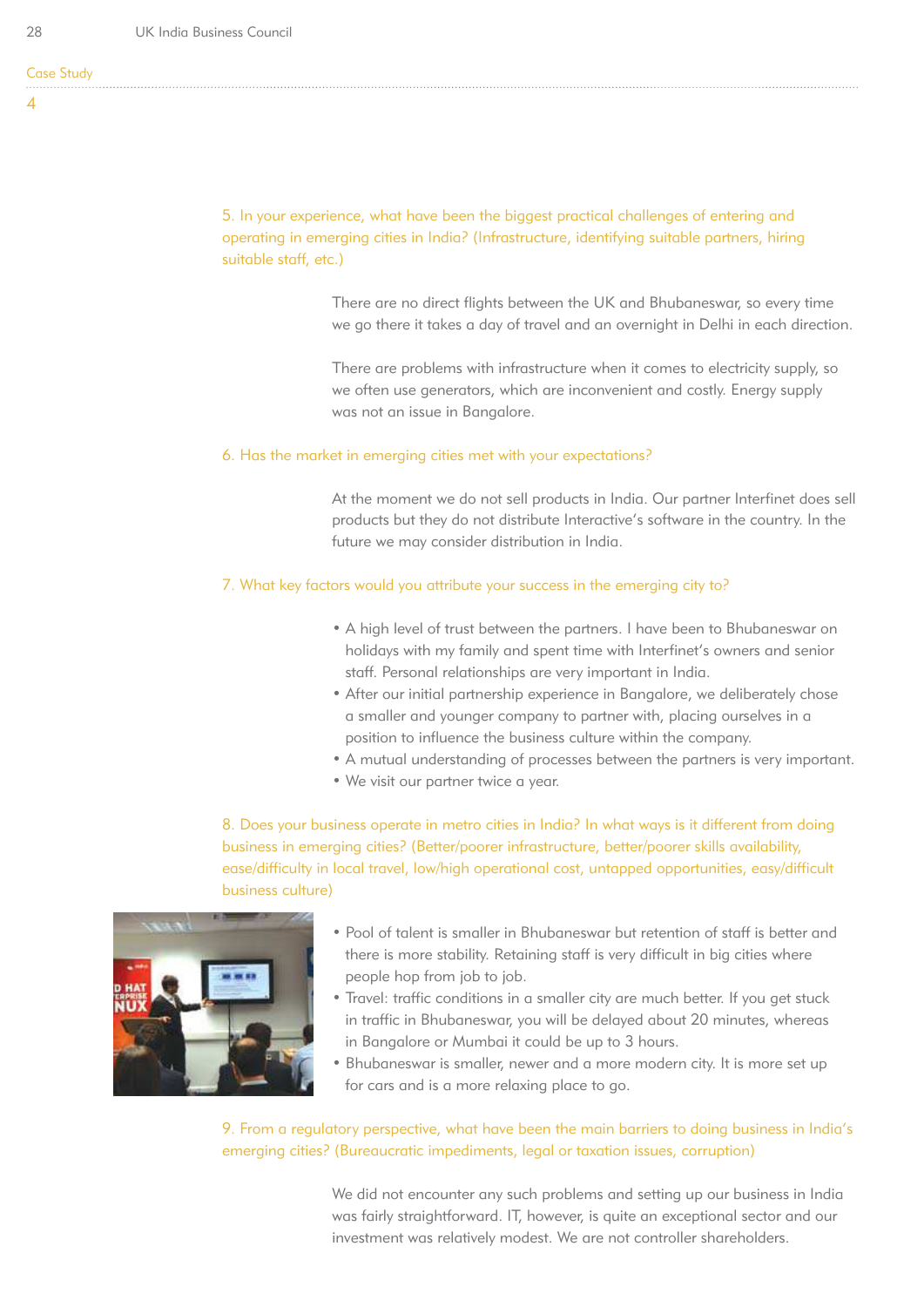## 10. What is your candid view on future opportunities for your business in other Indian emerging cities?

When sourcing from India, it is perhaps best to do it from one location. We might look at expansion once we reverse the flow and start selling our supply software in the country. Then there will be a need for multiple locations.

## 11. Given your experience in India's emerging cities, what advice would you offer other companies seeking to enter this market?





- Favour an emerging city because so much of your business in India is relationship-based. You need a medium-term view, so you want to make sure there is relative stability in the staff. A medium/small-sized city is more likely to offer you that stability.
- The biggest problem in India is communication. We think they speak English and they think they speak English, but actually it is quite different English. In the UK we have high expectations that we will be able to communicate effectively because we share a common language but you have to be more self-aware.
- Recognising that the cultural aspects of saving face often mean people won't ask questions and won't say if they do not understand something, you have to address issues in a culturally sensitive way to avoid misunderstandings.

# 'BHUBANESWAR IS SMALLER, NEWER AND A MORE MODERN CITY. IT IS MORE SET UP FOR CARS AND IS A MORE RELAXING PLACE TO GO. '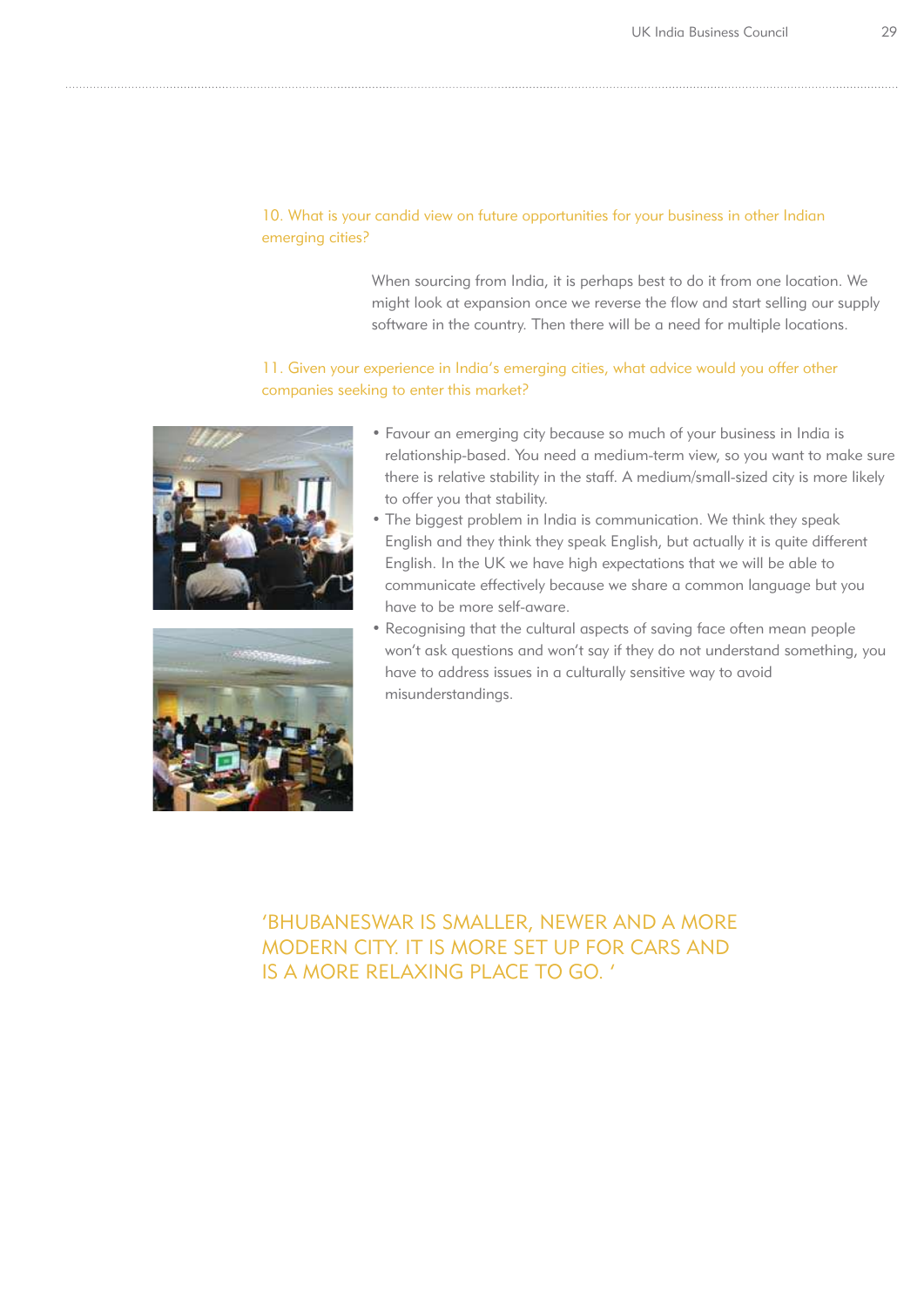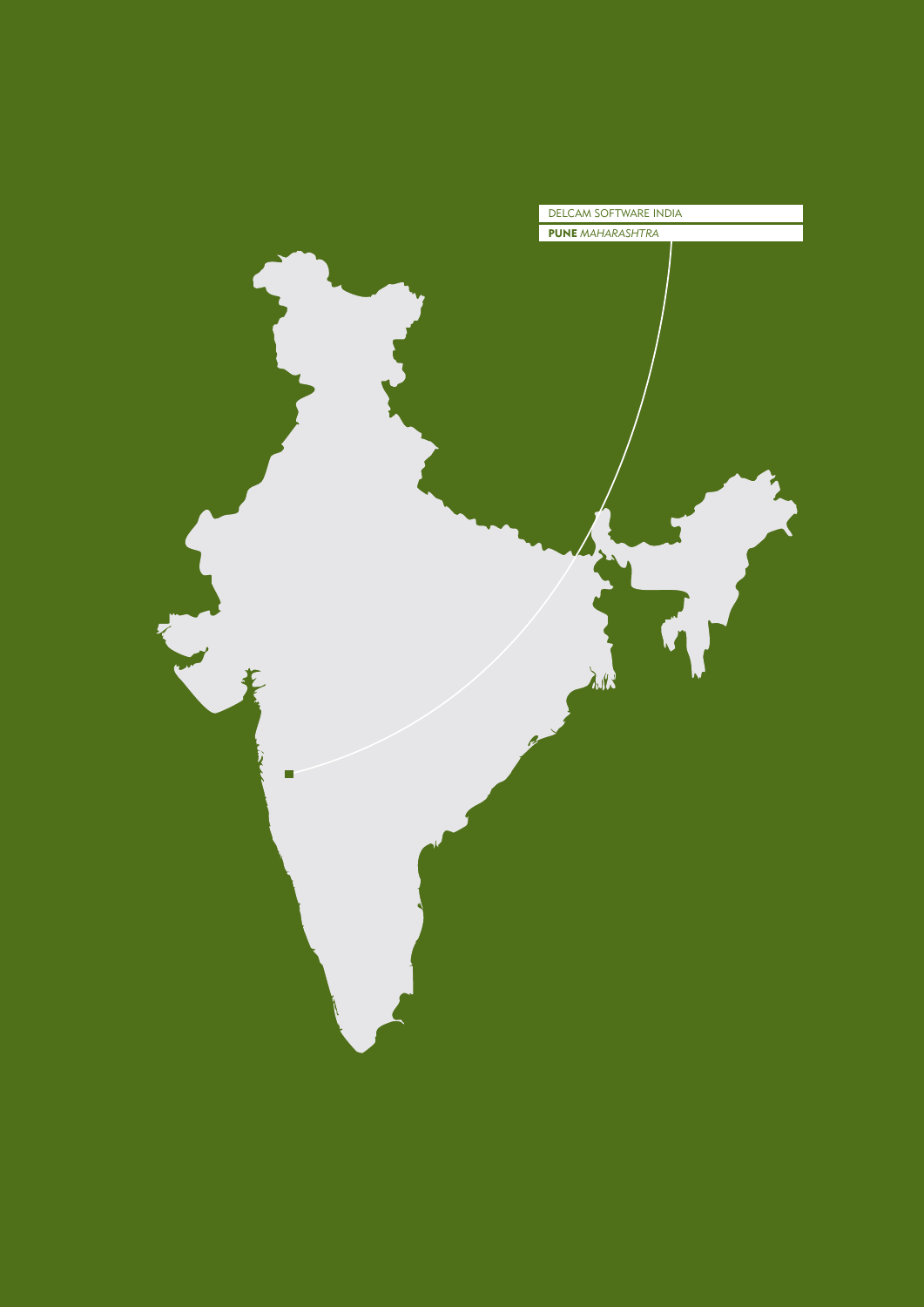5

#### Vineet Seth

Managing Director



#### 1. Tell us about your business − its origin, offering and coverage.

Delcam was started more than three decades ago when Donald Welbourn carried out research in Cambridge University to assist the modelling of difficult 3D shapes with the use of computers. His enterprise eventually developed into a public limited company and in 1991 it adopted the name Delcam International.

'PUNE HAS A GREAT INFRASTRUCTURE AND IS **ACCESSIBLE** IN COST AND

EASY TO REACH.'

Delcam currently operates throughout the Americas, Europe, the Far East and Australasia through a network of regional headquarters and sales offices. We currently have a presence in more than 80 countries and our regional offices provide support and assistance to the numerous sales offices in their area. The company is headquartered in Birmingham, UK.

Our software solutions are used in many different industries, including aerospace, automotive, electrical appliances and packaging. The market has advanced a great deal since the 1970s and it is now cost-effective to extend the use of software tools beyond traditional sectors to design consumer goods such as footwear, jewellery, ceramics, toys and sporting equipment. Nowadays we are also present in other industries, including healthcare equipment, e.g. orthopaedics and dental.

# 2. When and where did you make the first investment in India? In which cities do you currently have business relationships and/or business activity in India?

Our office in India is a wholly owned subsidiary of Delcam plc, UK. We have 135 employees in the country in 14 offices and industrial locations covering most industrial towns and cities. Our India headquarters are located in Pune, and we have offices in Delhi, Mumbai, Kolkata and Chennai. We also have a presence in Gurgaon, Ludhiana, Ahmadabad, Hyderabad, Bangalore, Chennai and Coimbatore.

## 3. What were the main drivers of your decision to do business in an emerging city and how did you learn of this opportunity?

India offers very good opportunities.

When we were looking to set up our business in India, we considered Pune because it was home to two major automotive companies. The city concentrates several automotive parts suppliers, which typically make our customer base. We thought Pune would make a good base for our business because manufacturers there would place more value on the quality of our technology rather than a cheap price. We wanted to be known not for low cost but because of our technology. Pune has a great infrastructure and is accessible in cost and easy to reach.

## 4. What business model did you leverage for market entry into the emerging city? (Local partnerships, outsourcing, direct exports, local manufacturing, etc.)

Worldwide, we operate a mix of direct operations, joint ventures and distributors, according to the characteristics and needs of each market.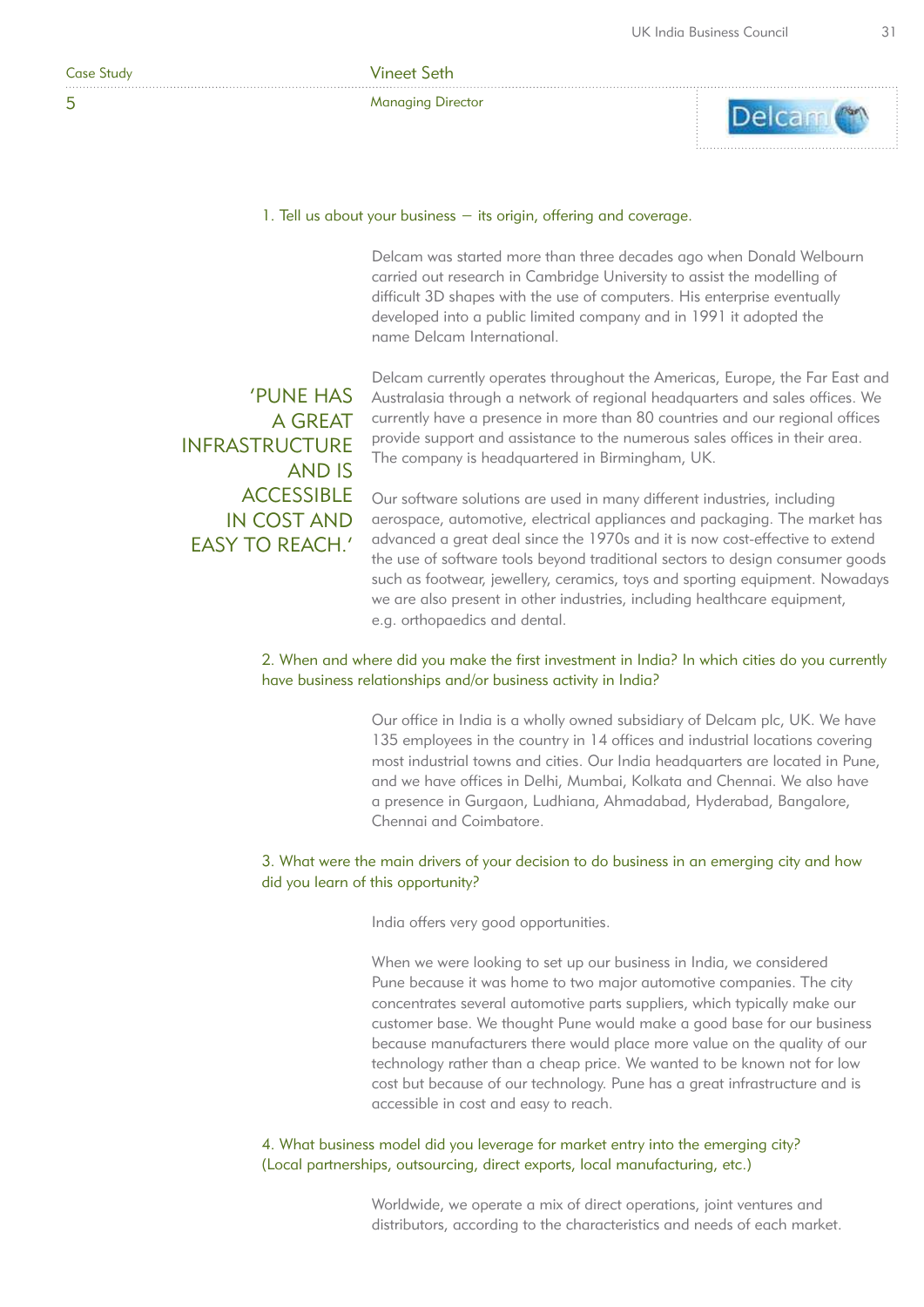# 'OUR COMPANY HAS NOT HAD **ANY TROUBLE** RECRUITING QUALIFIED STAFF, NOR IN HIRING GOOD SALES PEOPLE.'

We began operations in India with one single employee. At first we thought that by setting up 2 or 3 employees in the country it would be enough to support the work of our India distributors. However, within a few months we realised that this was not the best way forward. The distributor model works well, but once the sale has been made they do not want to spend extra time, money or effort post-sale. In our business, every time a client wants to use our systems to design a new product or shape – for instance cutting a new automotive part – they require technical support services, and no-one is better positioned than we are to provide that post-sales coaching and support. Our customers needed people on the ground and the distributor model was becoming very difficult in this regard. Once we made the decision to set up offices in India, we went from 3 employees to 12 in a matter of days and we eventually set up the subsidiary.

## 5. In your experience, what have been the biggest practical challenges of entering and operating in emerging cities in India? (Infrastructure, identifying suitable partners, hiring suitable staff, etc.)

The challenges that we encounter are normal business challenges. Since our product is highly diversified, we find that sometimes when developing a product for a new industry – medical equipment for orthopaedics, for example – it can be challenging because we do not have the connections in that particular sector. It takes a long time to get the right technology to the right people, and we need to reach out to understand our clients' requirements. Local business networks are still in very early stages.

# 6. Has the market in emerging cities met with your expectations?

Being responsible for our market in the Middle East as well as India, I can confidently say that in India there are many advantages, not the least of which is the ease of communication in English. What I see in India is that communities are willing to learn; they are happy to invest in their future and are open to look at new directions and technologies. India is very much aligned to the West, looking to it for direction. Nowadays I find that whatever is launched in the West makes its way to India almost simultaneously. We are able to keep abreast of what is happening.

# 7. What key factors would you attribute your success in the emerging city to?

It is clear that in order to sustain growth, India has to step up its export manufacturing. Manufacturing has become mainstream and, together with technology, it is now a priority sector in India. This creates more business for us, as the industry focus is very high.

Our location in Pune is home to several automotive companies and parts manufacturers, which gives us easy access to our customers.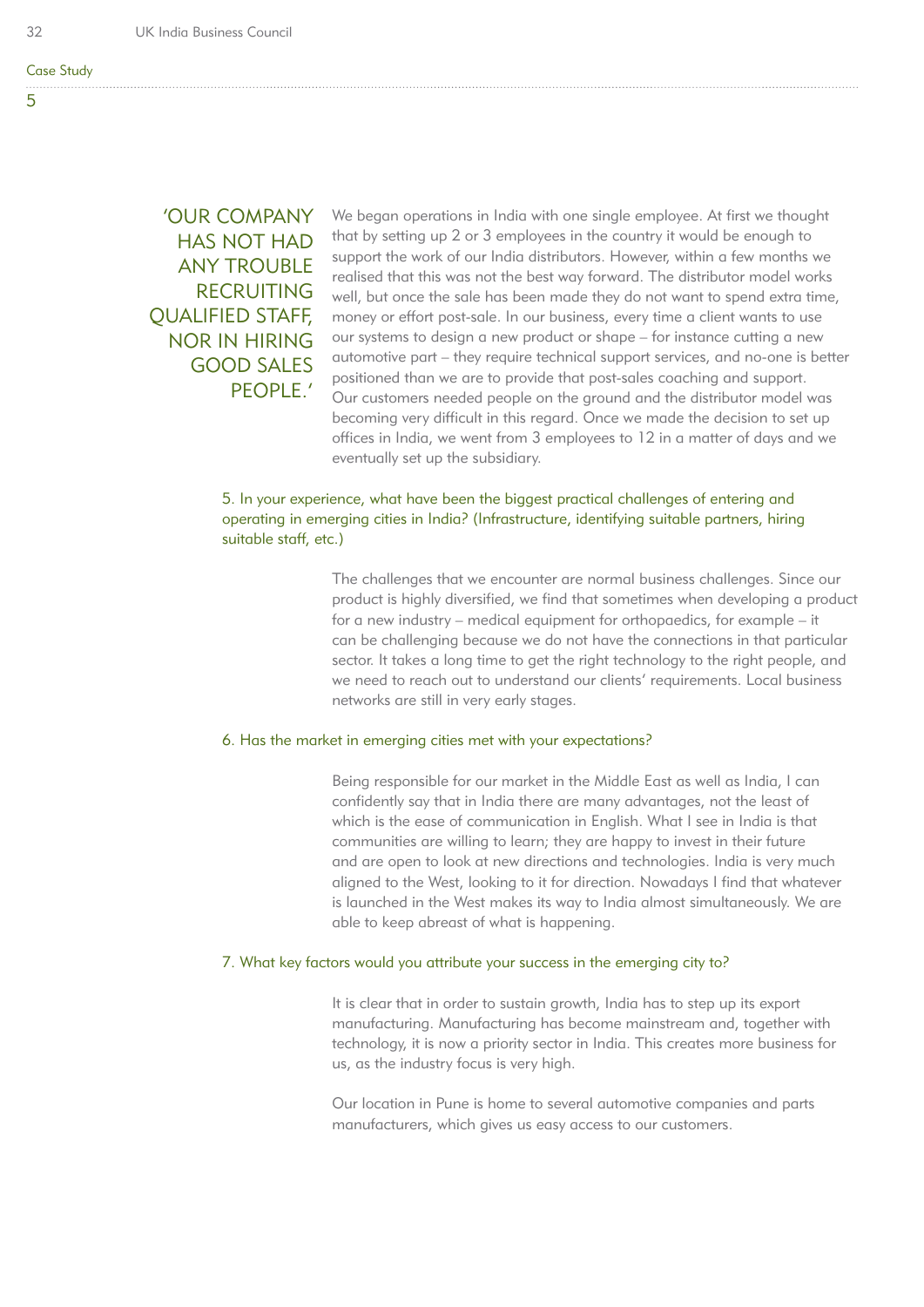8. Does your business operate in metro cities in India? In what ways is it different from doing business in emerging cities? (Better/poorer infrastructure, better/poorer skills availability, ease/dificulty in local travel, low/high operational cost, untapped opportunities, easy/dificult business culture)

> Emerging cities are good on many counts. There is a visible effort from the local population to bring up the city as a whole. The emerging city thrives on local entrepreneurship and talent. Pune, for example, is a place where people are used to being entrepreneurial.

The software solutions sector is different from say, automotive. If you are an automotive manufacturer, your clients can see the product – touch the car, see the colour, etc.; but in the software industry the product is only as good as it is presented to you. It is therefore your staff that becomes the key piece in your value chain. Our company has not had any trouble recruiting qualified staff, nor in hiring good sales people. Our product sales are highly technical.



Emerging cities offer a big pool of talent that can either be exported to the larger metros or used locally. The talent is there, readily available and accessible. Retention can at times be difficult, but our enterprise is people oriented, which is much appreciated by our employees. We have continued our worldwide ethos as a humane company, and while some staff may still want to migrate to a metro in search of opportunities, generally people are quite appreciative of the good working environment that Delcam provides. A good working environment goes a long way here; it is not just about pay.

You can find and train manpower equally in both emerging and metro cities, but in a metro, once you find the right candidate, he or she may live hours away from your company and not be willing to come and work for you. For instance, in Delhi we recently had to let go an excellent candidate because he lived at the other extreme of the city and commuting was too burdensome. So in the end, you may still lose out on talent in a big metro.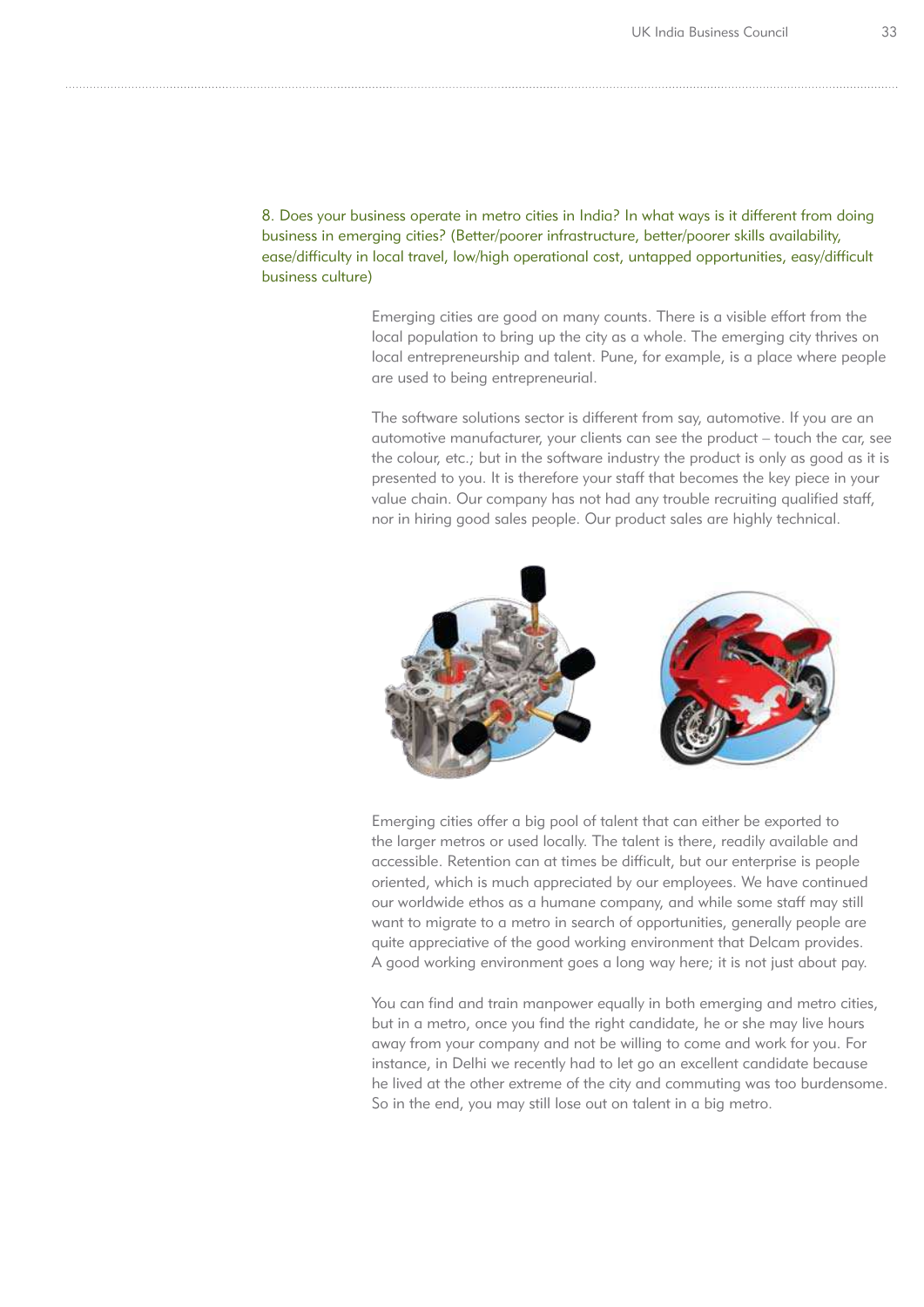An emerging city like Pune allows you to travel to visit a client more than once a week; but in a metro this would be almost impossible because of the traffic. Your support cycle therefore takes longer in a metro, and the saving of time alone is a very good reason to consider setting up in an emerging city.

There are challenges and advantages in both.

## 9. From a regulatory perspective, what have been the main barriers to doing business in India's emerging cities? (Bureaucratic impediments, legal or taxation issues, corruption.)

India offers a very business-friendly environment, so regulatory barriers have not been an issue for us. You are free to work in any industry, except for armament technology. Unlike other countries, India has no embargoes, so it is very easy for us to import tools and equipment that we require in our line of business. Import duties are reasonable, but of course they could be less.

## 10. What is your candid view on future opportunities for your business in other Indian emerging cities?

We have gained a lot in India, but we feel we can gain even more. At present, Kolkata is our only office in the east and we would like to open a few more offices in that region. In northeast India, for example, we don't yet have business operations but people are equally willing and welcoming to our sector, so it is an attractive area of opportunity. India's emerging cities are on the growth path and there are many locations where we would like to set up more offices.

## 11. Given your experience in India's emerging cities, what advice would you offer other companies seeking to enter this market?

Our two words of advice: Do it.

If you haven't yet come to India, do so quickly. Anyone who doesn't will be disappointed later on. What I see in India, in addition to very good opportunities, is no language barriers, no technological barriers, and no bureaucratic barriers.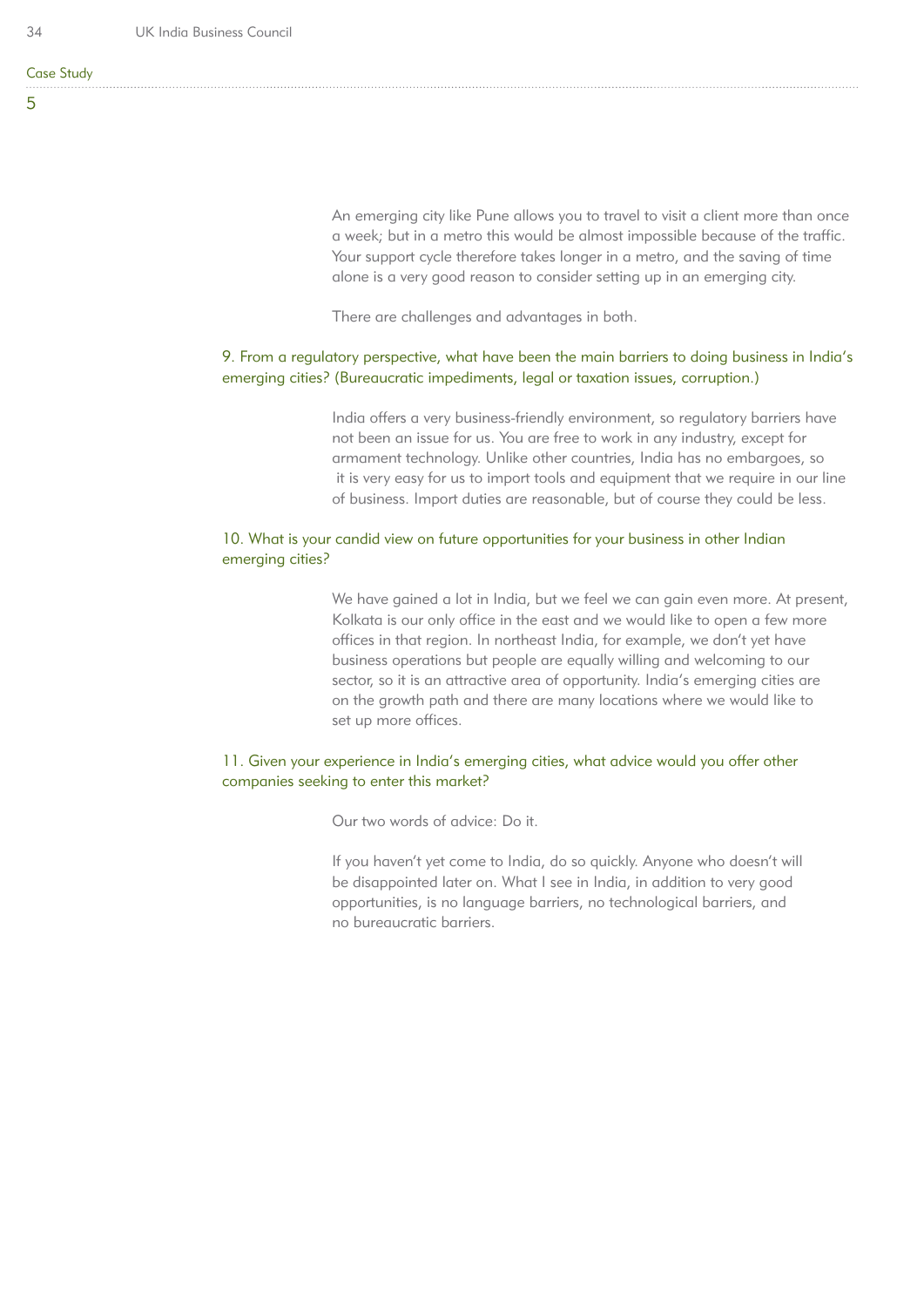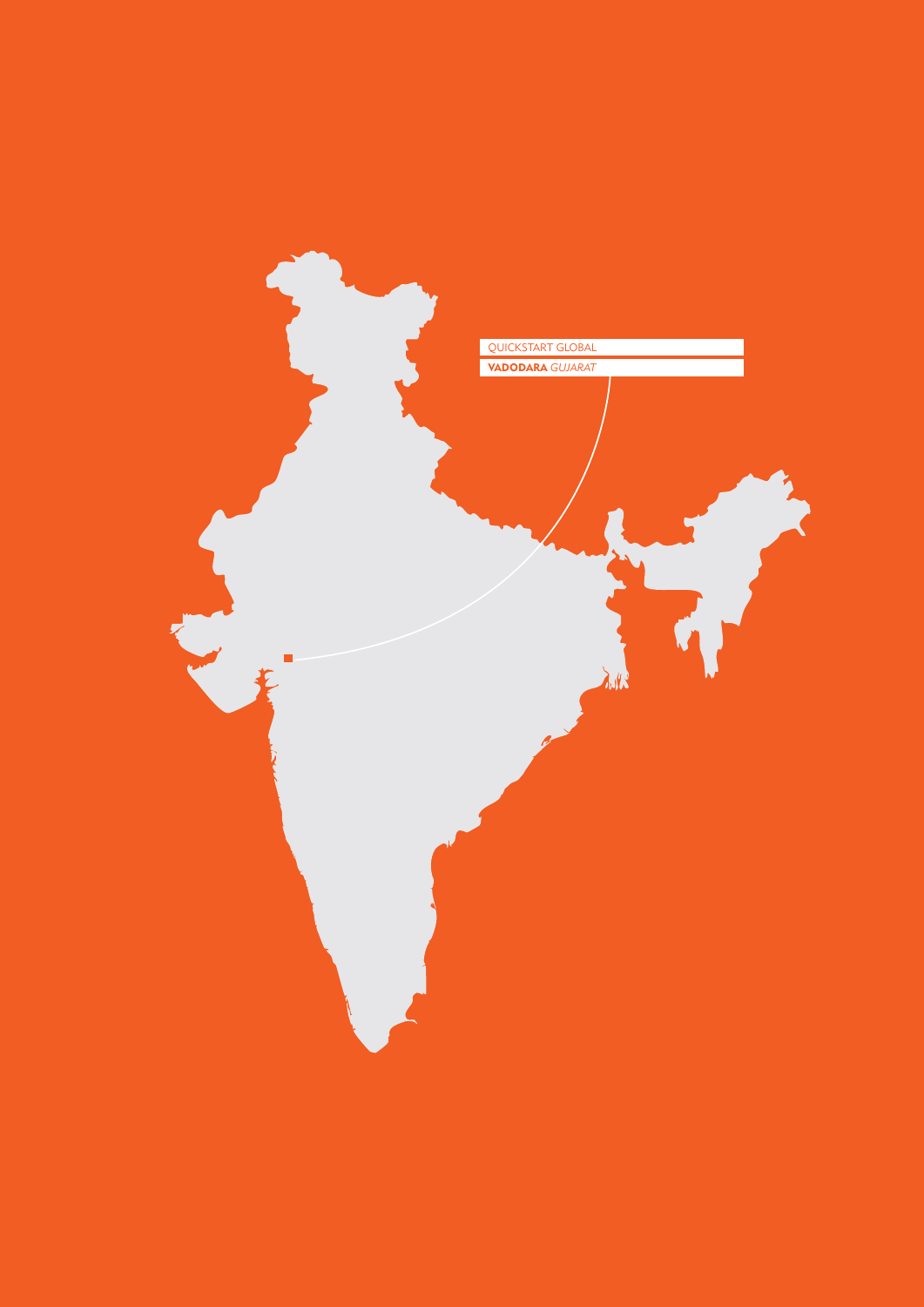| <b>Case Study</b> | Neal Gandhi |  |
|-------------------|-------------|--|
|                   |             |  |

#### 1. Tell us about your business − its origin, offering and coverage.

Quickstart Global provides companies with effective solutions to implement global strategies. Our customer base is primarily SMEs looking to expand internationally for one of three reasons: 1) to sell abroad; 2) to manage their supply chain more efficiently; or 3) to establish back office operations. We provide customers with a streamlined process so they can establish a dedicated office and team.

Quickstart Global operates worldwide, and we have offices in locations in the US, Canada, Asia, Europe, Africa and the Middle East.

## 2. When and where did you make the first investment in India? In which cities do you currently have business relationships and/or business activity in India?

Quickstart Global was founded in 2006. Our first client centre was set up in Vadodara, India, in 2007 and we now have a second location in Pune.

We felt that if we had started a new company in one of the metros, it would have been very difficult to establish our brand. Competition for talent is very

#### 3. What were the main drivers of your decision to do business in an emerging city and how did you learn of this opportunity?

strong in the big cities. Many of our clients operate in the IT business, and we would not have been able to attract the staff we were after by setting up in Bangalore or another

large Indian metro. We had no reputation and no physical presence. So we opted for Vadodara and started with a tiny office. Five years ago,

Vadodara was much less crowded; we were able to quickly differentiate ourselves and attracted staff from day one. Five years on, we now have 500 employees in India.

#### 4. What business model did you leverage for market entry into the emerging city? (Local partnerships, outsourcing, direct exports, local manufacturing, etc.)

'IF WE HAD STARTED A NEW COMPANY IN ONE OF THE METROS, **IT WOULD HAVE** BEEN VERY DIFFICULT TO ESTABLISH OUR BRAND.'

We did it on our own. The nature of our business is to enable companies of all sizes to go global, so we do not advocate the partnership model. For those who think that they "must" have a JV or a distributor to enter the Indian market, I would say that this is not necessarily the case any more. It was the case in the 20th century that to be able to expand overseas you needed a local partner with people on the ground, but nowadays, with the help of the Internet, you can sit back and do your research remotely.

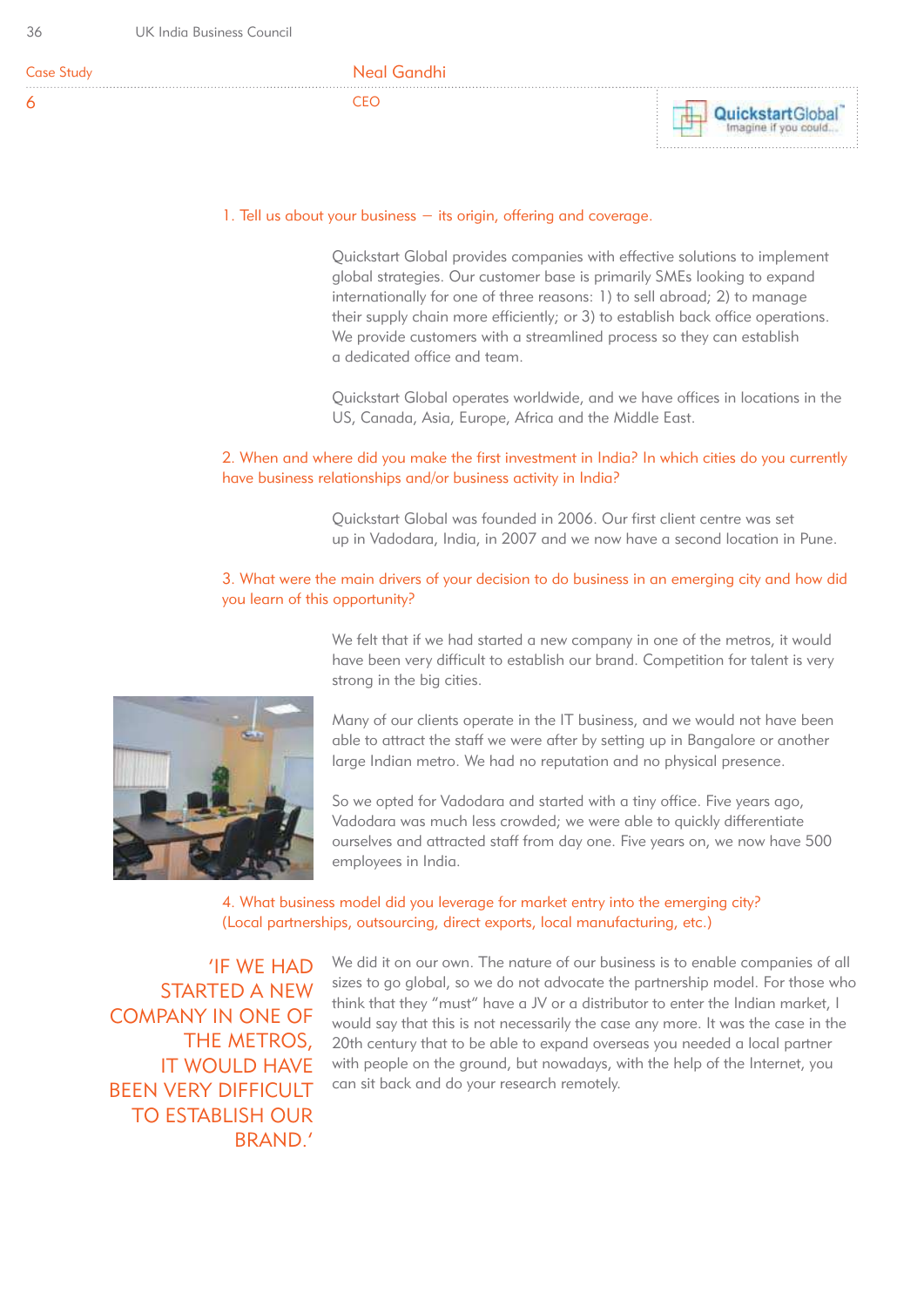## 5. In your experience, what have been the biggest practical challenges of entering and operating in emerging cities in India? (Infrastructure, identifying suitable partners, hiring suitable staff, etc.)

The state of Gujarat is very well connected and we have not had any infrastructure-related issues. In the IT sector it can be difficult to find cutting-edge talent in an emerging city. Retention of senior staff can also be somewhat challenging.

#### 6. What key factors would you attribute your success in the emerging city to?

Emerging city: Starting in Vadodara was critical because we were able to establish a brand quickly and we recruited good talent.

People: We have a great and solid team on the ground.

Product: The innovative model that we offer.

7. Does your business operate in metro cities in India? In what ways is it different from doing business in emerging cities? (Better/poorer infrastructure, better/poorer skills availability, ease/dificulty in local travel, low/high operational cost, untapped opportunities, easy/dificult business culture)



If you compare an emerging city with a metro like Mumbai, time makes a big difference. In Vadodara, for example, the airport is only 10 minutes away from the office, whereas in a metro it takes a lot longer to get around. In the state of Gujarat, the highway is fast and excellent.

The infrastructure is there, and it is as good in an emerging city as in a metro – at least in terms of IT and communications. The historical challenges of smaller cities are no longer current.

If you are involved in manufacturing, then definitely set up in an emerging city, where infrastructure is adequate. Try to split your locations in more than one city so that you end up in the right places, with the right people, and at the right cost. I would not recommend setting up a manufacturing facility in a metro.

8. From a regulatory perspective, what have been the main barriers to doing business in India's emerging cities? (Bureaucratic impediments, legal or taxation issues, corruption)

> We found the regulatory framework pretty challenging, not so much in complexity but because it is constantly changing. It is a moving target all the time. The tax schedule in the Software Technology Parks of India programme, for example, has changed almost every year since we first started. This challenge would not be any different in a metro.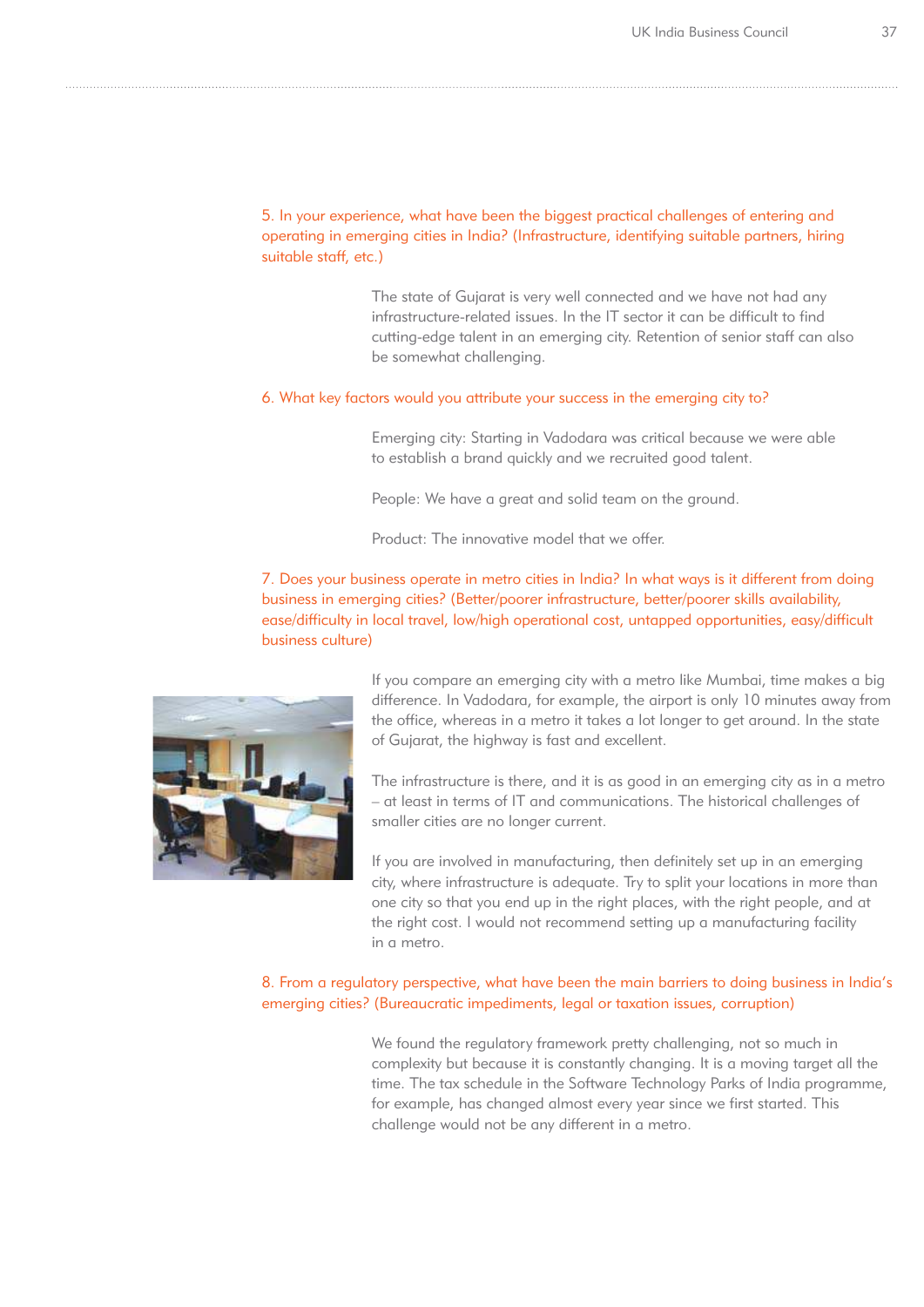9. What is your candid view on future opportunities for your business in other Indian emerging cities?

> We definitely see our business expanding in India. We started in Vadodara and are now in the process of expanding to the metros. In order to prevail in India we will need to end up with more ofices in emerging cities – our goal is to grow our business pan-India.

10. Given your experience in India's emerging cities, what advice would you offer other companies seeking to enter this market?

> Don't just launch into a distribution or JV-type of strategy just because it feels like the easiest thing to do in what is perceived to be a complex market. Evaluate different options. Today there are smarter ways of doing it and you could find that you have more and better control of your operations.

'IF YOU COMPARE AN EMERGING CITY WITH A METRO LIKE MUMBAI, TIME MAKES A BIG DIFFERENCE. '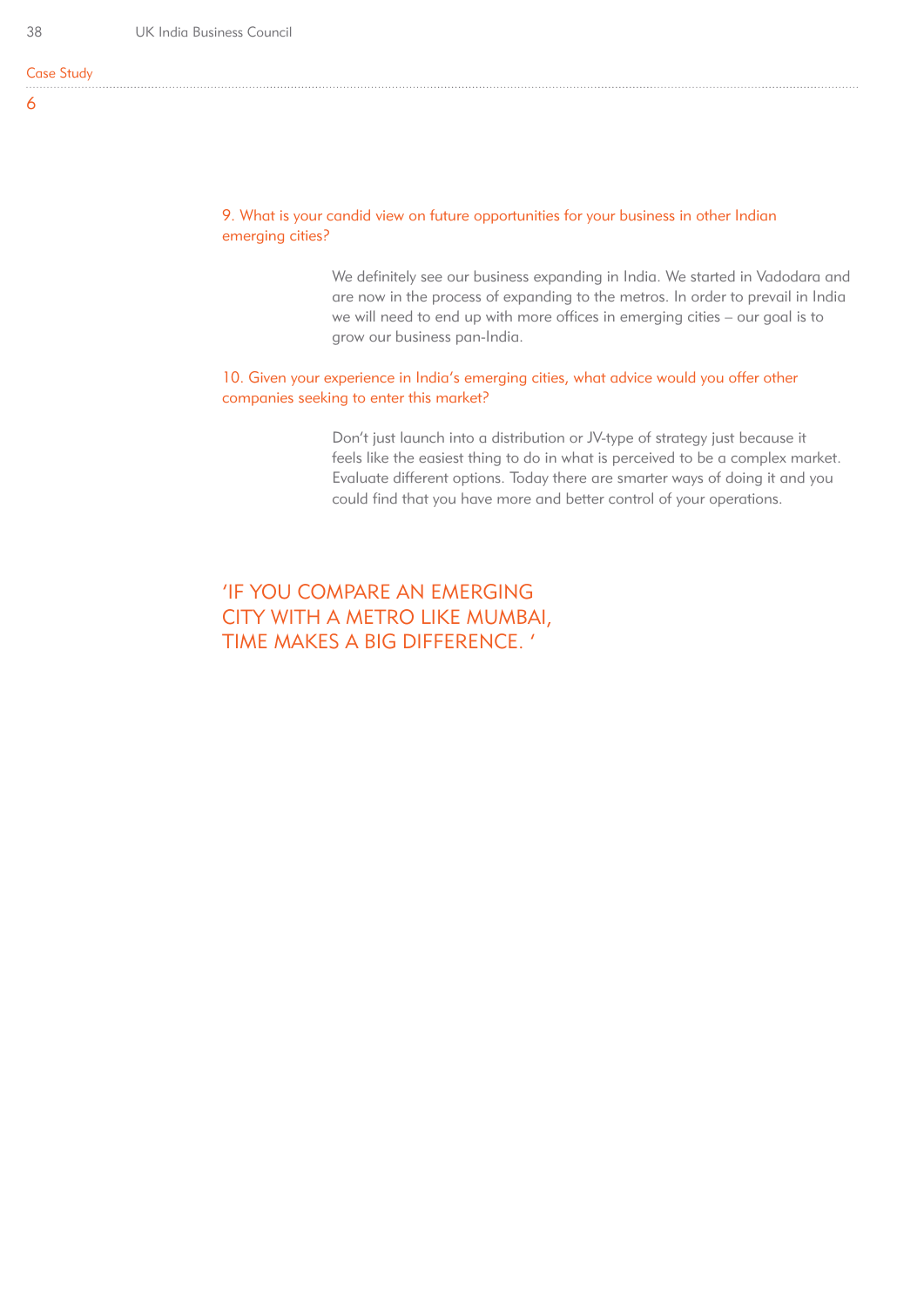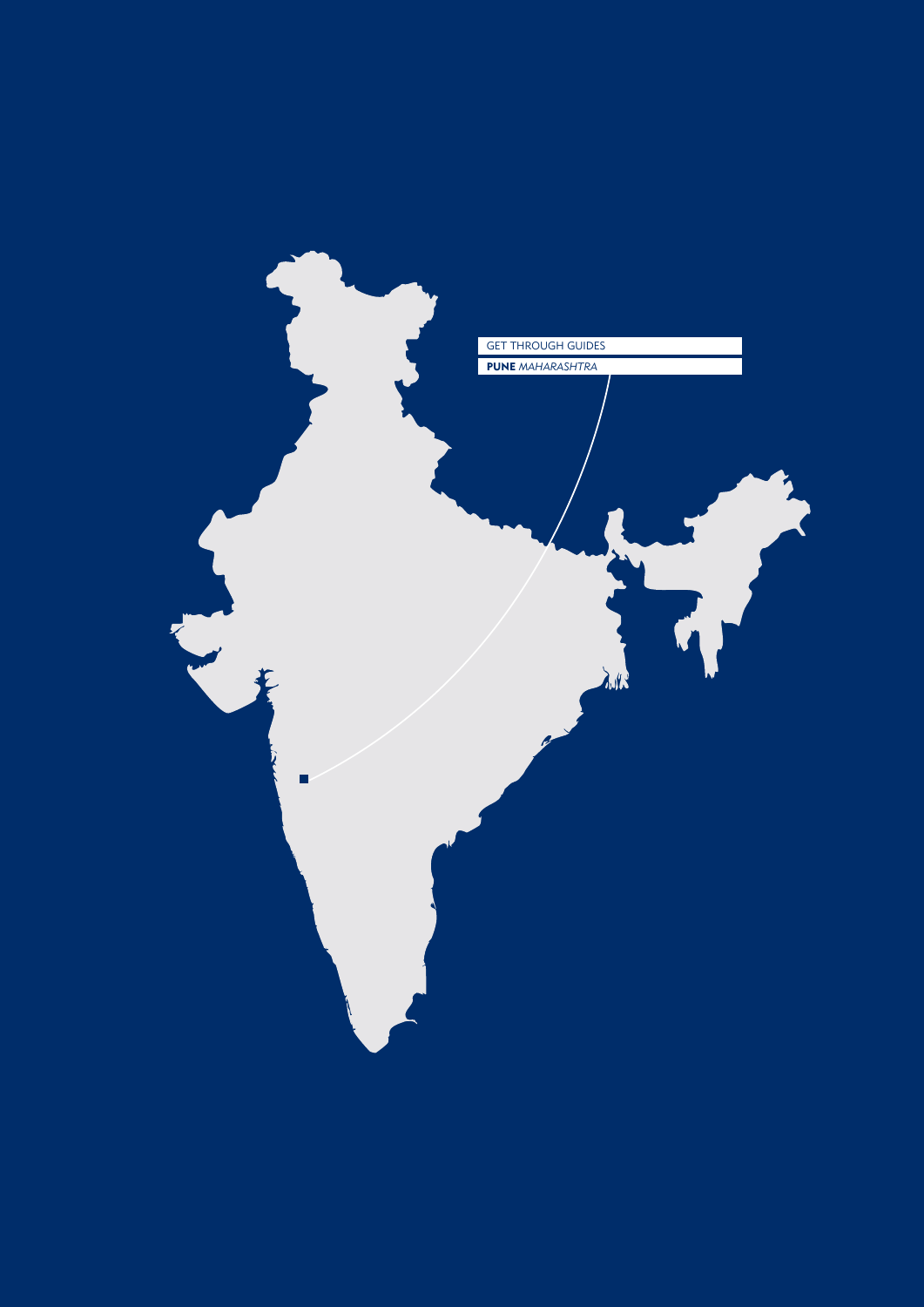# Vandana Saxena Paria OBE

Chief Executive



#### 1. Tell us about your business − its origin, offering and coverage.

Get Through Guides (GTG) is divided in two areas: publishing books and training people. The publishing side is backed by over 15 years of experience training professionals in International Financial Reporting Standards (IFRS). Our publications, focusing on professional qualifications in finance, management and accounting, include materials for the Association of Chartered Certified Accountants (ACCA); Certified Accounting Technician; and Diploma in IFRS. Content is predominantly written in India, then quality-checked by experts in many different locations. Our books are sold in 5 continents, and our clients include, among other, ICAI, KPMG, Ernst &Young and Grant Thornton, and a host of colleges and bookshops worldwide. Our model allows us to produce and transmit content electronically to then print it wherever it is needed.

'WE GOT INVOLVED EARLY ON WITH THE BRITISH TRADE OFFICE (UKTI) AND OTHER BUSINESS NETWORKS AND ASSOCIATIONS.'

The training part of the business also involves IFRS, accountancy and finance at professional levels. We train blue chip companies including Deutsche Bank, J. P. Morgan, Barclays and KPMG in India, as well as the Central Bank of Sri Lanka and other clients in Bangladesh and in central and eastern Europe. GTG's trainers are subject to an intensive internal development programme before going overseas to deliver training.

We are certified by ACCA, by the Institute of Chartered Accountants in England and Wales and by the Chartered Institute of Personnel and Development in the UK.

2. When and where did you make the first investment in India? In which cities do you currently have business relationships and/or business activity in India?

We set up our office in Pune in 2006.

## 3. What were the main drivers of your decision to do business in an emerging city and how did you learn of this opportunity?



From the very beginning, we had a clear idea of what we wanted to do: to produce world-class content at affordable prices. So we moved to India to start a business in publishing. We spent 6 weeks looking for the ideal base for our business. We drafted a list of qualities that we required from our ideal location in terms of infrastructure, quality of life, people's skills and transport, and spent a week in each of 6 cities: Mumbai, Delhi, Bangalore, Hyderabad, Kolkata and Pune. In the end, Pune ranked best for our needs.

Although Pune is a small Indian city, its population of 5 million makes it a massive city by UK standards. Emerging cities are like separate countries and they should be treated as such. I am not convinced that it would have been any easier to start up our business in a larger city.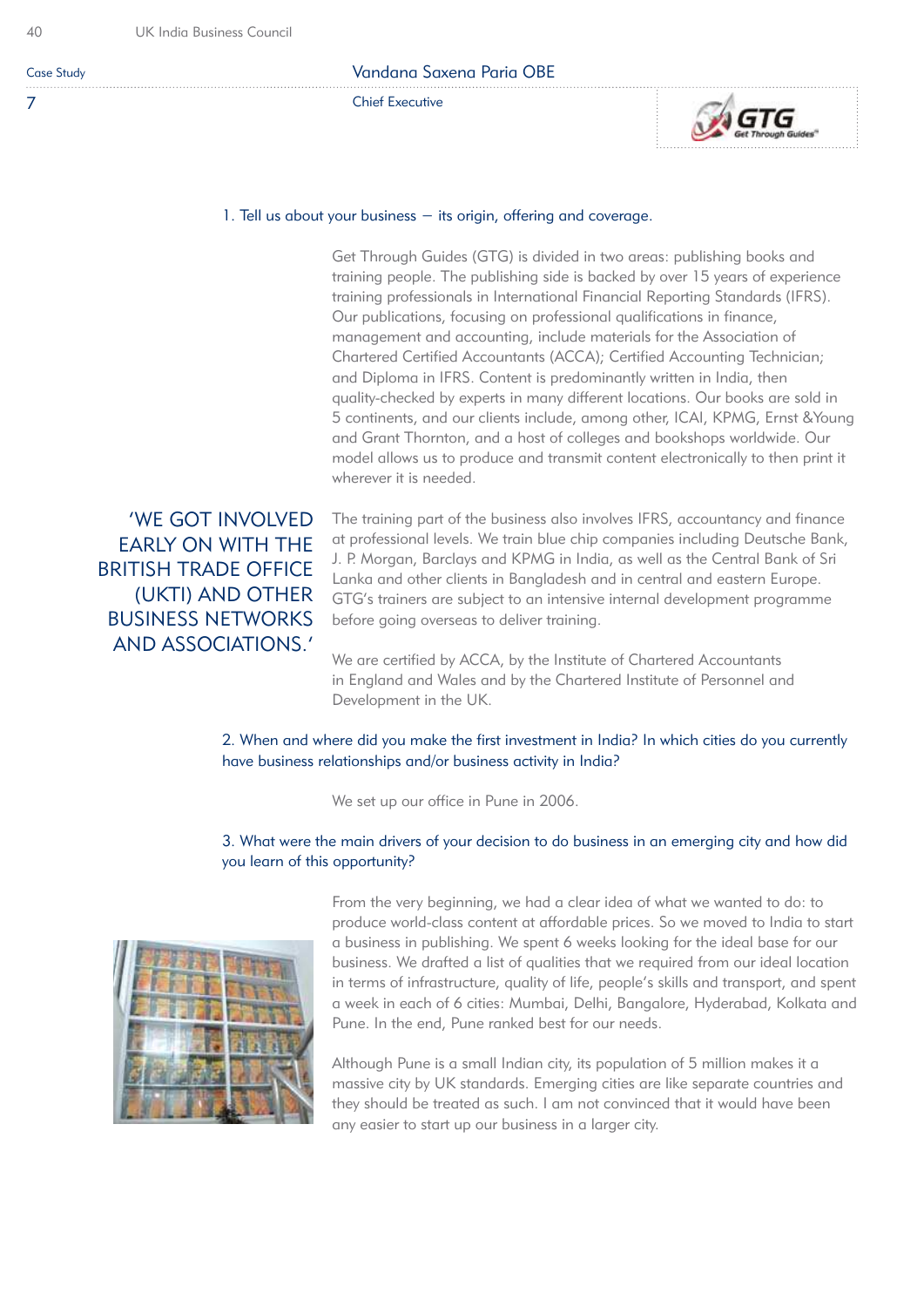#### 4. What was your business strategy for entering the Indian emerging city?



The key to succeeding in India and in India's emerging cities is networking: get to know as many people as you can. We set up the British Business Group (BBG) in Pune for this very purpose, because we knew it would make it easier for other companies to come in. We got involved early on with the British trade office (UKTI) and other business networks and associations.

Our business model was to establish the main head office in an emerging city in order to better control our costs, to hire and retain quality staff, and to then use the city to springboard to other, larger markets in Delhi and Mumbai. This is very cost-effective.

## 5. What business model did you leverage for market entry into the emerging city? (Local partnerships, outsourcing, direct exports, local manufacturing, etc.)

We set up our local office in Pune with 2 people. Less than a year later we had grown to 18 people.

## 6. In your experience, what have been the biggest practical challenges of entering and operating in emerging cities in India? (Infrastructure, identifying suitable partners, hiring suitable staff, etc.)

Infrastructure and power are a challenge throughout India. Although Pune has grown incredibly fast, there remain a few major issues in terms of infrastructure, and they could use more international flight connections. Currently, the local airport offers direct flights to Dubai and Germany.

#### 7. Has the market in emerging cities met with your expectations?

Yes.

#### 8. What key factors would you attribute your success in the emerging city to?

People: Our staff and also our engagement with organisations such as UKTI and the BBGs.

Networking: All these cities are interconnected. If, for instance, you win business in Pune, the same client may have offices in other cities, therefore giving you more business. Our businesses in Colombo and in Chennai developed from a client in Pune.

Also in terms of mobility, a lot of people nowadays move locations for work. Imagine we train someone in Bangalore who later moves to Mumbai for work they may enquire about further training with their new employer and create yet more business for us. Our alumni are a very good network in itself.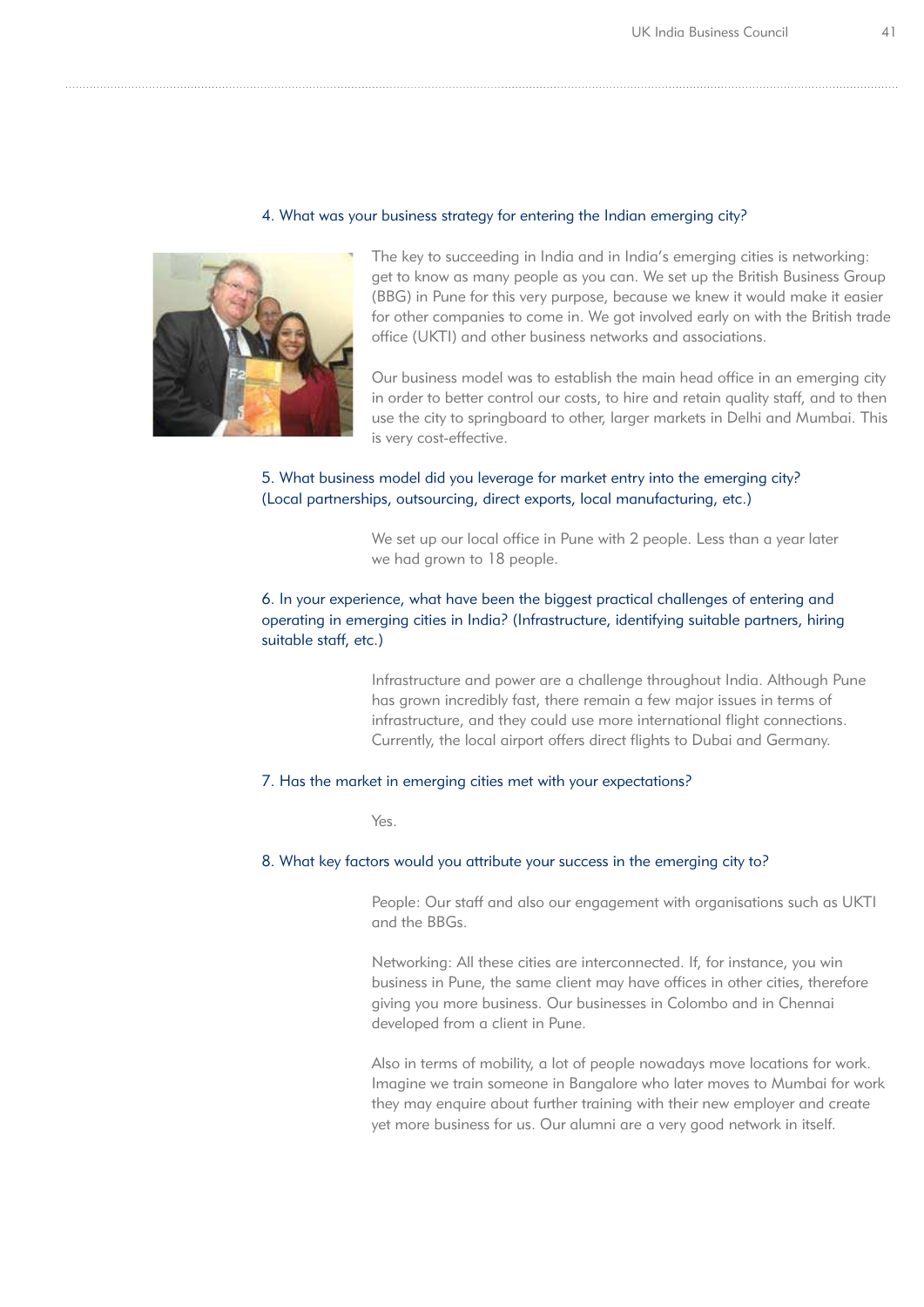#### 7

9. Does your business operate in metro cities in India? In what ways is it different from doing business in emerging cities? (Better/poorer infrastructure, better/poorer skills availability, ease/dificulty in local travel, low/high operational cost, untapped opportunities, easy/dificult business culture)

> The main reasons why we chose not to set up in a metro were traffic and the size of the city. This makes visiting clients quite complicated, with a meeting taking up to a whole day.

Pune has an ideal temperate climate and also offers a very good standard of living.

In Mumbai for example competition is fierce, it is a very expensive city, and infrastructure and start-up costs can be twice as high as in an emerging city. Although there is a larger pool of talent in terms of numbers, you also face strong competition from many other companies that are chasing after the same talent, which happens to be more ambitious and strongly driven by money and position.

## 10. From a regulatory perspective, what have been the main barriers to doing business in India's emerging cities? (Bureaucratic impediments, legal or taxation issues, corruption)

There are a few challenges in India per se, but not any more or less by being in an emerging city. It may in fact be slightly easier in an emerging city to gain access to the top people.



In terms of incentives, these are mostly directed towards large companies and facilities. A small organisation could not take advantage of incentives such as an SEZ, but we indirectly benefit because the region attracts talent moving to Pune in search of opportunities.

#### 11. What is your candid view on future opportunities for your business in other Indian emerging cities?

We are constantly expanding in India, and we would like to expand even further. We would like to be in every emerging city.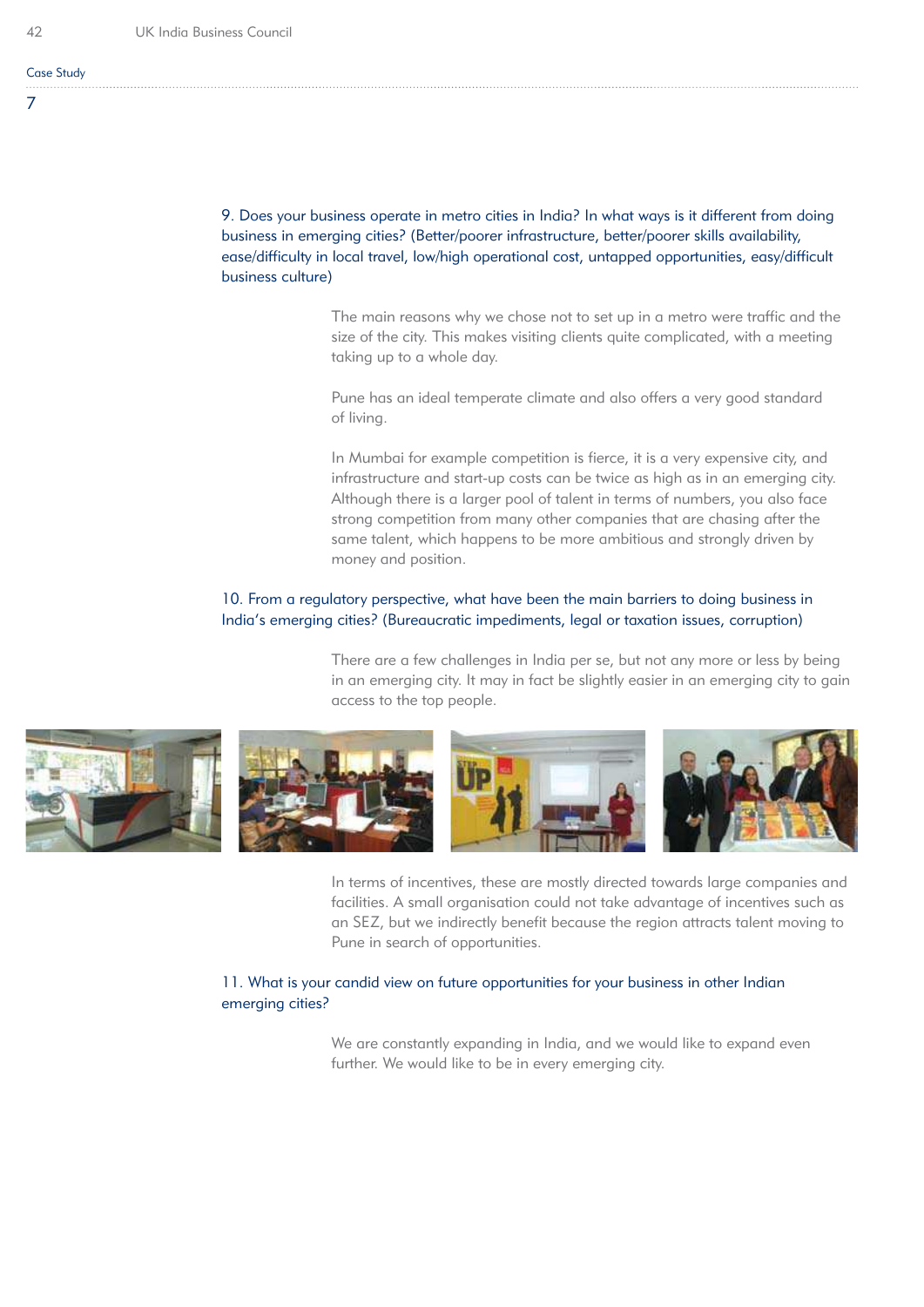#### 12. Given your experience in India's emerging cities, what advice would you offer other companies seeking to enter this market?

The most important piece of advice is that you should not try to do India as a "fly in−fly out" − it doesn't work. If you are running an SME, you are probably overstretched, so you may think that sending someone a few times should be enough. In fact, you need to send somebody from the UK to camp here and setup, or alternatively find someone locally whom you can assign responsibility to and trust. You need to keep in constant contact and you need people on the ground.

Get into the newspapers and get to see clients. This is made much easier in an emerging city, whereas in a metro you are one of a multitude.

There are certain people in the local market who can play the role of enablers and help your business. An enabler can be an influential businessperson who understands your business, who has the local contacts and can make your company jump to the next level. Get to know your sector and look up trustworthy enablers that can open doors for you. Consultancy services have their place if you are a large organisation or if you are absolutely sure that the consultant has the expertise you need. However, there are other ways to connect with the right people, through the local chapters of the BBGs, chambers such as FICCI or CII, or other more sector-specific networks like NASSCOM. Go to events and speak to people.

If you want to succeed, India is a commitment that you have to make.

'GET INTO THE NEWSPAPERS AND GET TO SEE CLIENTS. THIS IS MADE MUCH EASIER IN AN EMERGING CITY, WHEREAS IN A METRO YOU ARE ONE OF A MULTITUDE.'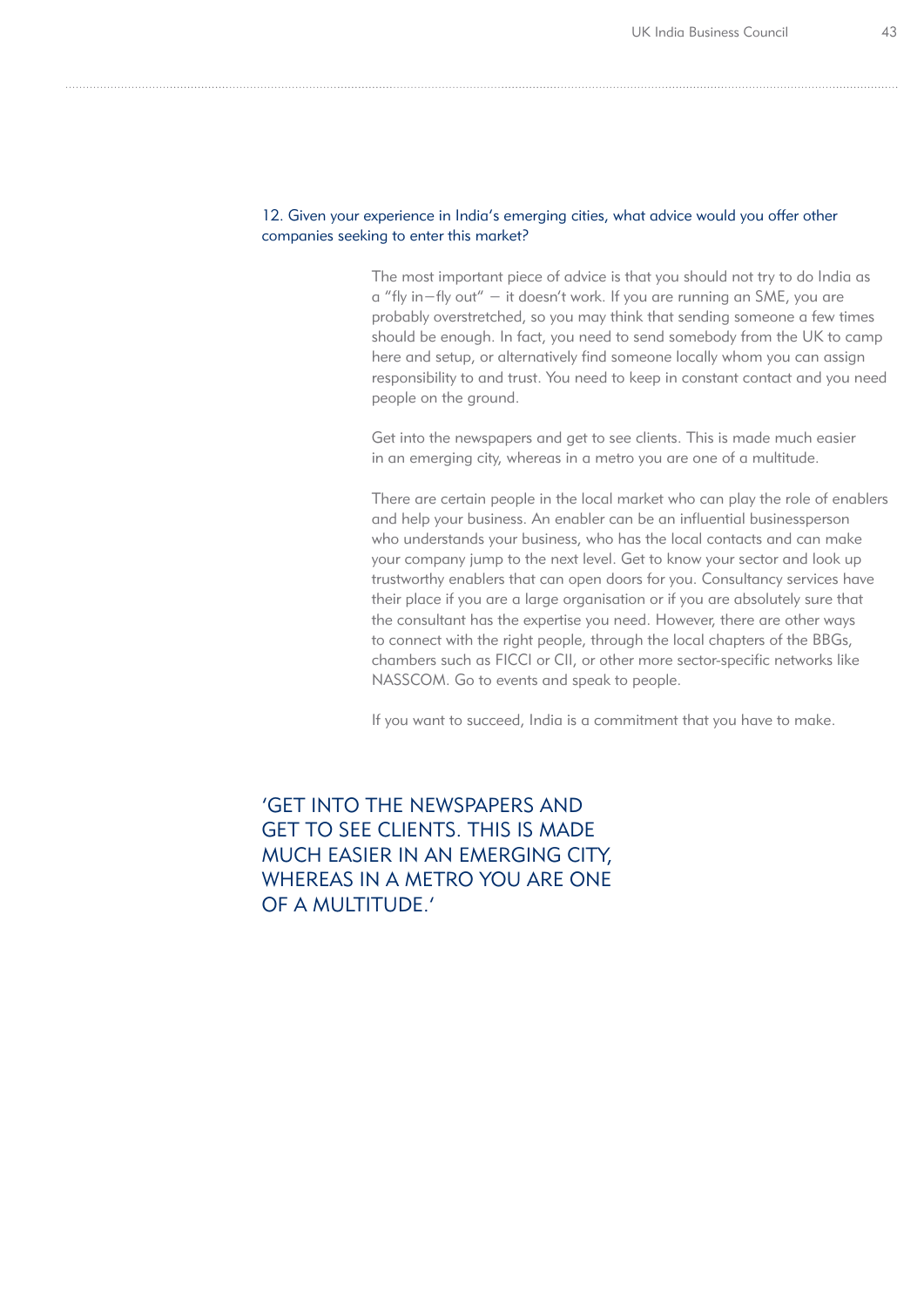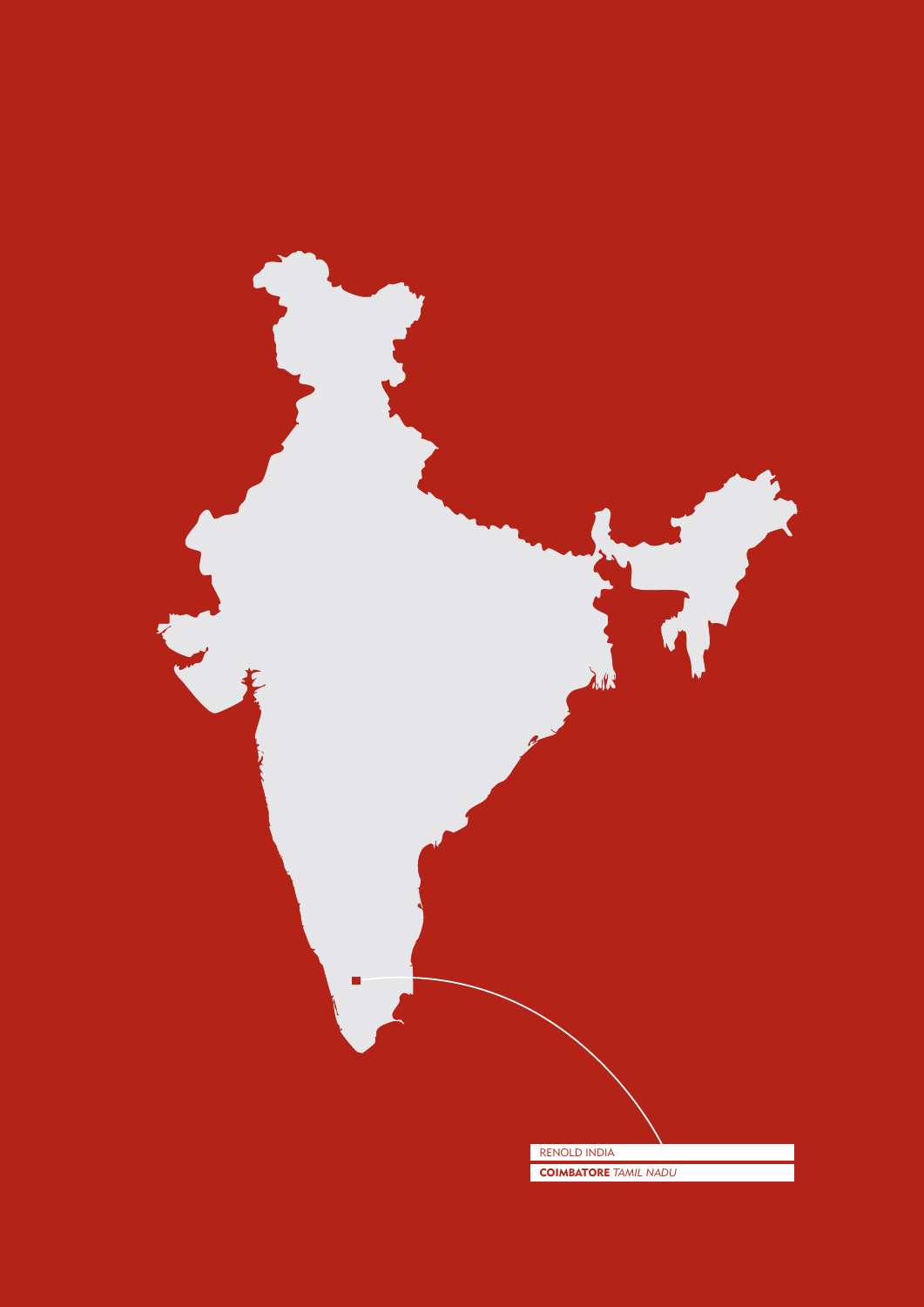8

# Tony Pace

General Manager



#### 1. Tell us about your business − its origin, offering and coverage.

Renold plc is an international engineering group. We manufacture a wide range of industrial power transmission products with a focus on chain, couplings and gears.

Headquartered in Manchester, UK, we have 14 manufacturing locations worldwide including the UK, Germany, USA, China, Australia, South Africa, Malaysia, and most recently India. We have sales to over 90 countries worldwide.

Our biggest customer base is industrial distributors, but we also sell directly to end users. The industries we serve are wide-ranging − industrial plants, food processing, amusement parks, timber, cement, marine and mass transit − basically all industries that operate machinery and require mechanical power transmission parts.

## 2. When and where did you make the first investment in India? In which cities do you currently have business relationships and/or business activity in India?

Renold plc and partner L.G. Balakrishnan & Bros (LGB) formed the joint venture "Renold Chain India" in 2008.

Our primary sales, marketing and design office is based in Coimbatore, which is the second largest city in the southern Indian state of Tamil Nadu. Our factory is located in Dindugal District of Tamil Nadu, which is approximately 3 hours' drive from Coimbatore. We have 12 sales staff across India's metro cities including Kolkata, Delhi, Jaipur, Mumbai, Ahmadabad, Chennai, Hyderabad, Pune and Bangalore.

## 3. What were the main drivers of your decision to do business in an emerging city and how did you learn of this opportunity?

We knew we wanted to be in India and we started by entering a joint venture. We initially approached LGB as they are involved in manufacturing similar products to Renold. LGB had an industrial division, which was an adjunct to their main business of supplying the automotive industry. As the industrial division was not integral to their core business, LGB were receptive to the initiative of spinning off the division into a joint venture with Renold. Our partner's experience in producing industrial chains – our main line of business − made them a perfect match for us.

### 4. What was your business strategy for entering the Indian emerging city?

When Renold was looking to come to India, we explored a number of strategies, including setting up a greenfield investment or a distribution business for direct imports. We were also looking for the benefits of having a manufacturing base in this low cost country; in the end we decided to form a JV because it provided us with the most benefits.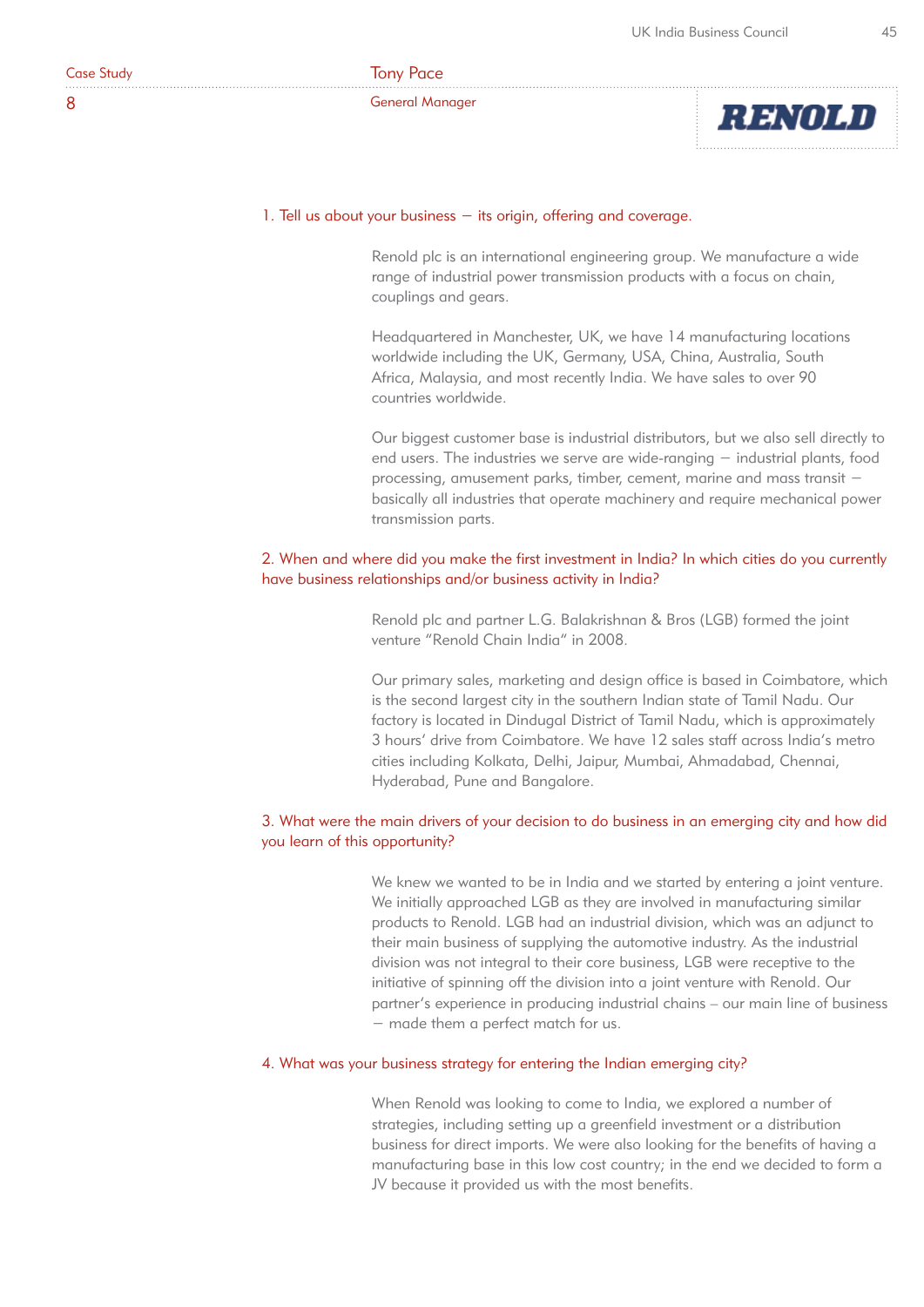A significant source of support proved to be the engagement of a leading Indian legal firm during the process of acquisition. This was very positive in guiding the company through the involved registration process.

## 5. What business model did you leverage for market entry into the emerging city? (Local partnerships, outsourcing, direct exports, local manufacturing, etc.)

Our partner had been manufacturing high-quality chains for over 50 years, with a dedication to excellence in product quality and customer service equal to our own. A joint venture gave us great benefits, mostly because their business came along with existing market channels and a leading brand. The new company retained the brand name (Rolon) and benefited from existing sales channels. The results were evident right away in the form of sales and brand recognition in India.

Through this JV, Renold India was able to take our global expertise into the Indian market. We added a broad range of chain from the global portfolio of Renold Group that had not previously been available in the Indian market.

## 6. In your experience, what have been the biggest practical challenges of entering and operating in emerging cities in India? (Infrastructure, identifying suitable partners, hiring suitable staff, etc.)

To reach our factory in Tamil Nadu, we generally travel via the nearest big city which is Coimbatore − at least a 3-hour drive away; the nearest town is a half hour drive from the factory itself. So we are very much located in rural India.

We mostly employ staff from the surrounding villages, but our biggest challenge in terms of HR is to attract managerial talent. If you are a candidate with high potential or proven experience, you can most likely find employment in a metro and work for a large Indian company or multinational, which pays well. If instead you are working for a company in a small town, you have to live in a rural area, away from the activity of big cities. Therefore recruiting and retaining talent can be a challenge.

'DESPITE BEING SITUATED IN RURAL INDIA, WE ARE STILL ABLE TO SUCCESSFULLY SERVICE OUR SALES AND DISTRIBUTION THROUGHOUT INDIA.'

The Indian market is booming – yes, you can recruit graduates, but finding a seasoned manager, either for production, engineering or even finance, is extremely difficult. Small towns are generally not a destination of choice for talented professionals.

Infrastructure can also be a challenge in our location. We often have to cope with scheduled electrical power cuts, sometimes lasting up to 6 hours per day. Since our factory works 24 hours a day, these power cuts pose added costs, as we have to operate diesel generators which on average cost four times as much as the mains electricity.

From an expat perspective, it can be difficult working in a small town. My family lives in Bangalore because there is no international school within commutable distance of the factory. For instance, my own commute to the factory involves a drive to the airport on Monday mornings, then a 1-hour flight and finally a 3-hour drive. A number of the senior managers, including HR,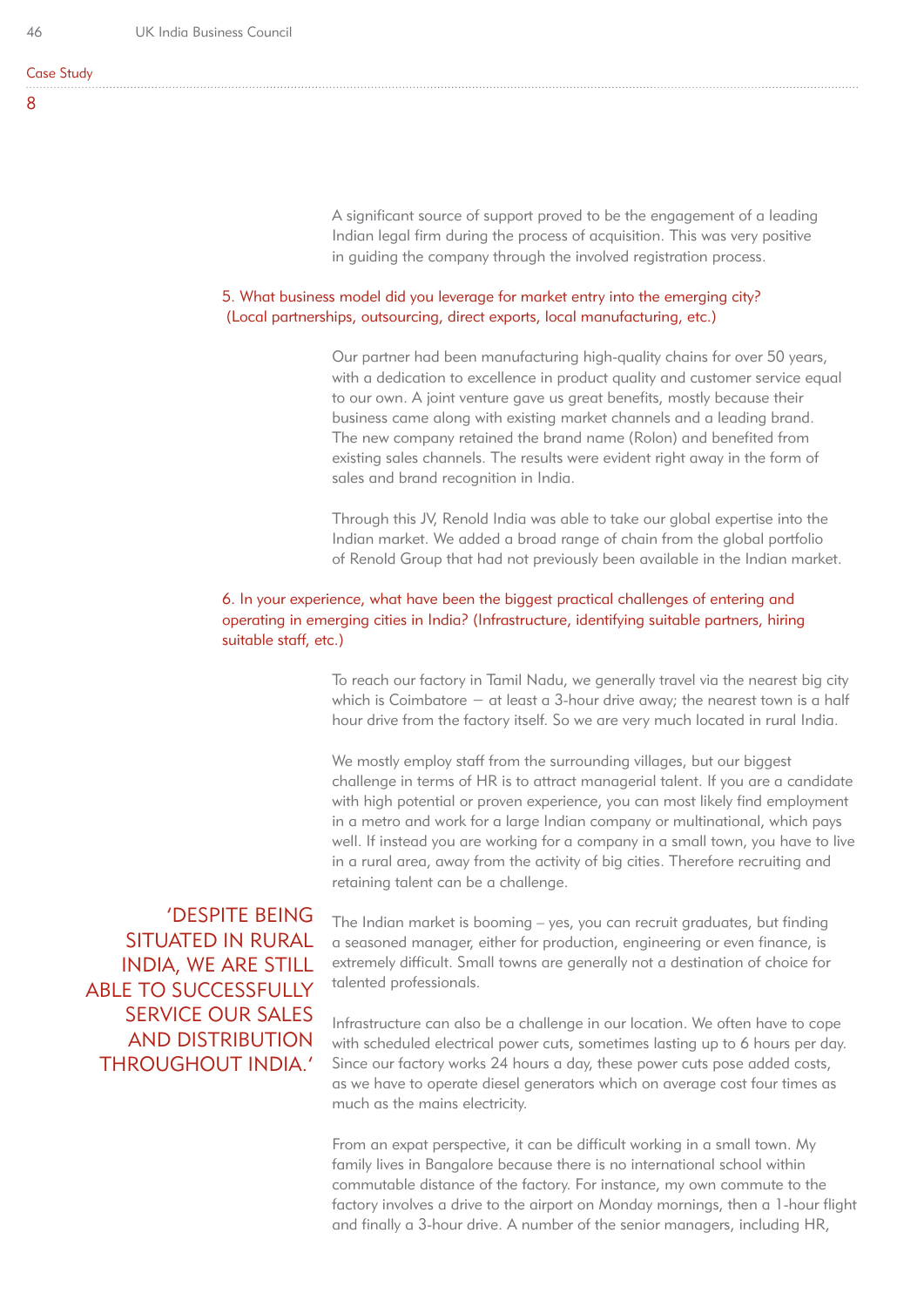operations, purchasing and accounts managers, all travel back to their homes on the weekend, as do I. This is common practice.

#### 7. Has the market in emerging cities met with your expectations?

Yes. We have an experienced workforce and have access to low-cost local workers. Despite being situated in rural India, we are still able to successfully service our sales and distribution throughout India.

#### 8. What key factors would you attribute your success in the emerging city to?

Our JV partner, a shareholder in the company, also had in their best interests that we got off to a good start. Their support has been crucial, together with their advice on the best way to handle the cultural practices in Indian business. They fully understand quality standards, which is very advantageous when compared to some other parts of the world.

A couple of years before entering India, Renold went through an acquisition process in China, and from that experience, we learnt that in India the ability to conduct business and communicate in English is a great advantage.

## 9. Does your business operate in metro cities in India? In what ways is it different from doing business in emerging cities? (Better/poorer infrastructure, better/poorer skills availability, ease/dificulty in local travel, low/high operational cost, untapped opportunities, easy/dificult business culture)

In a metro city you have a larger pool of customers because so many of them are concentrated in one place. So distribution costs are less and customers are easier to service.

Is it easier working in a metro? Not necessarily. Both metros and emerging cities pose advantages and challenges.

Traffic can be a nightmare in big metros, but roads in small villages are in very poor condition. For instance, in the UK it would take you 1.5 hours to drive 100 miles on the M1, whereas in Tamil Nadu the same distance would take you twice or three times as long, simply because of the poor quality of the roads and hazards such as cows and carts. Travel time and distances, in the metros as well as in emerging cities, can be a challenge. Our company transports goods from the south of India, where our factory is based, to the north of India to metros like Kolkata and New Delhi, and it can take 10-12 days to complete the journey by road. Security is generally not an issue, but product damage can be.

Metros are definitely more expensive. In a metro there is a better supply of services and supplies, but the cost is much higher: land is very expensive and so is labour. The biggest advantage of working in a small village is low costs.

Our company employs many of the local villagers and they tend to stay with us for a long time – we offer them convenient and stable work near their home villages.

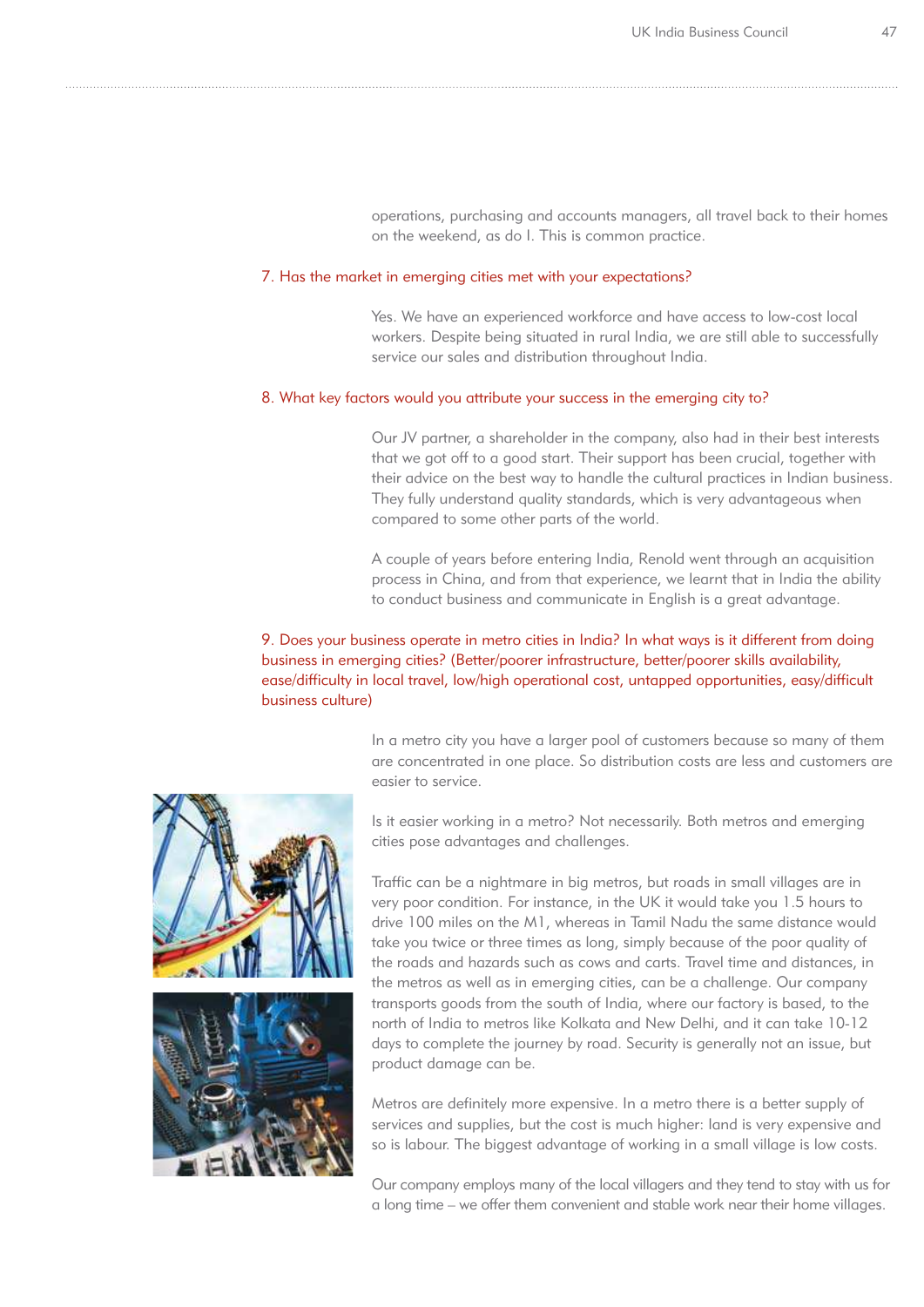By comparison, staff turnover in other parts of India can be as high as 15% to 25%, and in a metro your business can face a high and costly turnover.

The staff work Monday to Saturday and many of the senior managers take a bus on Monday morning from their homes, which are several hours away, and then during the week stay in a local guesthouse facility provided by the company. They then take the bus back home on Saturday evenings. The guesthouse came after the establishment of our JV and is quite common for Indian companies who are situated in more rural locations.

## 10. From a regulatory perspective, what have been the main barriers to doing business in India's emerging cities? (Bureaucratic impediments, legal or taxation issues, corruption)

Throughout India there is inevitably a big burden in terms of paperwork and bureaucracy.

## 11. What is your candid view on future opportunities for your business in other Indian emerging cities?

Once you get established in India, you start networking with other professionals such as recruiters, accountants, bankers and consultants, which is very helpful. Having a network of expats in Bangalore to share experiences with has been useful.

I would definitely encourage others to come to India's emerging cities, although it depends on the type of product that you are selling or manufacturing. If you are in the business of manufacturing high-tech or highly specialised products, it may be best to set up in a metro where advanced skills are more widely available. To manufacture a less elaborate commodity, you would do well in a rural area.

## 12. Given your experience in India's emerging cities, what advice would you offer other companies seeking to enter this market?

Business and success can take longer to achieve in India. You may work 100% of the time but only get 30% results, so it can take a considerable amount of energy. You need to keep in mind that change will not happen overnight have patience.

'IS IT EASIER WORKING IN A METRO? NOT NECESSARILY. BOTH METROS AND EMERGING CITIES POSE ADVANTAGES AND CHALLENGES.'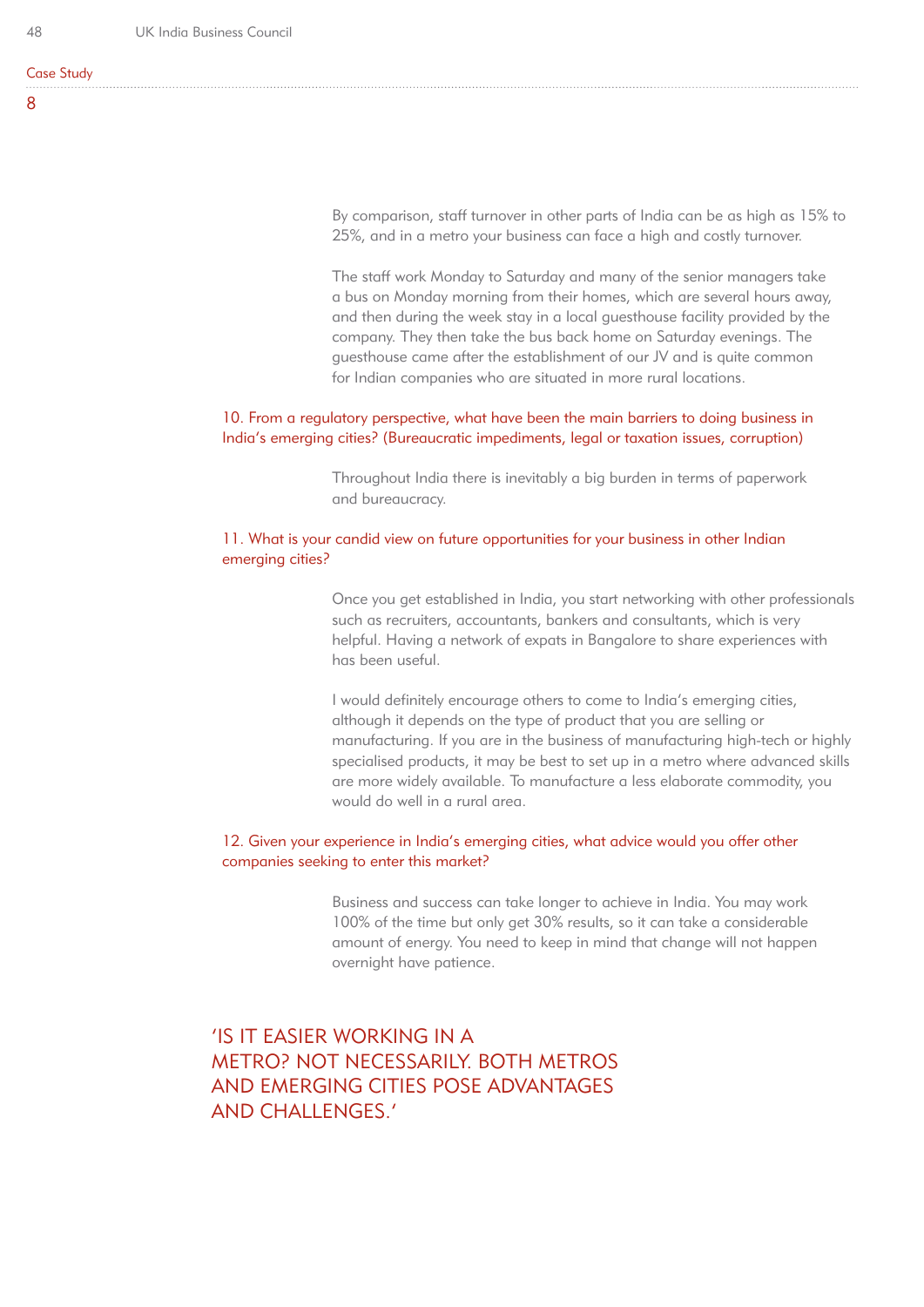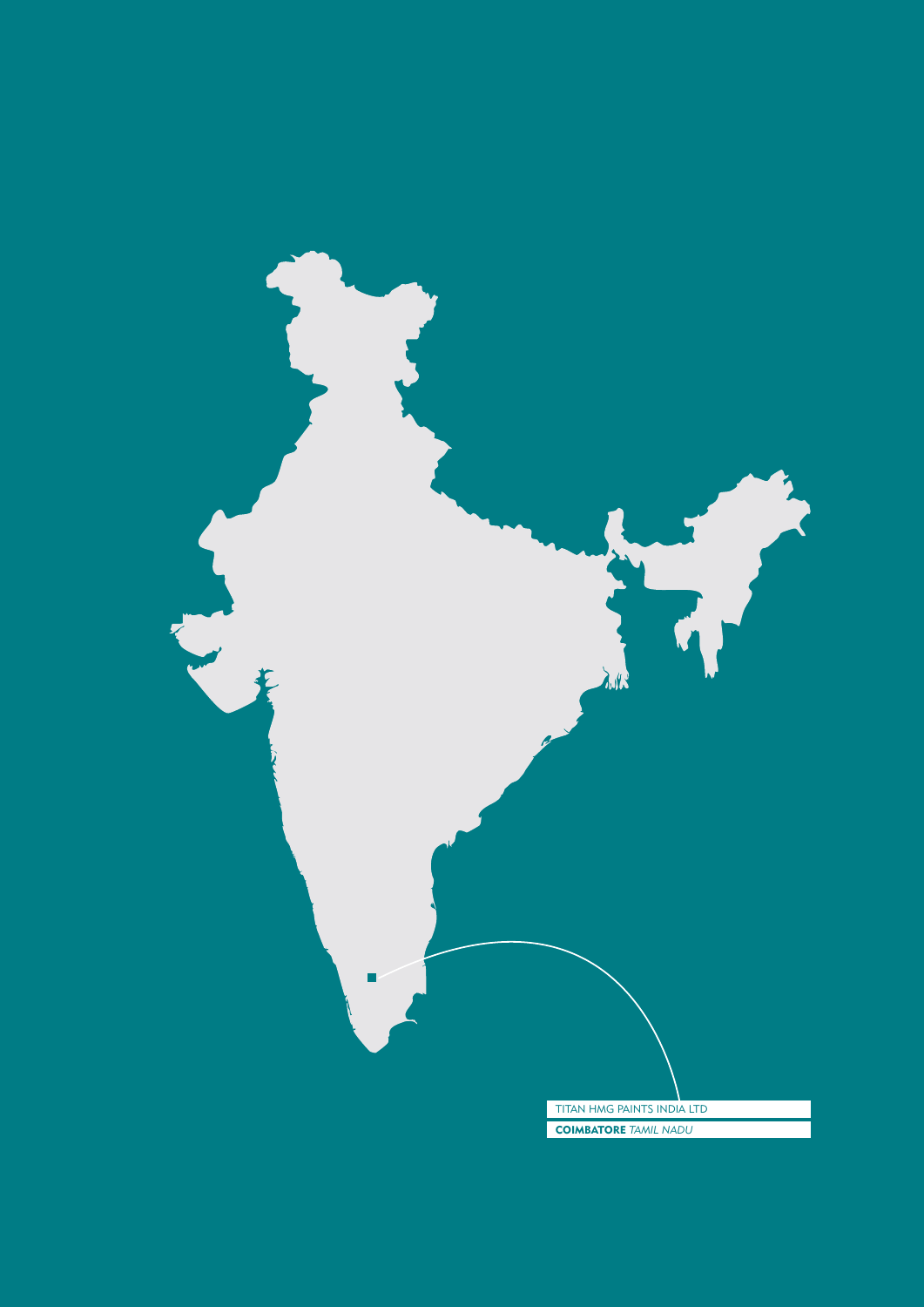| <b>Case Study</b> | John Fenton                                          |  |
|-------------------|------------------------------------------------------|--|
|                   | <b>Operations Board Manager &amp; Board Director</b> |  |

#### 1. Tell us about your business − its origin, offering and coverage.

HMG have been established since 1930 with headquarters in Manchester, UK. The company manufactures paints and surface coatings, supplying all areas of industry. HMG Paints Ltd operates as a family-owned SME.

Previous to the firm's business in India, HMG Paints Ltd had very limited international experience, consisting only of a distribution operation in the USA and a small proportion of product exports to Europe and the rest of the world.

## 2. When and where did you make the first investment in India? In which cities do you currently have business relationships and/or business activity in India?

HMG joined Indian partner Titan in June 2008 to create Titan HMG Paints India Limited. Our manufacturing facility is located in Coimbatore and we sell to customers in various locations.

#### 3. What were the main drivers of your decision to do business in an emerging city and how did you learn of this opportunity?

Through our membership to the British Coatings Federation, we learnt of an Indian paints manufacturer seeking advice to improve their formulas and to supply a new range of paints. When HMG Paints Ltd responded to their query, we took the first step in establishing a business relationship with Titan.

'OPERATING IN INDIA'S METROPOLITAN CITIES WAS NEVER PART OF OUR STRATEGY AND IN TRUTH WE OWE SOME OF OUR SUCCESS TO HAVING STARTED IN COIMBATORE RATHER THAN IN A METRO.'

After a few visits to Titan's facilities in Coimbatore and successful knowledge sharing between the two companies, it became clear that the best way to help Titan and to move forward was to create a joint venture. Coimbatore, often called "the Manchester of South India", proved to be a good starting point for this new venture. Much in the same way as the firms' home cities of Manchester and Coimbatore share common traits, so did HMG and Titan: both are family-owned companies, SMEs, operate in industrial cities, and make similar products. These "lucky" coincidences further aided the partnership process.

Furthermore, HMG Paints and Titan shared similar aspirations and a joint venture provided both partners with an advantageous opportunity for growth. Titan provided sales expertise and local market access, while HMG was able to bring in technology upgrades and improved production methods. It was undoubtedly a win-win partnership.

#### 4. What was your business strategy for entering the Indian emerging city?

In meetings with the Regional Development Agency and with UK Trade and Investment, it had become clear to HMG that, in order to survive in the long term, the company would have to reach out to international markets. HMG joined UKTI's Passport to Export Programme, which helped develop an export strategy, and we also gained valuable knowledge on IP protection.

Once Titan came along and we set out to establish a joint venture, HMG worked in close cooperation with UKTI's business advisors operating from Chennai, who were most helpful in sharing their knowledge of India's legal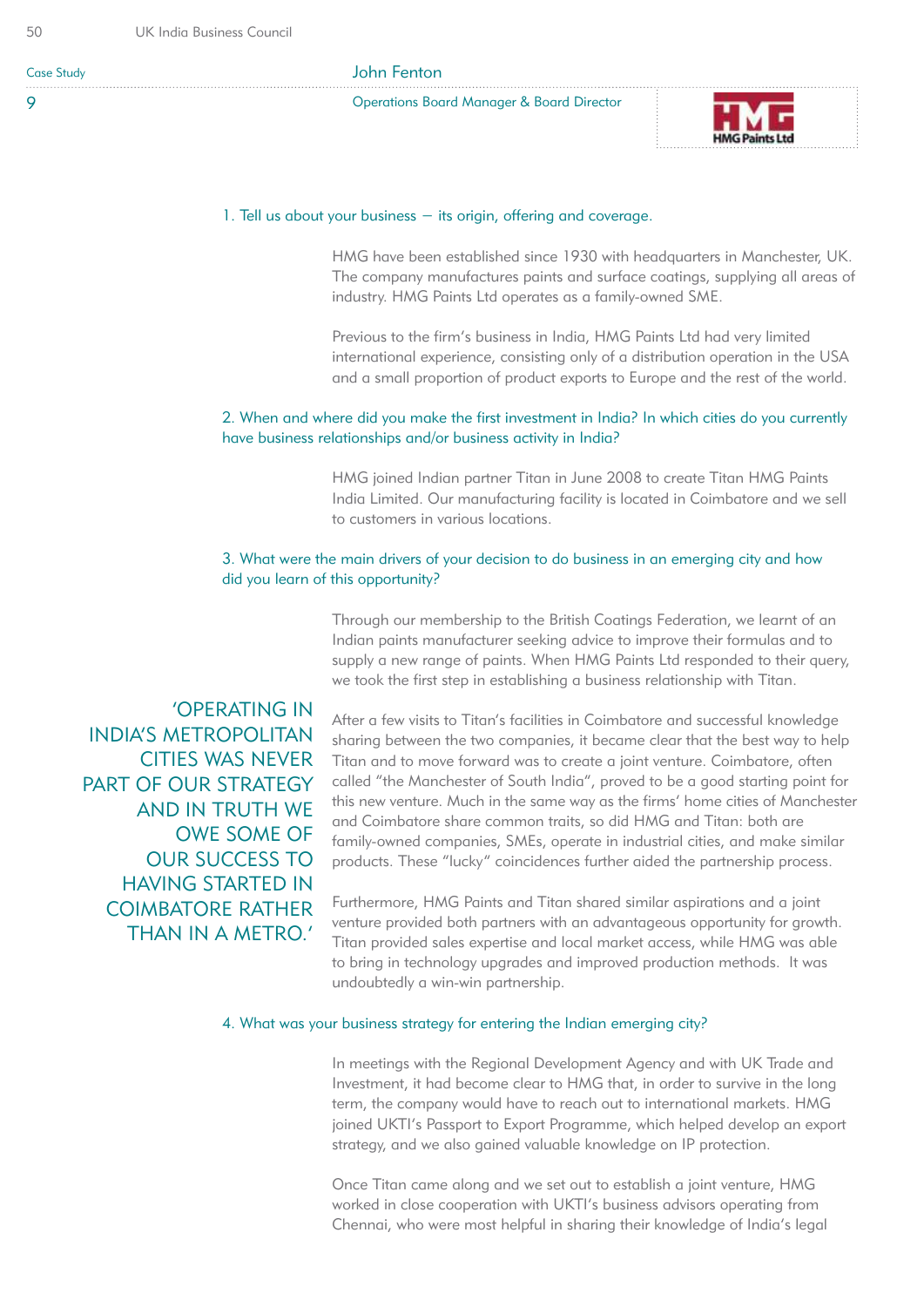structure and the cultural aspects of doing business in the country, and who provided support throughout the process of setting up the joint venture.

#### 5. What business model did you leverage for market entry into the emerging city? (Local partnerships, outsourcing, direct exports, local manufacturing, etc.)

What initially started as a process of knowledge sharing and cooperation soon developed into a joint venture with partner Titan.

## 6. In your experience, what have been the biggest practical challenges of entering and operating in emerging cities in India? (Infrastructure, identifying suitable partners, hiring suitable, staff, etc.)



Infrastructure is not as developed as it is in the metros. There are limited options when it comes to hotel accommodation, and reliable power supply remains an issue. Recruitment of technical and administrative staff has not been a challenge but we have experienced difficulty finding good sales staff based in Coimbatore.

Limited resources have also posed a challenge. Our joint venture in Coimbatore set out with ambitious plans of expansion, which included sending UK technical staff to the south Indian city. Unfortunately, the global economic crisis and a struggling industry in the UK caused us to temporarily withdraw some of our India efforts in order to refocus on the UK market. We now hope to be able to allocate more resources to our India operation.

#### 7. Has the market in emerging cities met with your expectations?

Yes. It has been essential for us to focus our efforts so as to not overextend our capacity as an SME. There are so many directions you can take in India that there is a risk you end up doing nothing at all.

#### 8. What key factors would you attribute your success in the emerging city to?

Our experience in India has been very positive and we have not experienced any problems, largely thanks to our partner's expertise and positioning in the Indian market. Working in close cooperation with UK Trade and Investment was also an invaluable resource in preparing for our business venture in India.

9. Does your business operate in metro cities in India? In what ways is it different from doing business in emerging cities? (Better/poorer infrastructure, better/poorer skills availability, ease/ dificulty in local travel, low/high operational cost, untapped opportunities, easy/dificult business culture)

# 'WE ARE 100% CERTAIN TO SEEK FURTHER EXPANSION IN INDIA.'

Operating in India's metropolitan cities was never part of our strategy and in truth we owe some of our success to having started in Coimbatore rather than in a metro. We would not have been this successful had we started in a larger city. Indian metros present similar challenges to those of London: they are more impersonal, costs are higher and travel is more difficult. Our colleagues and clients based in Chennai, for example, frequently experience severe traffic conditions.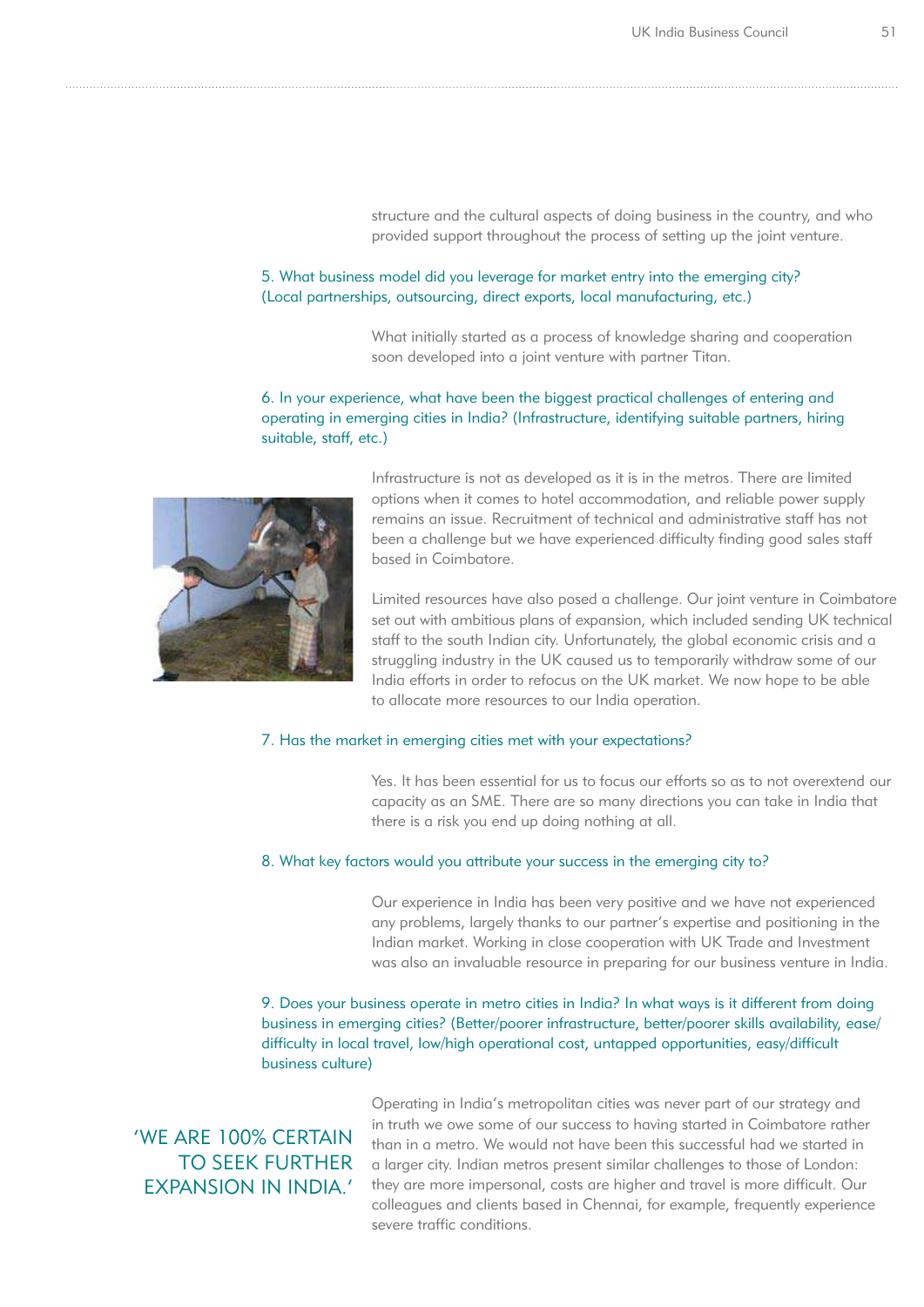In our experience, Coimbatore is large enough for business; it has expanded considerably and it is similar to our home city of Manchester in size and industrial composition. It is easy to get around, and, most importantly, people want you here. There aren't many Western people in India's emerging cities, so locals tend to be more welcoming.

## 10. From a regulatory perspective, what have been the main barriers to doing business in India's emerging cities? (Bureaucratic impediments, legal or taxation issues, corruption)



Although common knowledge suggests that bribery and corruption are a common occurrence in India, this has not been the experience of Titan HMG, neither in the start-up of our business nor in the day-to-day operations.

Recently, Titan HMG engaged the services of a consultant to inform the company's bidding process for a contract with Indian Railways. While the consultant suggested that "favours" may be required in exchange for business, Titan HMG has not experienced any such requests and the company is firm on its policy not to engage in these practices.

Coimbatore is a rapidly growing city that provides regulatory incentives to foreign companies to establish manufacturing facilities, especially in the automotive sector. Incentives consist mostly of guaranteed power supply, which is very attractive given the scarcity of this resource in the country. Uninterrupted power to newcomers, however, has come at the expense of already established firms. Our facility has experienced recurring power outages, hence adding significant costs to our operations.

## 11. What is your candid view on future opportunities for your business in other Indian emerging cities?

We are 100% certain to seek further expansion in India. At the moment we have firm plans to establish a second manufacturing facility.

## 12. Given your experience in India's emerging cities, what advice would you offer other companies seeking to enter this market?



The opportunities are definitely there. I would encourage others to approach UKTI and make use of their support structure available throughout their posts in India. It is a great advantage to have someone there who can help you.

Look for the right partner, as it could be almost impossible for a UK-based company to succeed on its own.

Focus your market and do not overextend yourself.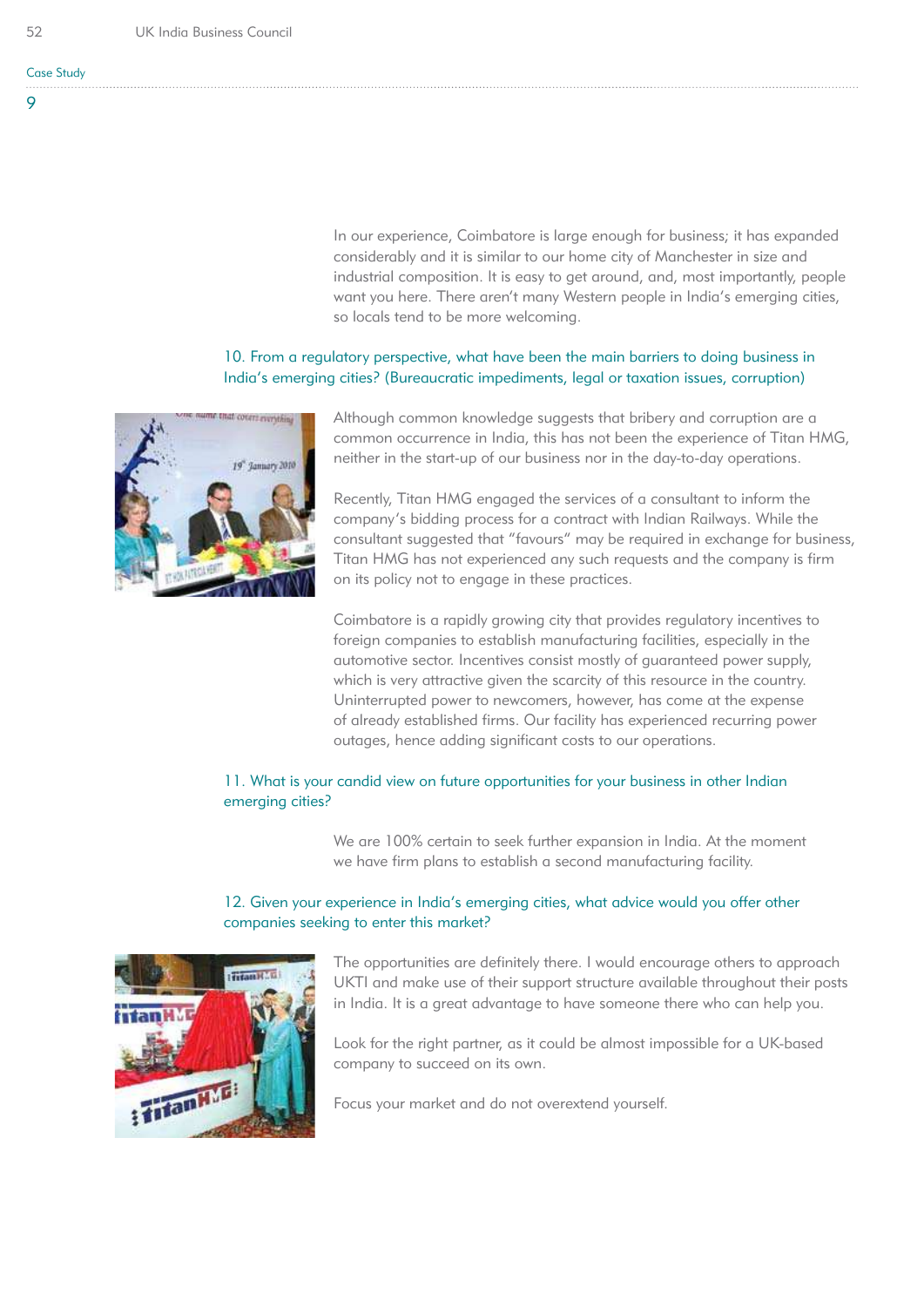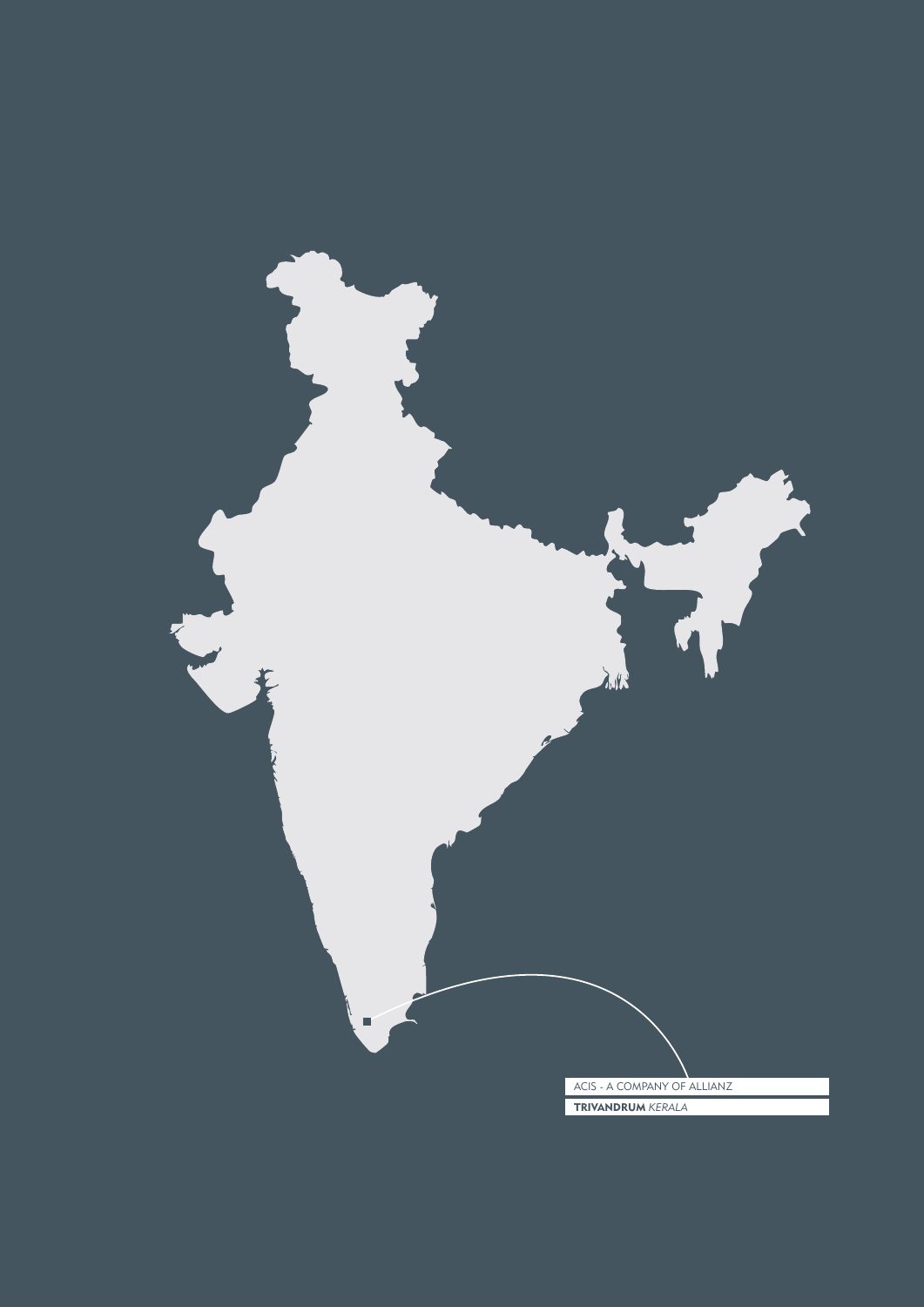| Case Study | Rakesh Kumar Gupta |  |
|------------|--------------------|--|
| 10         |                    |  |

#### 1. Tell us about your business − its origin, offering and coverage.

ACIS is a captive offshore facility of Allianz Insurance plc UK. It was established in 2003 at Trivandrum. Over the last 7+ years ACIS has continuously expanded its range of services and we currently employ more than 800 staff on IT, ITeS and IT infrastructure services for our parent company in the UK and 9 other Allianz group companies in Europe and USA.

ACIS is now emerging as an in-sourcing partner of choice for the Allianz Group.

## 2. When and where did you make the first investment in India? In which cities do you currently have business relationships and/or business activity in India?

ACIS is located in the Technopark in Trivandrum, the capital city of Kerala. Technopark is one of the earliest technology parks and is hailed as one of the greenest in the country, with over 185 companies employing directly more than 25,000 professionals.

We took a bold decision by opting for an emerging Tier II city as early as 2003, and ACIS is now one of the flagship companies in the Technopark. Trivandrum turned out to be a hidden treasure in many ways.

## 3. What were the main drivers of your decision to set up a facility in an emerging city and how did you learn of this opportunity?

The key considerations in choosing India were the labour cost of approximately £3k for new graduates, an ever-increasing graduate population, the strong English language capability, and a healthy work ethic, among others.

The state of Kerala was chosen because of its strong educational tradition, its similarity to Western literacy levels, the optical fibre backbone, proximity to continental links from Cochin and an alternative route to Europe, lower cost of property, lower competition, and the fact that many Keralites until recently left the state to find work. All this coupled with the Technopark facilities was ideal to start the business.



When we began our search for the right location, we knew India was our best bet, but within India, which city? So we toured the country with experts and consulted with people who had set up captive facilities in the past and with colleagues working overseas.

Trivandrum, a Tier II city, gave us very competitive cost savings. Government incentives were also attractive.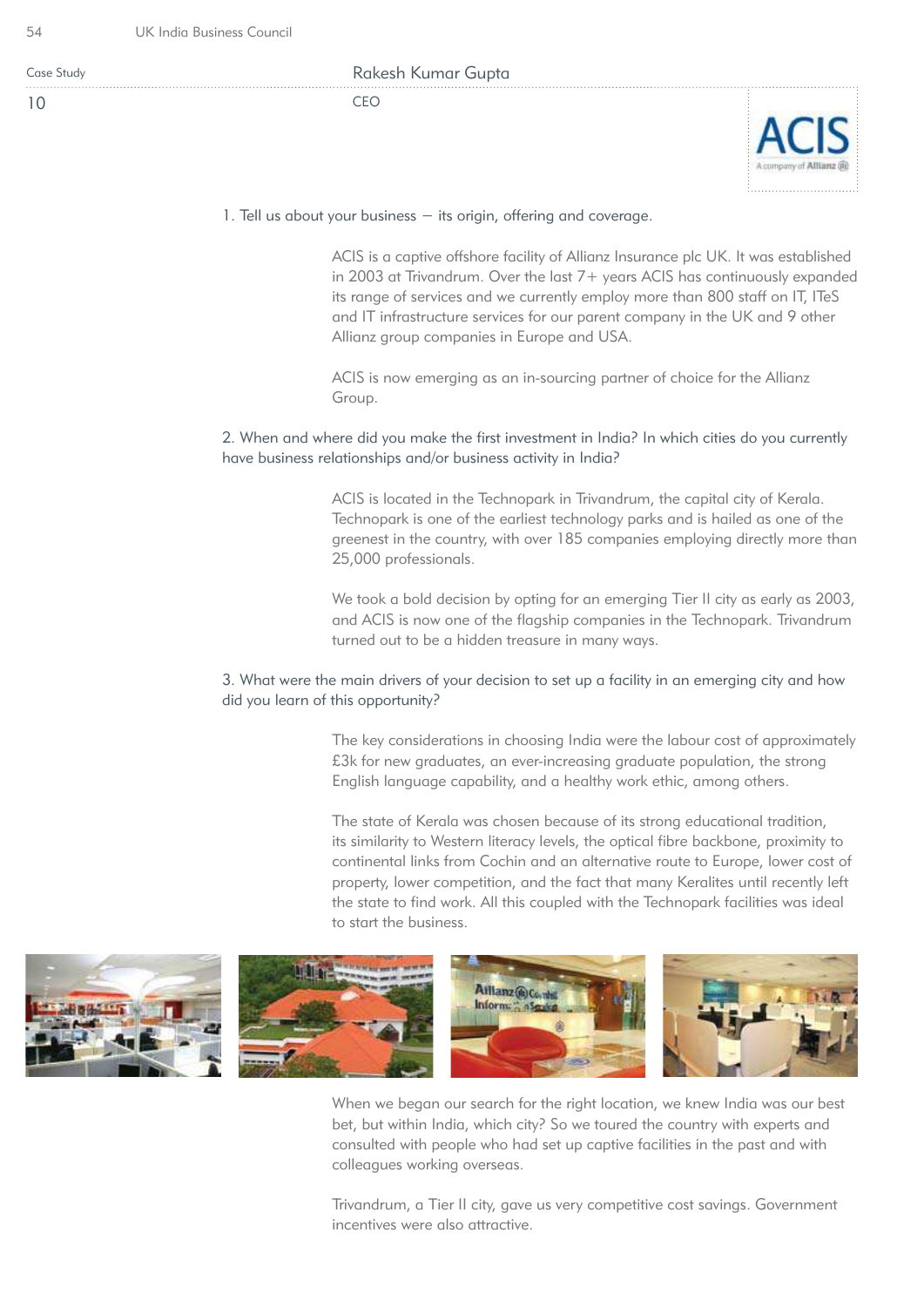#### 4. What was your business strategy for entering the Indian emerging city?

# 'TRIVANDRUM TURNED OUT TO BE A HIDDEN TREASURE IN MANY WAYS.'

Our greenfield operation was set up by a joint team of Britons and Indians working overseas in the Allianz group. We sought expertise from consultants and from similar captives of UK firms who had previously established their presence in India. A combination of expatriate, local UK expertise and contacts worked for us.

We increased visits from the UK to India to improve their understanding of ACIS. Many captive companies make the mistake of cutting travel expenditure, but we, by contrast, increased our travel budget. Seeing is believing, and when our customers come here, they meet the people who work here and see the place. We complement this with audio and video conferencing and, as a result, the relationship between offshore and UK teams has become stronger.

5. What business model did you leverage for market entry into the emerging city? (Local partnerships, outsourcing, direct exports, local manufacturing, etc.)

Greenfield operation. We set up a captive outsourcing facility.

6. In your experience, what have been the biggest practical challenges of entering and operating in emerging cities in India? (Infrastructure, identifying suitable partners, hiring suitable staff, etc.)

> Emerging cities mostly lack even a basic network of service providers. Recruiting middle and senior management has been and continues to be our biggest challenge to date.

In Kerala, though it is perceived as a union-ridden state, the IT industry has found a way to successfully base itself and grow, to the benefit of the state and industry.

We used to have problems with staff retention but if you pay attention to creating a good working environment as we did, a great place to work greatly reduces attrition rates. We have created a number of initiatives driven by employees, thereby empowering them further.

#### 7. Have you been able to obtain the results mapped out for your facility in this emerging city?

Yes, it has more than met our expectations. The skills of our employees and the quality of the work they do are on a par with anything the employees in the UK would provide. The complexity of processes and services delivered has grown every year. We have been able to deliver far ahead of initial plans and set higher benchmarks in many areas.

#### 8. What key factors would you attribute your success in the emerging city to?

Sustainable cost advantage and leveraging of local talent are strong points in favour of emerging destinations like Trivandrum. The city also offers better quality of life, lower cost of living, shorter distances with lesser traffic, and less pollution.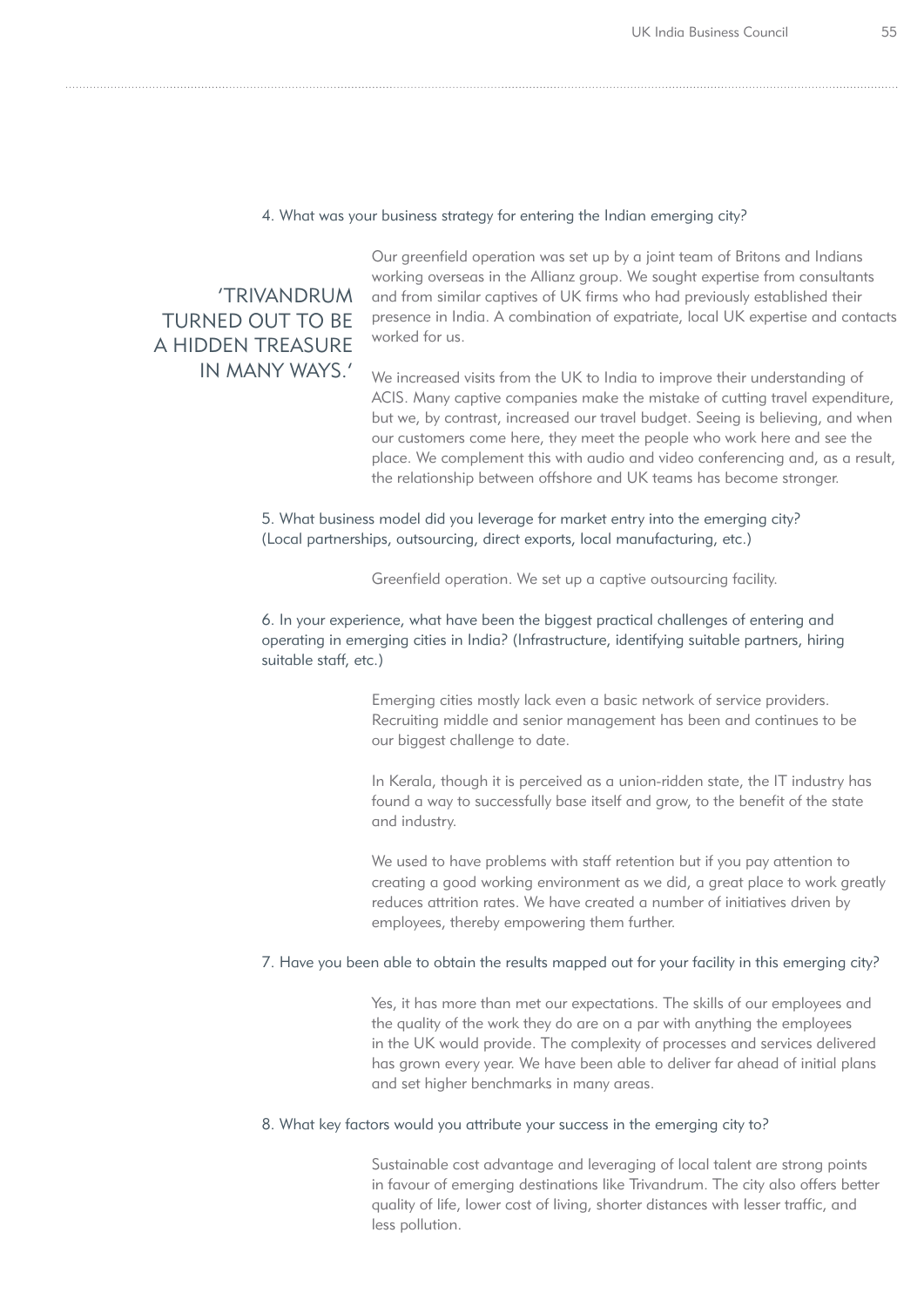Our facility benefited from a government incentive programme called STPI (software incentive programme), which is a tax benefit offered to companies who base their operations within an approved location such as the Technopark.

Furthermore, the Technopark is a gated community, which offers the added advantages of safety, common infrastructure, better availability of resources and an atmosphere conducive to software operations like ours. The brand Technopark also adds value when recruiting employees.

9. How is operating in an emerging city different from operating in a metro like Delhi or Mumbai? (Better/poorer skills availability, ease/dificulty in local travel, low/high operational cost, untapped opportunities, easy/dificult business culture)



It is certainly easier to start a business in a metro that has a network enabling plug and play. But the initial challenges that one may face in an emerging city like Trivandrum should not discourage one from taking the plunge. Eventually you find from experience that in emerging cities there is a cost advantage to sustain and scale your business if you have the planning and vision to take it forward.

In terms of travel, we are well connected to cities in the Middle East, from where we take direct flights to European and US destinations. From Trivandrum one can reach London in 13-14 hours, starting early and arriving in London by late afternoon.

The state had sufficient power and water in 2003 and continues to be in a much better position than most of the other states in India. As in any other city in India, the road and airports have significantly expanded since 2003. Unfortunately traffic has also grown.

10. From a regulatory perspective, what have been the main barriers to doing business in India's emerging cities? (Bureaucratic impediments, legal or taxation issues, corruption)

> Though there may be similarities between the trade law of India and the UK, India is not always perceived as a very business-friendly country. We have had the advantage of employing local legal and financial consultants who have smoothed the way for us. The single window clearance system that Technopark offers has also helped us a great deal.

# 11. What is your candid view on future opportunities for your business in other Indian emerging cities?

We are very happy with our decision to come to Trivandrum. Given our experience and the success of our emerging- city- model, we prefer emerging cities to metros. There are many emerging tier-2 and tier 3 cities which could be considered.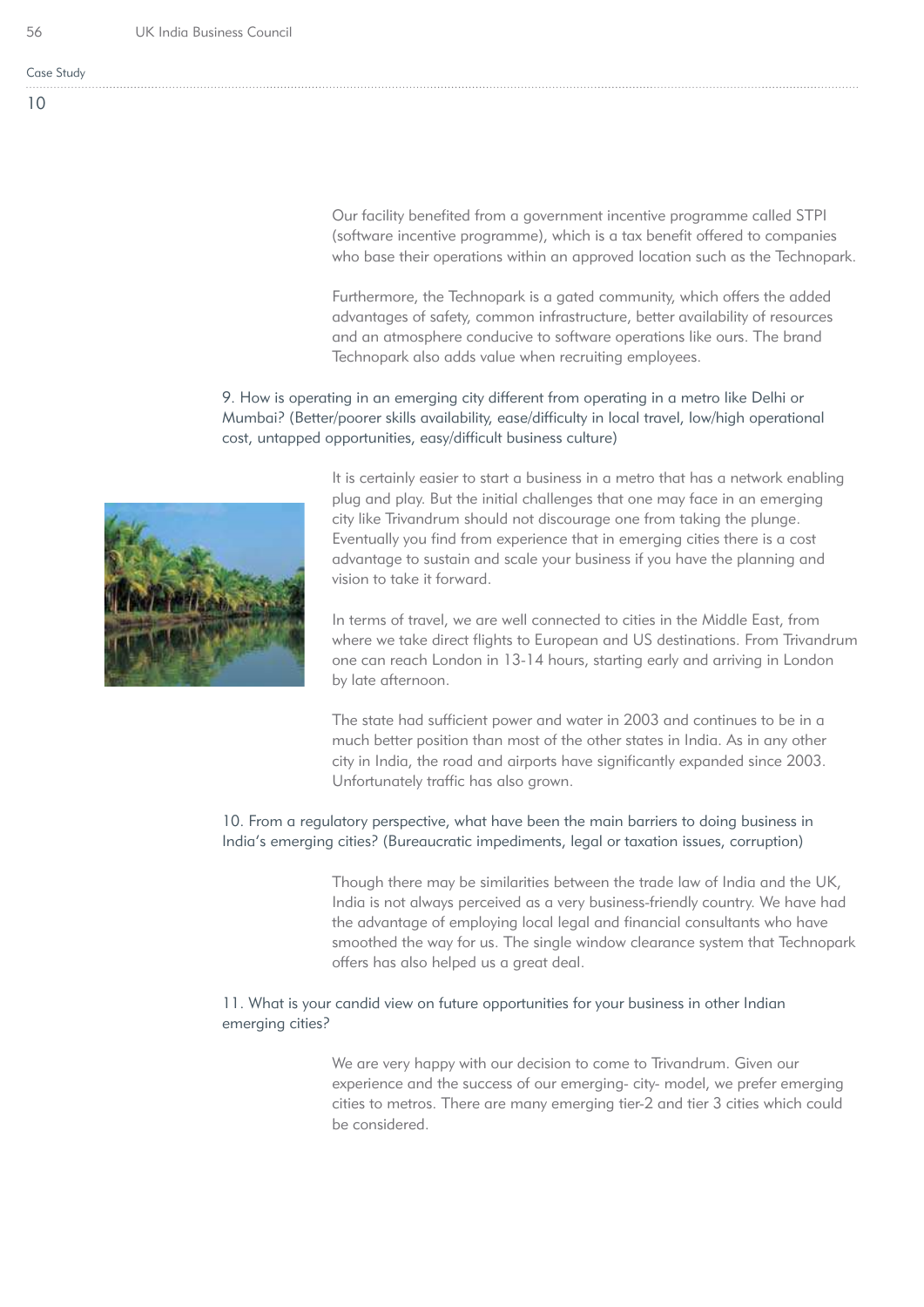## 12. Given your experience in India's emerging cities, what advice would you offer other companies seeking to enter this market?



- You will do well by choosing an emerging city as your Indian operating base.
- It will be good to have a team with a good mix of Indian and UK consultants and legal experts to help you.
- Visit and understand as much as you can from others who have done business in India before you.
- India is a destination for a long-term player with plans to scale at a steady pace.

'VISIT AND UNDERSTAND AS MUCH AS YOU CAN FROM OTHERS WHO HAVE DONE BUSINESS IN INDIA BEFORE YOU. '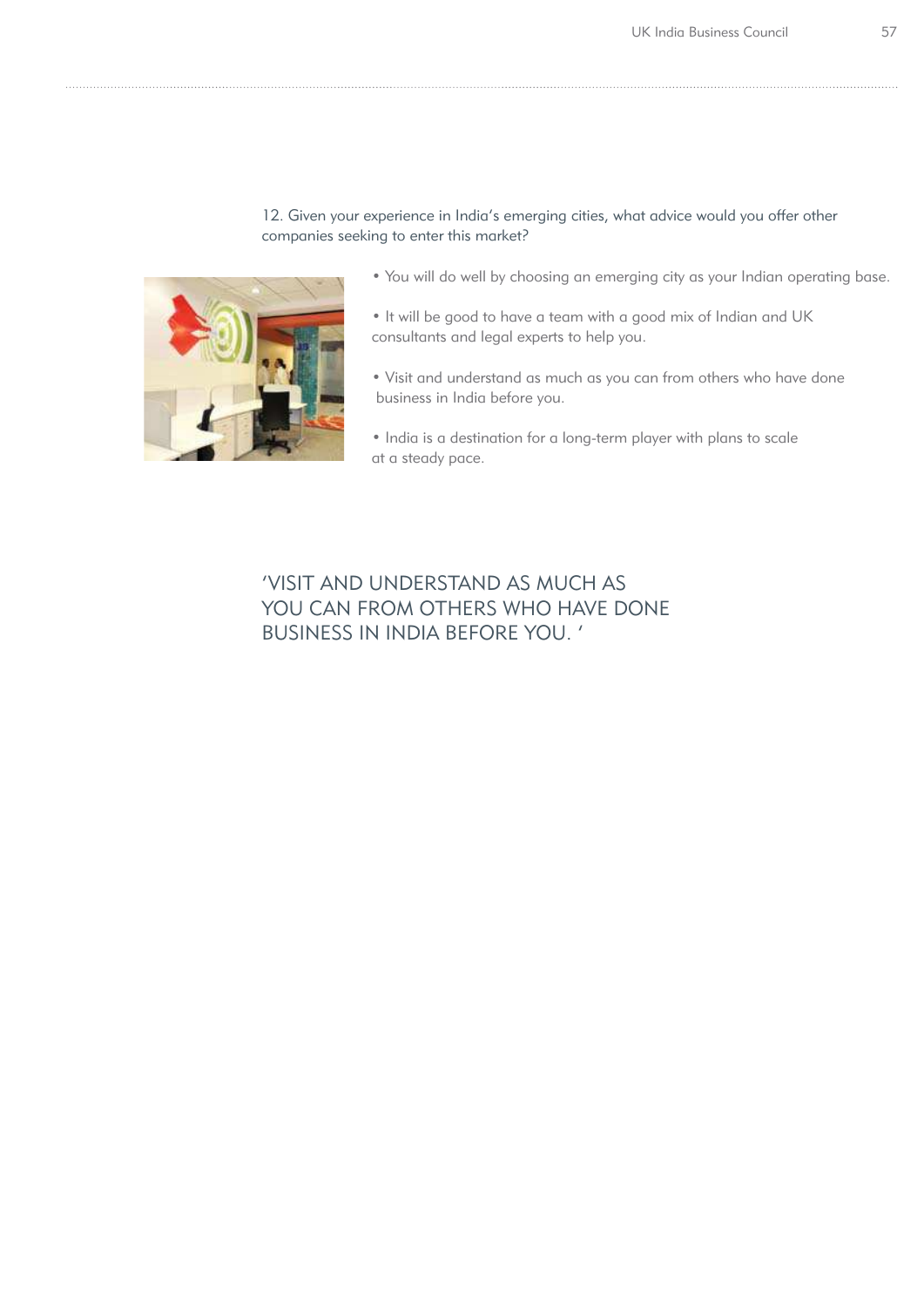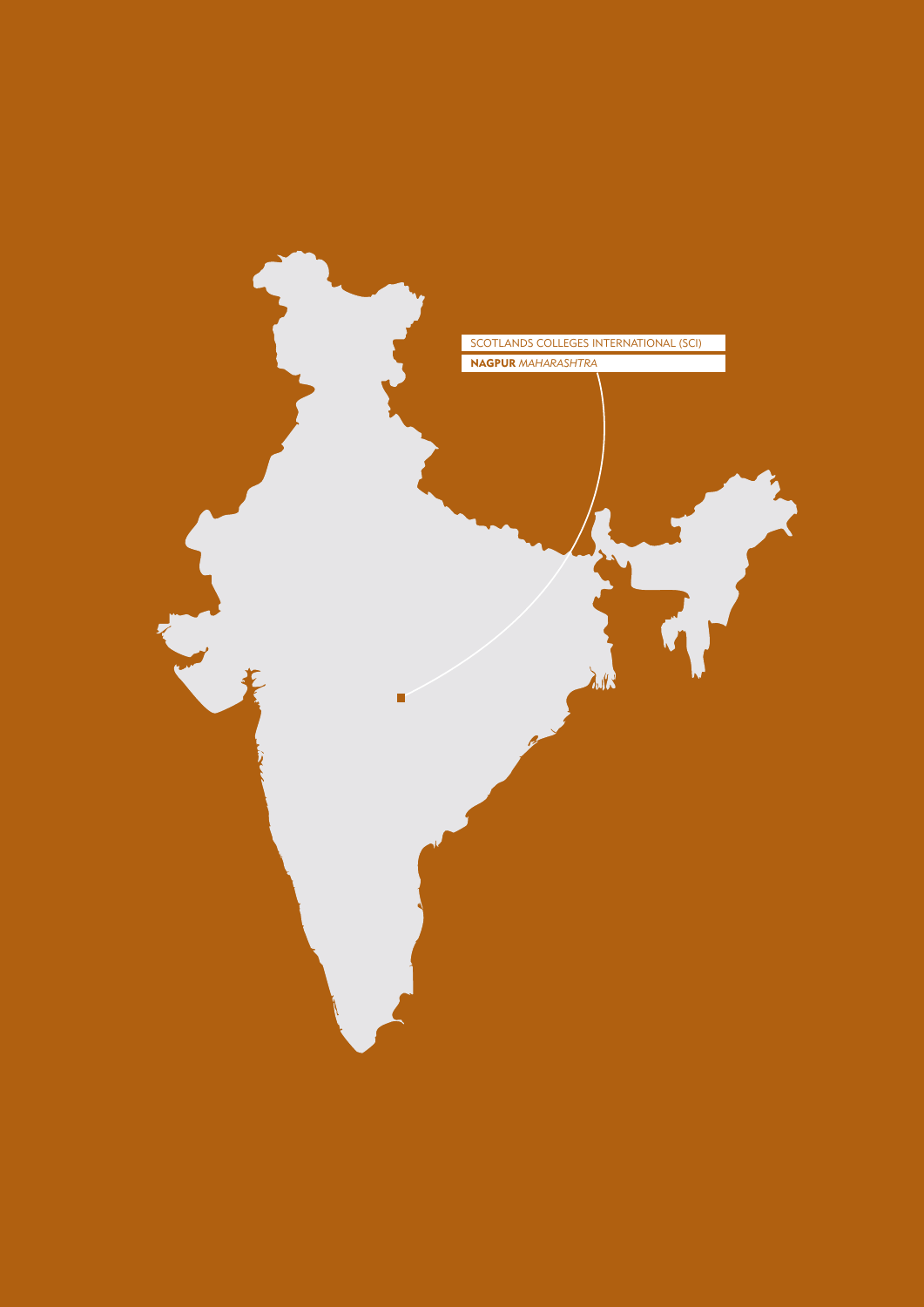11

# Michelle Grimley

Business Development Executive

# Scotland's Colleges INTERNATIONAL

#### 1. Tell us about your business − its origin, offering and coverage.

Scotland's Colleges International (SCI) is a national agency working on behalf of colleges in Scotland to promote and develop international relationships leading to the formation of partnerships and consortium work with government education departments, private educational institutions and commercial partners throughout the world. We provide bespoke solutions and consultancy work appropriate to the client's needs across a wide range of vocational and professional areas.

SCI enables individual colleges in Scotland to access potential opportunities in international markets fitting to their specific areas of expertise.

## 2. When and where did you make the first investment in India? In which cities do you currently have business relationships and/or business activity in India?

SCI started business in India in June 2006. With the support of SCI, a number of Scottish colleges have successfully implemented vocational and professional projects in various locations in India. One of our recent achievements in India includes the signing of an MOU with a group of Indian organisations in Nagpur, covering areas of cooperation in resource sharing, curriculum development and exchanges.

## 3. What were the main drivers of your decision to do business in an emerging city and how did you learn of this opportunity?

We have followed up on work done by UKIBC on emerging cities, targeting a few of the cities identified in their reports as harbouring potential.

#### 4. What was your business strategy for entering the Indian emerging city?

After a number of years working in India, we have now developed a very strong network, which is essential in the country. We also work with UKIBC, UKTI and an expansive network of contacts.

Our business in India started by taking business missions to the country and our strategy has consisted mostly of identifying needs and promoting collaborative partnerships.

We endeavour to visit the market regularly, approximately 5−6 times per year.

## 5. What business model did you leverage for market entry into the emerging city? (Local partnerships, outsourcing, direct exports, local manufacturing, etc.)

Scotland's Colleges International does not do commercial business; rather, we open the doors in India for our members. Our work leads to the formation of partnerships with local institutions.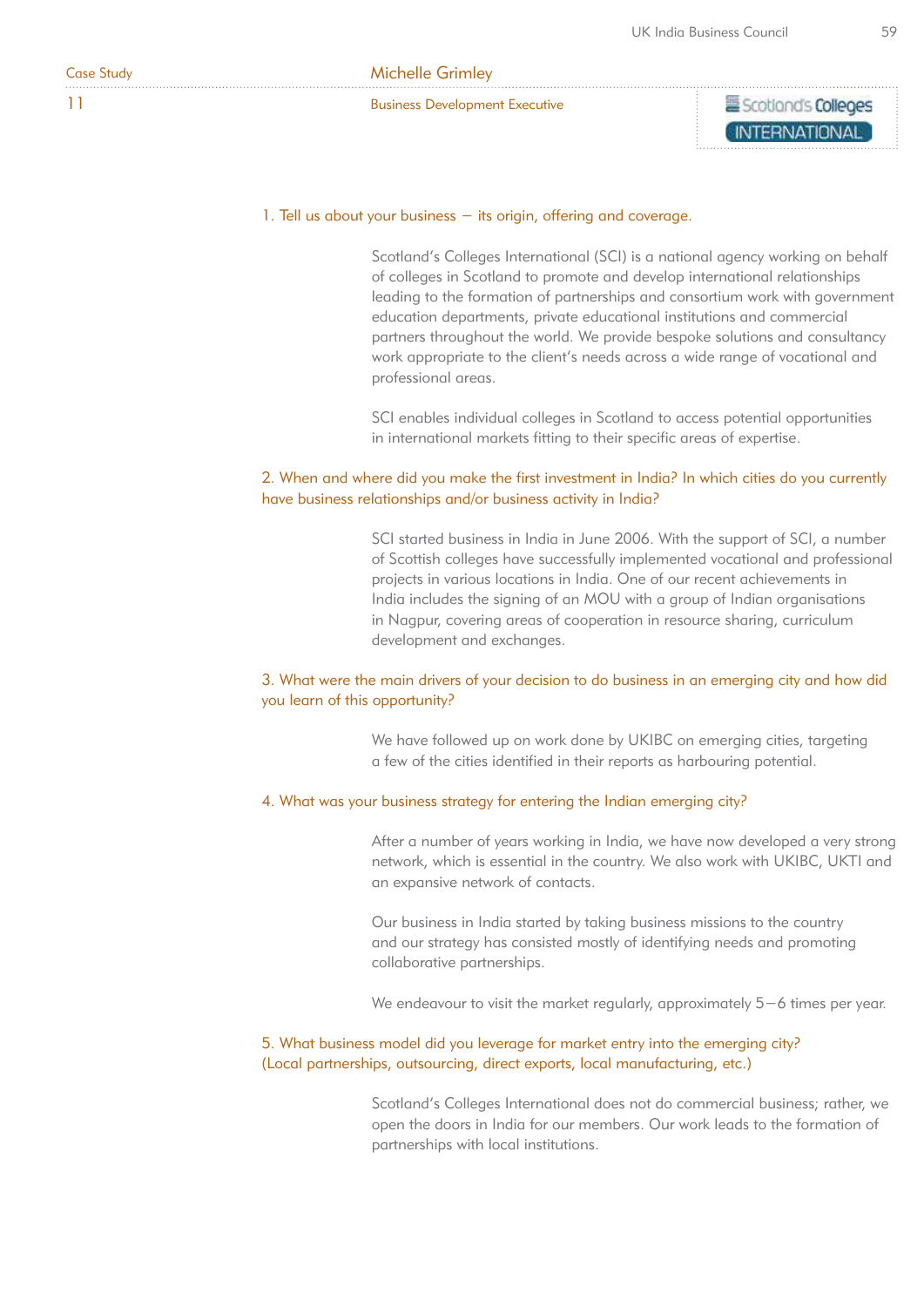## 6. In your experience, what have been the biggest practical challenges of entering and operating in emerging cities in India? (Infrastructure, identifying suitable partners, hiring suitable staff, etc.)

Our challenges in emerging cities are mostly those of general infrastructure and operational, for instance the lack of or limited availability of hotels in some areas.

Emerging cities are not as mature as markets like Mumbai but this can work in our favour because local institutions have not yet identified foreign partners. The fact that there are not so many competitors in emerging cities makes a big difference to us. Our main competitors are other countries who are very active throughout India.

India can be a difficult market in terms of branding, so you have to be very clear on what you want to do. Massive market advertising is costly: promotional tools like seminars have a very small impact in terms of the number of people you can reach, yet the cost is high.

## 7. Has the market in emerging cities met with your expectations?

Yes. Our efforts have been absolutely worth it.

## 8. What key factors would you attribute your success in the emerging city to? India's links to the UK (cultural, regulatory, language similarities) are very positive.

Our factors of success definitely include our portfolio of courses. We have the backing of our human capital embodied in over 20,000 members of staff; and over 500,000 students trained annually. In addition, our external contacts have been extremely valuable; in India, you have to work on developing your contacts.

Also, the cost of operations in India is very reasonable.

9. Does your business operate in metro cities in India? In what ways is it different from doing business in emerging cities? (Better/poorer infrastructure, better/poorer skills availability, ease/dificulty in local travel, low/high operational cost, untapped opportunities, easy/dificult business culture)

> The difference between a city like Nagpur and a metro such as Delhi is that in an emerging city people are more open and responsive. In Delhi they have seen you before and your clients are quite sure of what they want, whereas in Nagpur you could still take the opportunity to carefully identify the needs of your client.

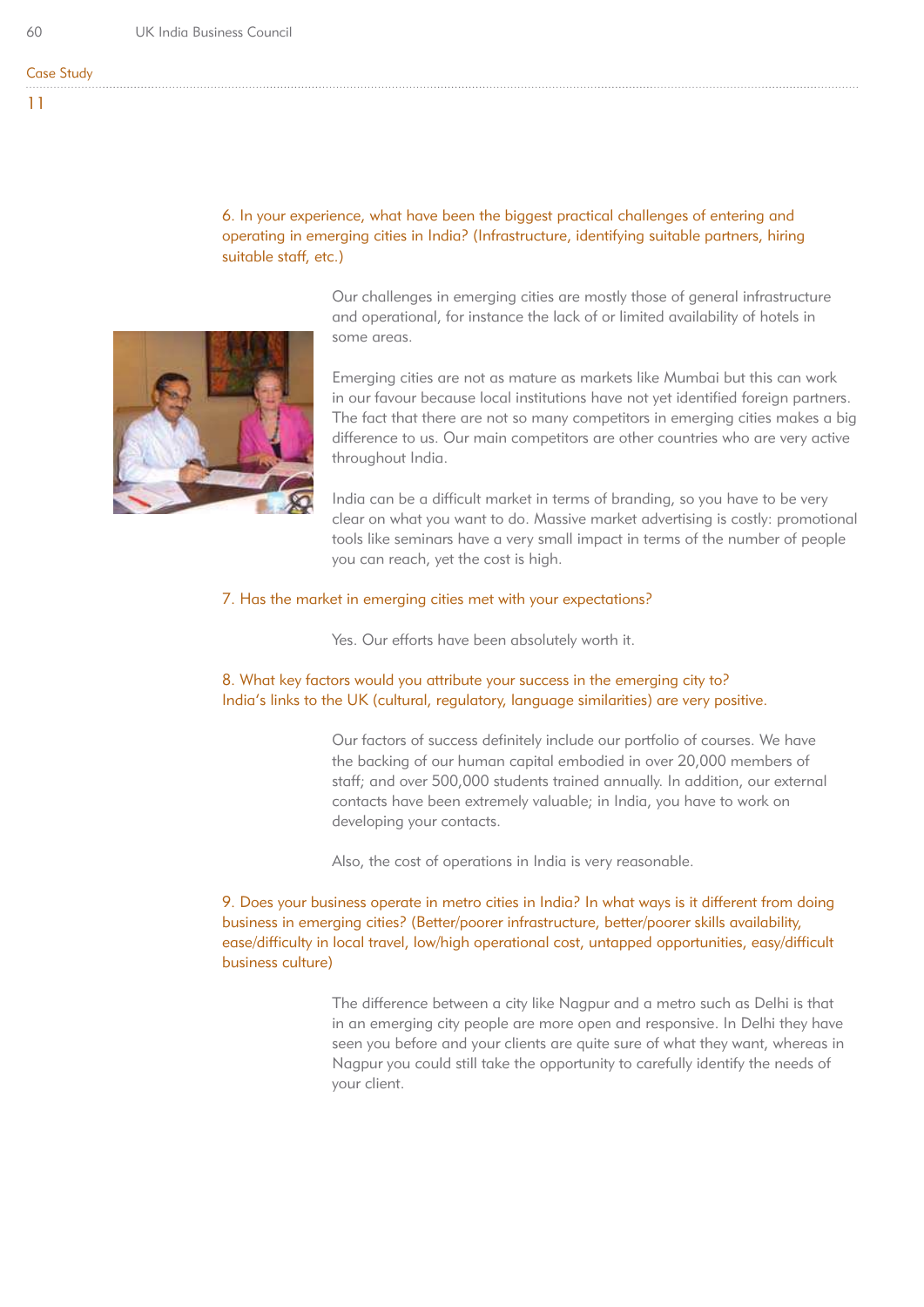#### 10. From a regulatory perspective, what have been the main barriers to doing business in India's emerging cities? (Bureaucratic impediments, legal or taxation issues, corruption)

# 'YOU MUST COME TO INDIA WITH A 5−10 YEAR PLAN TO MAKE AN IMPACT.'

From a regulatory perspective, the hangover that India has from British rule means that government organisations work in a very similar way: regulation is exactly the same in all Indian cities, whether it is a small city in Maharashtra or a megacity like Delhi.

SCI's qualifications consist of vocational and undergraduate skills and as such regulation by the Ministry of Human Resources Development (MHRD) does not really apply to us the way it does to formal education institutions.

#### 11. What is your candid view on future opportunities for your business in other Indian emerging cities?

We definitely see our brand growing in India. Often when we speak to people there, we find they have previously heard of our qualifications.

#### 12. Given your experience in India's emerging cities, what advice would you offer other companies seeking to enter this market?

You must come to India with a 5-10 year plan to make an impact.



I recommend working with bigger branded organisations like UKTI; Chambers of Commerce; UKIBC; the Confederation of Indian Industry (CII); and the Federation of Indian Chambers of Commerce and Industry (FICCI). They can help you find the right people to speak to.

Build relations and work with the right people. In India you need to communicate effectively and maintain open channels of communication.

'GOVERNMENT ORGANISATIONS WORK IN A VERY SIMILAR WAY: REGULATION IS EXACTLY THE SAME IN ALL INDIAN CITIES, WHETHER IT IS A SMALL CITY IN MAHARASHTRA OR A MEGACITY LIKE DELHI.'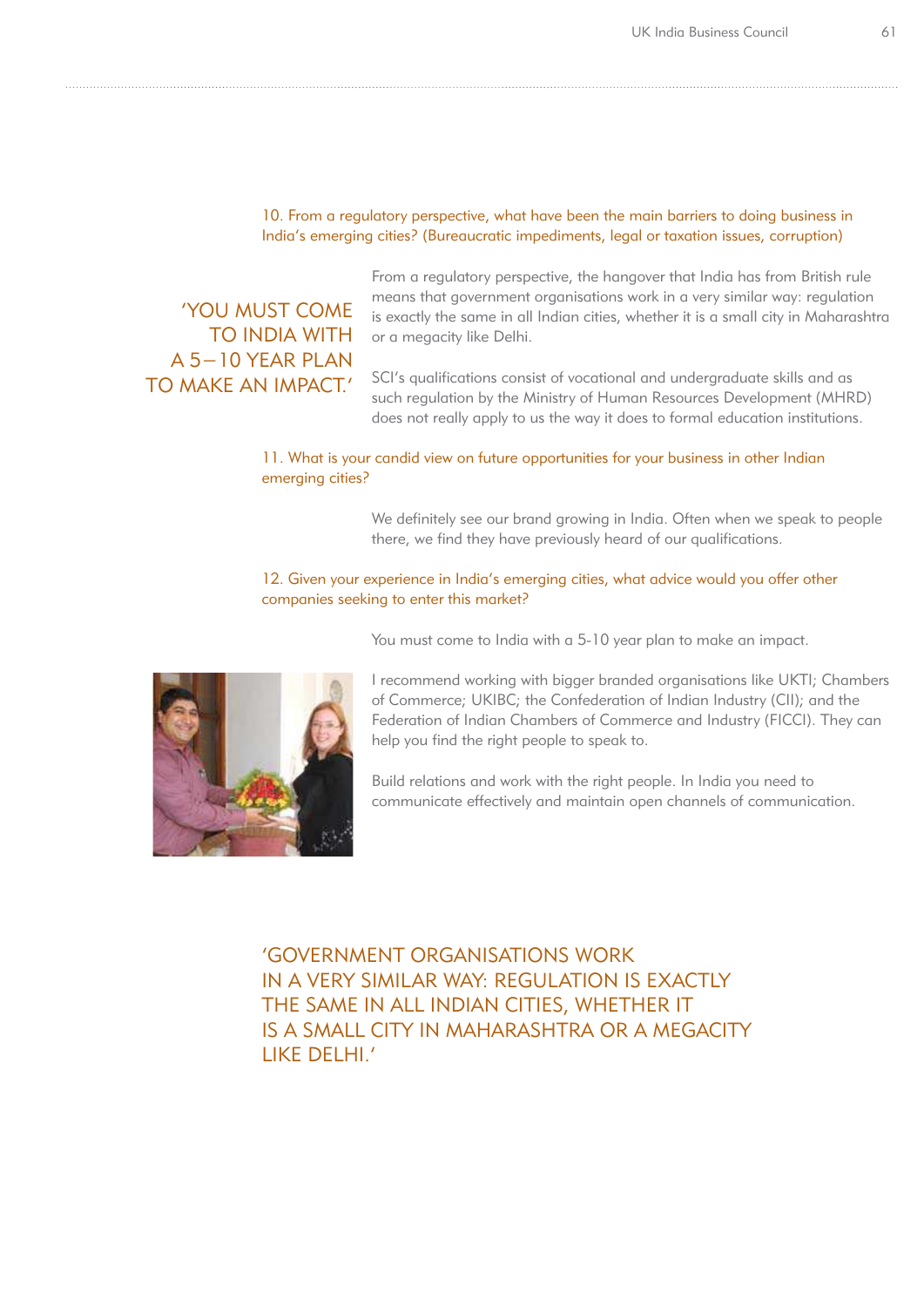Appendices

## Survey Questions

#### I. Beyond the Metros survey

The UK India Business Council (UKIBC) is publishing "UK plc in India: Beyond the Metros", a follow-up research piece to our landmark report "Opportunities for UK plc in Emerging Cities of India", later this year. The report identifies alternative investment destinations in India.

For the report, we are conducting a survey among UK companies with interests in India, especially in the emerging cities (non-metros) to learn more about what it takes to expand your business beyond India's traditional metros (New Delhi, Mumbai, Bangalore, Hyderabad, Chennai and Kolkata). Your responses will help us identify the "hows" and "whys" of venturing into India's emerging cities.

If you wish to learn more about the work of the UKIBC, please visit www.ukibc.com. Thank you for your time and support.

II. About your business

## 1. Please give us your name, company name and contact details:

| Name:            |
|------------------|
| Company:         |
| Email address:__ |
|                  |
| Phone number:    |

 $\Box$  Yes

2. Is your company currently doing business in/with India?<br> $\square \simeq \square \simeq \square$ 

## 3. Would you be interested to know how UKIBC/UKTI could help you explore potential business opportunities in India?

| ۹<br>ı<br>T |  | , |  |  | N |
|-------------|--|---|--|--|---|
|-------------|--|---|--|--|---|

# 4. Please select the sector that your company operates in:

| Advanced engineering |
|----------------------|
| Chemicals            |
| Consumer products    |
| Construction         |
| Creative & media     |
| Education & training |
| Energy               |
| Environment & water  |
| Financial services   |
| Food & drink         |

- T ICT
- Leisure & tourism
- Life sciences
- Other (please specify)

| 5. In which of the following Indian emerging cities have |
|----------------------------------------------------------|
| you considered or are already doing business in?         |

| Select all that apply:                  |
|-----------------------------------------|
| Ahmadabad                               |
| Bhubaneswar                             |
| Chandigarh                              |
| Coimbatore                              |
| Nagpur                                  |
| Indore                                  |
| Jaipur                                  |
| Kochi                                   |
| Pune                                    |
| Vadodara                                |
| Other                                   |
| 6. Are you currently doing business in: |

|  | Metros only (New Delhi, Mumbai, Bangalore,                                                                      |
|--|-----------------------------------------------------------------------------------------------------------------|
|  | Hyderabad, Chennai or Kolkata)                                                                                  |
|  | $\Box$ Emerging cities (non-metros)                                                                             |
|  | l Both                                                                                                          |
|  | and the state of the state of the state of the state of the state of the state of the state of the state of the |

 $\Box$  I do not do business in India

## III. Experience in India's emerging cities

|   | 1. What were the key drivers that influenced your decision |
|---|------------------------------------------------------------|
|   | to do business in an emerging city? Select all that apply: |
|   | Cost of doing business                                     |
|   | Potential opportunities                                    |
|   | Infrastructure                                             |
|   | Availability of skilled staff                              |
|   | Access to raw materials                                    |
|   | <b>Business partner</b>                                    |
| d | Other (please specify)                                     |
|   |                                                            |
|   | 2. What is the form of your business in the emerging city? |
|   | Select the one that applies:                               |
|   | Direct exports                                             |
|   | Local manufacturing                                        |
|   | Consultancy assignment                                     |
|   | Sourcing                                                   |
|   | Local distribution or dealer                               |
|   | Subsidiary                                                 |
|   | Joint venture                                              |

- 3. How extensive was your research prior to entering the emerging market?
	- Minimum research
	- Moderate research
	- $\Box$  In-depth research

Other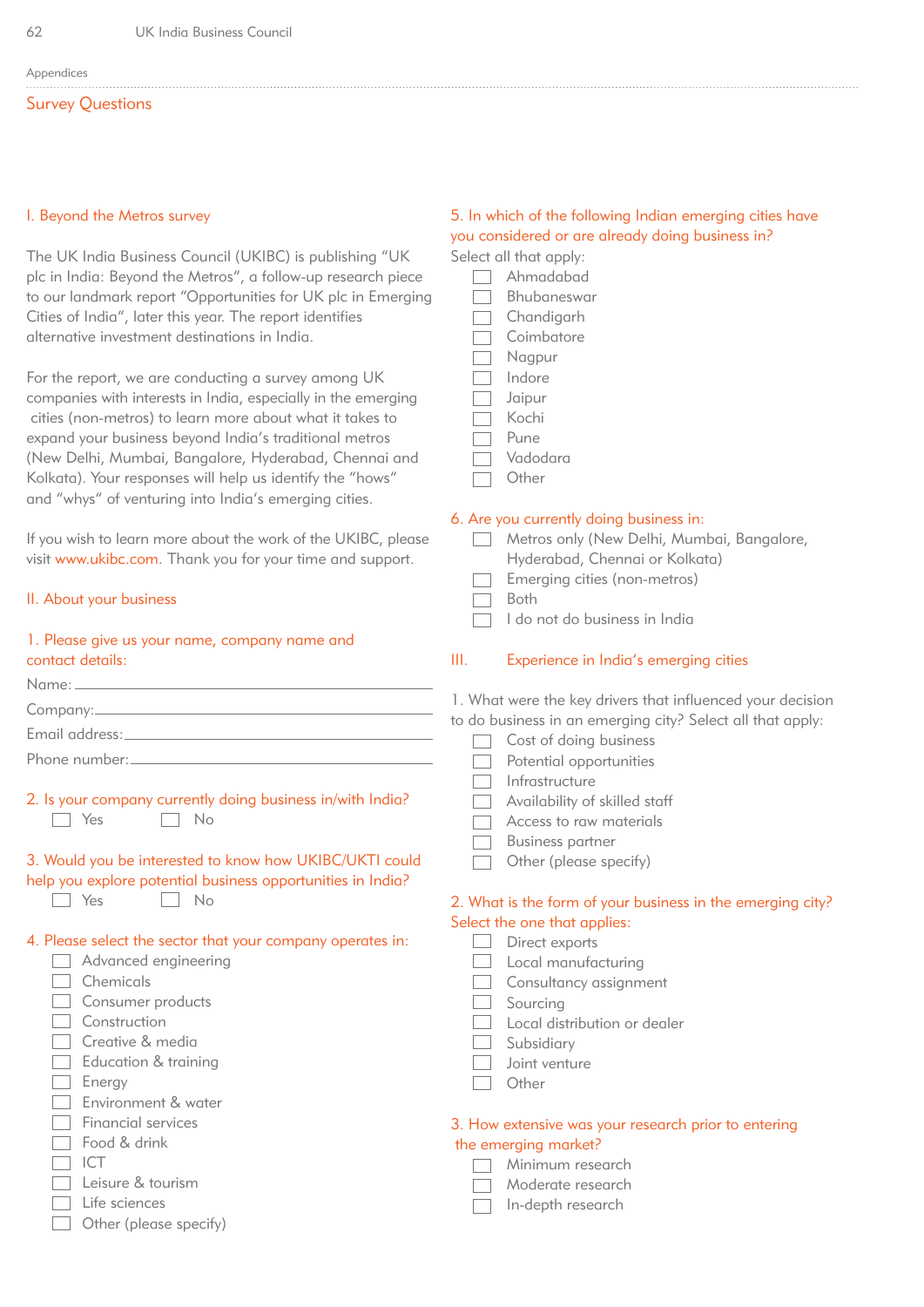## 4. How does business in the emerging city compare to doing business in a metro? Please rate as appropriate

| <b>Emerging Cities Offer</b> | <b>Better</b> | Worse | N/A Don't know |
|------------------------------|---------------|-------|----------------|
| Infrastructure               |               |       |                |
| <b>Skills Availability</b>   |               |       |                |
| <b>Business Cultures</b>     |               |       |                |
| <b>Operating Costs</b>       |               |       |                |
| Untapped Opportunities       |               |       |                |

## 5. What challenges have affected your business in the emerging city? Please rate as appropriate.

|                                                            | Strongly<br>agree | Agree | No particular<br>effect | Disagree | Strongle<br>disagree/<br><b>NA</b> |
|------------------------------------------------------------|-------------------|-------|-------------------------|----------|------------------------------------|
| Regulatory impediments                                     |                   |       |                         |          |                                    |
| Difficulty finding a suitable partner                      |                   |       |                         |          |                                    |
| Legal or taxation issues                                   |                   |       |                         |          |                                    |
| Corruption                                                 |                   |       |                         |          |                                    |
| Local competition                                          |                   |       |                         |          |                                    |
| Finding suitable staff                                     |                   |       |                         |          |                                    |
| Tailoring your product<br>to the market                    |                   |       |                         |          |                                    |
| Product pricing                                            |                   |       |                         |          |                                    |
| Limited resources (management/<br>financial) at the UK end |                   |       |                         |          |                                    |
| Not a priority                                             |                   |       |                         |          |                                    |

## 6. What is your overall perception about the Indian market?

|                        |  | Excellent Good Neither good nor bad Poor Very Poor |  |
|------------------------|--|----------------------------------------------------|--|
| Ease of entry          |  |                                                    |  |
| Ease of doing business |  |                                                    |  |
| Stability              |  |                                                    |  |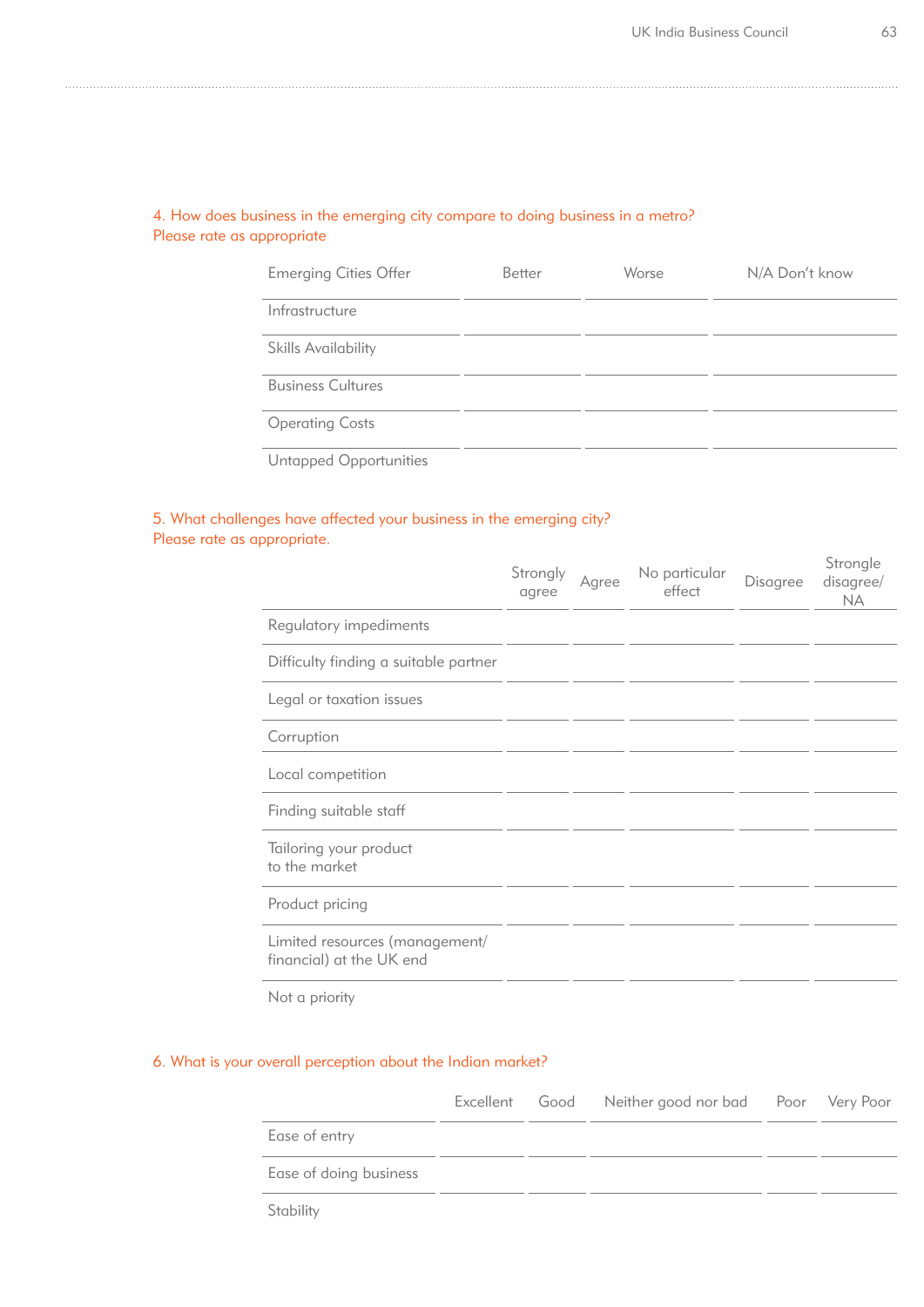$64$ 

#### UK Trade and Investment (UKTI)

UK Trade and Investment helps UK-based companies succeed in international markets. UKTI's team in India, with its wide local knowledge and experience, can provide a range of services to British-based companies wishing to grow their business in global markets.

This can include:

- Provision of market information
- Validated lists of agents/distributors
- Alerting you to key market players or potential customers in the
- Indian market
- Arranging appointments

• Organising seminars or other events for you to meet contacts and promote your company in the Indian market

This work is available via the Overseas Market Introduction Service (OMIS), a chargeable service which assists British-based companies wishing to enter or expand their business in overseas markets.

To find out more about commissioning this work or accessing other UKTI services and specialist advice, please visit the UKTI website: www.ukti.gov.uk

### UK India Business Council (UKIBC)

The UK India Business Council (UKIBC) is the premier business-led organisation promoting bilateral trade and investment between the two countries. Our mission is to help UK companies get business and succeed in India. By facilitating partnerships, and with an extensive network of influential corporate and individual members, UKIBC provides the resource, knowledge and infrastructure support vital for UK companies to make the most of emerging opportunities in India.

Membership of UKIBC can help you succeed in India. It gives you access to networking events which can connect you to professional advisors, contacts in India and other companies already successful in the Indian market.

To learn more about UKIBC membership, events and services, please visit: www.ukibc.com. See also our recent publication:

• Insight India: A convenient entry-level guide on how to do business in India. Practical insight into the regulatory environment and how to set up a business.